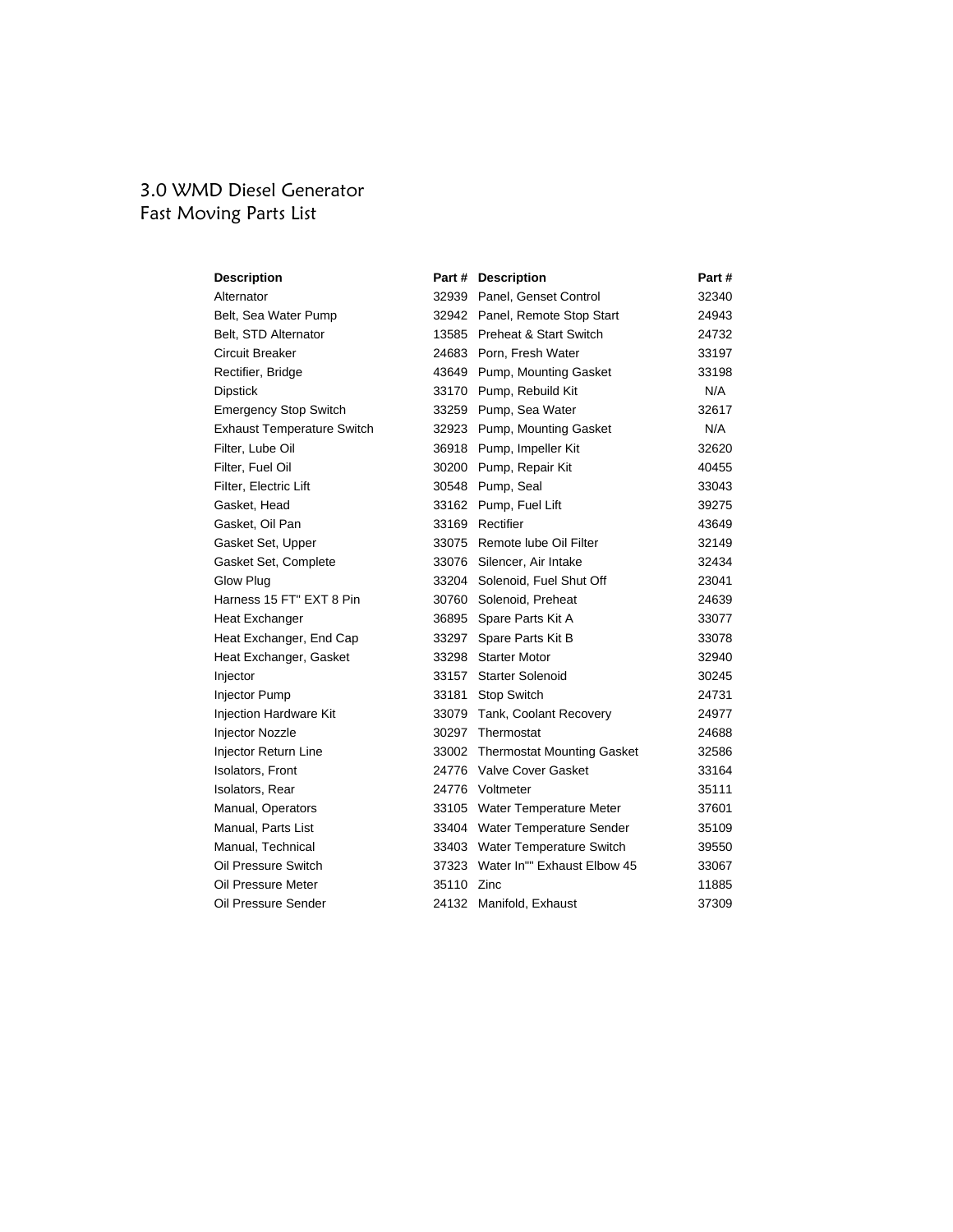## 3.8 BCDT Diesel Generator Fast Moving Parts List

| <b>Description</b>                |           | Part # Description                    | Part#  |
|-----------------------------------|-----------|---------------------------------------|--------|
| Alternator                        | NA L      | Panel, Genset Control                 | 46149  |
| Belt, Sea Water Pump              | <b>NA</b> | Panel, Remote Stop/Start              |        |
| Belt, STD Alternator              | <b>NA</b> | Preheat & Start Switch                |        |
| Circuit Breaker                   |           | 50505 Pump, Fresh Water               |        |
| Battery Charger                   |           | 46061 Pump, Mounting Gasket           |        |
| Diode                             |           | Pump, Rebuild Kit                     |        |
| Dipstick                          |           | 45830 Pump, Sea Water                 | 45765  |
| Electronic Voltage Regulator      |           | Pump, Mounting Gasket                 | N/A    |
| <b>Emergency Stop Switch</b>      |           | Pump, Impeller Kit                    | 32620  |
| <b>Exhaust Temperature Switch</b> |           | Gasket, Sea Water Cover               | 45767  |
| Filter Assembly, Lube Oil         |           | 45823 Pump, Repair Kit                | 40455  |
| Filter, Fuel (primary on engine)  |           | 44769 Pump, Seal                      | 33043  |
| Filter, Fuel (secondary in S.G.)  |           | 44770 Pump, Fuel Lift                 | 45610  |
| Gasket, Head                      |           | 45849 Rectifier                       |        |
| Gasket, Oil Pan                   |           | Remote Lube Oil Filter                |        |
| Gasket Set, Upper                 |           | Silencer, Air Intake                  |        |
| Gasket Set, Complete              |           | 45825 Solenoid, Fuel Shut Off         | 45890  |
| Glowplug                          |           | Solenoid, Preheat                     |        |
| Harness 15 FT. EXT 8 Pin          |           | Spare Parts Kit A                     |        |
| Heat Exchanger                    |           | Spare Parts Kit B                     |        |
| Heat Exchanger End Cap            |           | <b>Starter Motor</b>                  | 45782  |
| Heat Exchanger Gasket             |           | <b>Starter Solenoid</b>               |        |
| Injector                          |           | 45758 Stop Switch                     |        |
| <b>Injection Pump</b>             |           | 45755 Tank, Coolant Recovery          |        |
| <b>Injection Hardware Kit</b>     |           | Thermostat                            | 45786  |
| <b>Injector Nozzle</b>            |           | 45760 Thermostat Mounting Gasket      | 45833  |
| Injector Return Line              |           | 45832 Valve Cover Gasket              | 45834  |
| <b>Isolators, Front</b>           |           | Voltmeter                             |        |
| Isolators, Rear                   |           | Water Temperature Meter               |        |
| Manual, Owner                     |           | 44284 Water Temperature Sender        |        |
| Manual, Parts List                |           | Water Temperature Switch              | 45790  |
| Manual, Technical                 |           | Water Injected Exhaust Elbow 45       |        |
| Oil Pressure Switch               |           | 45611 Water Injected Exhaust Elbow 90 |        |
| Oil Pressure Meter                |           | Zinc                                  |        |
| Oil Pressure Sender               |           | Plug, Welch 18 MM                     | 299905 |
|                                   |           | Harness, wiring                       | 46118  |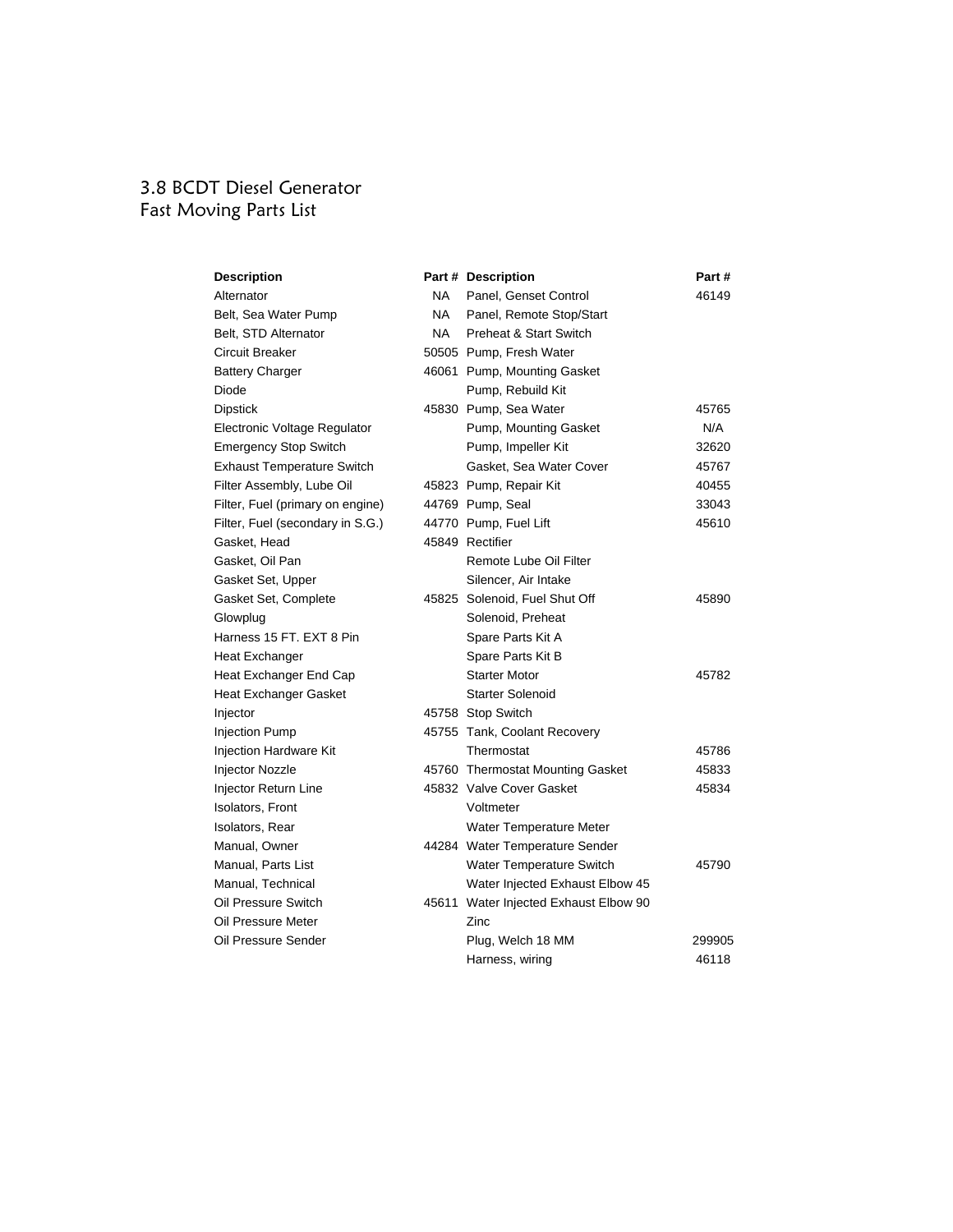## 4.0 BCD Diesel Generator Fast Moving Parts List

| <b>Description</b>                |            | Part # Description                    | Part # |
|-----------------------------------|------------|---------------------------------------|--------|
| Alternator                        |            | Oil Pressure Meter                    | 37603  |
| Belt, Sea Water Pump              |            | 30376 Oil Pressure Sender             | 24132  |
| Belt, STD Alternator              |            | Panel, Genset Control                 | 36539  |
| <b>Circuit Breaker</b>            |            | 24683 Panel, Remote Stop/Start        | 24943  |
| Diode                             |            | 35971 Preheat & Start Switch          | 24732  |
| <b>Dipstick</b>                   |            | 37072 Pump, Fresh Water               | 37015  |
| Electronic Voltage Regulator      |            | 30257 Pump, Mounting Gasket           | 36957  |
| <b>Emergency Stop Switch</b>      |            | 33259 Pump, Rebuild Kit               | N/A    |
| <b>Exhaust Temperature Switch</b> |            | 32923 Pump, Sea Water                 | 33636  |
| Filter, Lube Oil                  |            | 36918 Pump, Mounting Gasket           | 30326  |
| Filter, Fuel Oil                  |            | 30200 Pump, Impeller Kit              | 34440  |
| Filter, Electric Lift             |            | 30548 Pump, Repair Kit                | 34466  |
| Gasket, Head                      |            | 38848 Pump, Seal                      | 33043  |
| Gasket, Head (B Model)            |            | 43550 Pump, Fuel Lift                 | 39275  |
| Gasket, Oil Pan                   |            | 36988 Rectifier                       | 43649  |
| Gasket Set, Upper                 |            | 38352 Remote Lube Oil Filter          | 40078  |
| Gasket Set, Upper (B Model)       |            | 43560 Silencer, Air Intake            | 37191  |
| Gasket Set, Complete              |            | 38353 Solenoid, Fuel Shut Off         | 37100  |
| Gasket Set, Complete (B Model)    |            | 43561 Solenoid, Preheat               | 24639  |
| Glowplug                          |            | 36961 Spare Parts Kit A               | 38350  |
| Harness 15 FT, EXT 8 Pin          |            | 30760 Spare Parts Kit B               | 38351  |
| Heat Exchanger                    |            | 38147 Spare Parts Kit B (B Model)     | 43652  |
| Heat Exchanger End Cap            |            | 22850 Starter Motor                   | 34552  |
| Heat Exchanger Gasket             |            | 22851 Starter Solenoid                | 36218  |
| Injector                          |            | 37091 Stop Switch                     | 24731  |
| <b>Injection Pump</b>             |            | 38459 Tank, Coolant Recovery          | 24977  |
| Injection Pump (B Model)          |            | 43555 Thermostat                      | 37043  |
| Injection Hardware Kit            |            | 37121 Thermostat Mounting Gasket      | 36956  |
| <b>Injector Nozzle</b>            |            | 36935 Valve Cover Gasket              | 37007  |
| Injector Return Line              |            | 37099 Voltmeter                       | 37605  |
| <b>Isolators, Front</b>           |            | 24776 Water Temperature Meter         | 37601  |
| Isolators, Rear                   |            | 24776 Water Temperature Sender        | 35109  |
| Manual, Operator                  |            | 38134 Water Temperature Switch        | 39550  |
| Manual, Parts List                |            | 38677 Water Injected Exhaust Elbow 45 | 38114  |
| Manual, Technical                 |            | 38673 Water Injected Exhaust Elbow 90 | N/A    |
| Oil Pressure Switch               | 37323 Zinc |                                       | 11885  |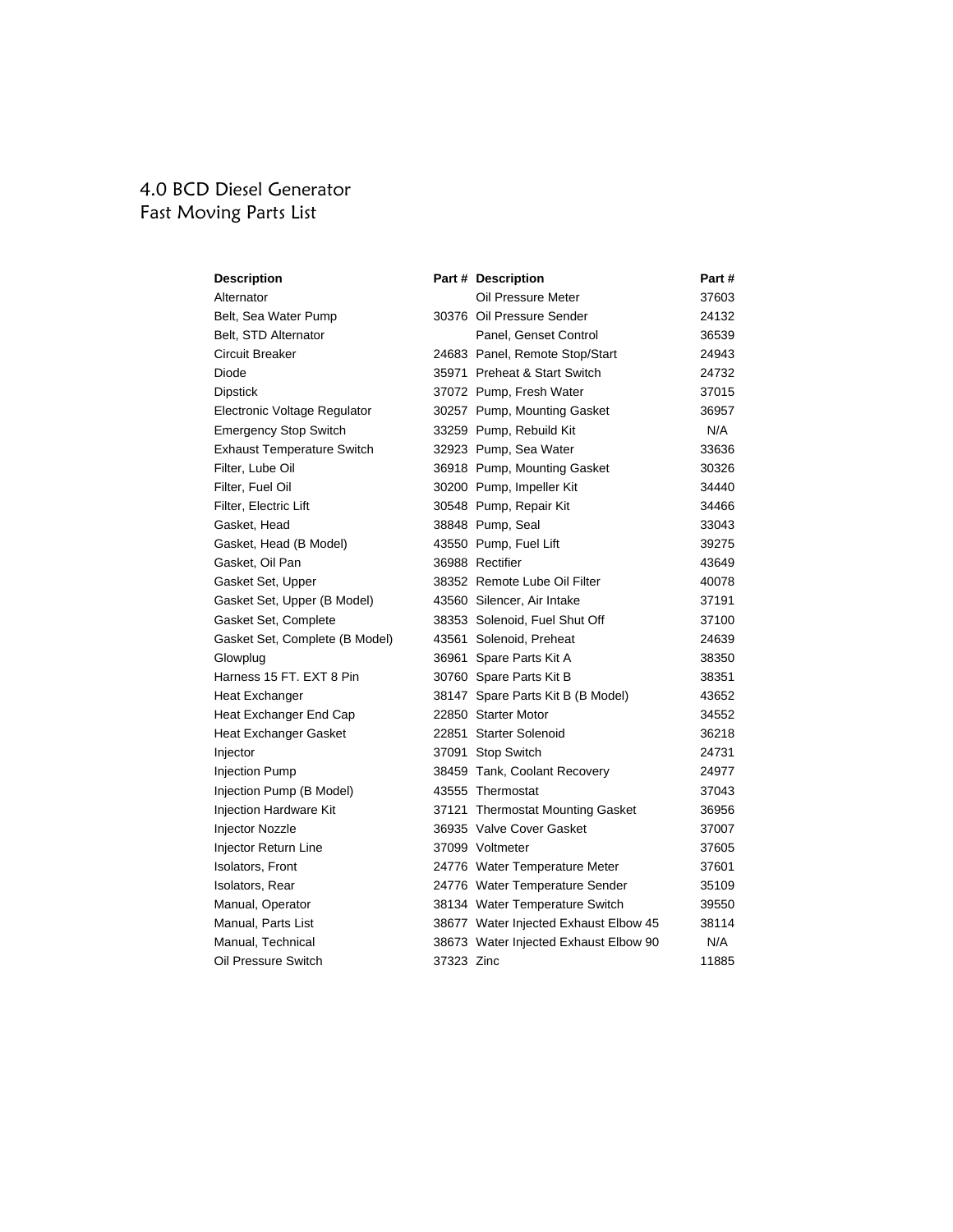# 4.4 WMD Diesel Generator Fast Moving Parts List

| <b>Description</b>                |            | Part # Description                    | Part # |
|-----------------------------------|------------|---------------------------------------|--------|
| Alternator                        |            | 30594 Oil Pressure Sender             | 24132  |
| Belt, Sea Water Pump              | N/A        | Panel, Genset Control                 | 24873  |
| Belt, STD Alternator              |            | 30376 Panel, Remote Stop/Start        | 24943  |
| Circuit Breaker                   |            | 24683 Preheat & Start Switch          | 24732  |
| Diode                             |            | 35971 Pump, Fresh Water               | 30379  |
| <b>Dipstick</b>                   |            | 30374 Pump, Mounting Gasket           | 30326  |
| Electronic Voltage Regulator      | N/A        | Pump, Rebuild Kit                     | N/A    |
| <b>Emergency Stop Switch</b>      |            | 33259 Pump, Sea Water                 | 37431  |
| <b>Exhaust Temperature Switch</b> |            | 30096 Pump, Mounting Gasket           | 30326  |
| Filter, Lube Oil                  |            | 36918 Pump, Impeller Kit              | 34440  |
| Filter, Fuel Oil                  |            | 30200 Pump, Repair Kit                | 34466  |
| Filter, Electric Lift             |            | 30548 Pump, Seal                      | 33043  |
| Gasket, Head                      |            | 30339 Pump, Fuel Lift                 | 39275  |
| Gasket, Oil Pan                   |            | 30350 Rectifier                       | 43649  |
| Gasket Set, Upper                 |            | 30722 Remote Lube Oil Filter          | 32149  |
| Gasket Set, Complete              |            | 30723 Silencer, Air Intake            | 24920  |
| Glowplug                          |            | 24353 Solenoid, Fuel Shut Off         | 23041  |
| Harness 15 FT, EXT 8 Pin          |            | 30760 Solenoid, Preheat               | 24639  |
| <b>Heat Exchanger</b>             |            | 36904 Spare Parts Kit A               | 24933  |
| Heat Exchanger End Cap            |            | 33297 Spare Parts Kit B               | 24934  |
| <b>Heat Exchanger Gasket</b>      |            | 33298 Starter Motor                   | 30593  |
| Injector                          |            | 30538 Starter Solenoid                | 30245  |
| <b>Injection Pump</b>             |            | 31283 Stop Switch                     | 24731  |
| Injection Hardware Kit            |            | 33093 Tank, Coolant Recovery          | 24977  |
| <b>Injector Nozzle</b>            |            | 30297 Thermostat                      | 24688  |
| Injector Return Line              |            | 30367 Thermostat Mounting Gasket      | 24323  |
| Isolators, Front                  |            | 24776 Valve Cover Gasket              | 30342  |
| Isolators, Rear                   |            | 24776 Voltmeter                       | 37605  |
| Manual, Operator                  |            | 35729 Water Temperature Meter         | 37601  |
| Manual, Parts List                |            | 32139 Water Temperature Sender        | 35109  |
| Manual, Technical                 |            | 43444 Water Temperature Switch        | 39550  |
| Oil Pressure Switch               |            | 37323 Water Injected Exhaust Elbow 45 | 33067  |
| Oil Pressure Meter                | 37603 Zinc |                                       | 11885  |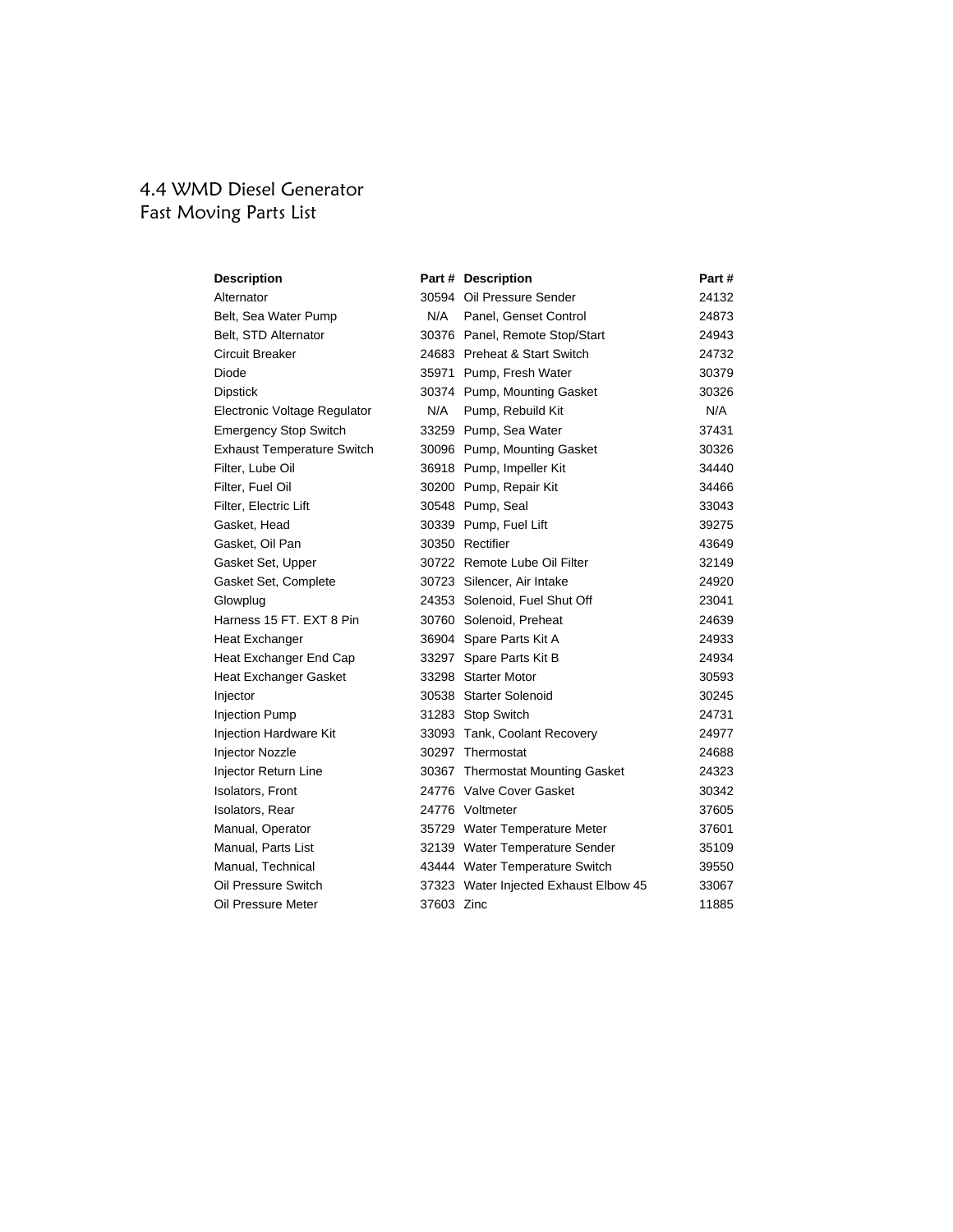## 5.0 BCDA/BCDB Diesel Generator Fast Moving Parts List

| <b>Description</b>                |            | Part # Description                    | Part# |
|-----------------------------------|------------|---------------------------------------|-------|
| Alternator                        |            | Oil Pressure Meter                    | 37603 |
| Belt, Sea Water Pump              |            | 30376 Oil Pressure Sender             | 24132 |
| Belt, STD Alternator              |            | Panel, Genset Control                 | 36539 |
| <b>Circuit Breaker</b>            |            | 24683 Panel, Remote Stop/Start        | 24943 |
| Diode                             |            | 35971 Preheat & Start Switch          | 24732 |
| <b>Dipstick</b>                   |            | 37072 Pump, Fresh Water               | 37015 |
| Electronic Voltage Regulator      |            | 30257 Pump, Mounting Gasket           | 36957 |
| <b>Emergency Stop Switch</b>      |            | 33259 Pump, Rebuild Kit               | N/A   |
| <b>Exhaust Temperature Switch</b> |            | 32923 Pump, Sea Water                 | 33636 |
| Filter, Lube Oil                  |            | 36918 Pump, Mounting Gasket           | 30326 |
| Filter, Fuel Oil                  |            | 30200 Pump, Impeller Kit              | 34440 |
| Filter, Electric Lift             |            | 30548 Pump, Repair Kit                | 34466 |
| Gasket, Head                      |            | 38848 Pump, Seal                      | 33043 |
| Gasket, Head (B Model)            |            | 43550 Pump, Fuel Lift                 | 39275 |
| Gasket, Oil Pan                   |            | 36988 Rectifier                       | 43649 |
| Gasket Set, Upper                 |            | 38352 Remote Lube Oil Filter          | 40078 |
| Gasket Set, Upper (B Model)       |            | 43560 Silencer, Air Intake            | 37191 |
| Gasket Set, Complete              |            | 38353 Solenoid, Fuel Shut Off         | 37100 |
| Gasket Set, Complete (B Model)    |            | 43561 Solenoid, Preheat               | 24639 |
| Glowplug                          |            | 36961 Spare Parts Kit A               | 38350 |
| Harness 15 FT, EXT 8 Pin          |            | 30760 Spare Parts Kit B               | 38351 |
| Heat Exchanger                    |            | 38147 Spare Parts Kit B (B Model)     | 43652 |
| Heat Exchanger End Cap            |            | 22850 Starter Motor                   | 34552 |
| <b>Heat Exchanger Gasket</b>      |            | 22851 Starter Solenoid                | 36218 |
| Injector                          |            | 37091 Stop Switch                     | 24731 |
| <b>Injection Pump</b>             |            | 38459 Tank, Coolant Recovery          | 24977 |
| Injection Pump (B Model)          |            | 43555 Thermostat                      | 37043 |
| Injection Hardware Kit            |            | 37121 Thermostat Mounting Gasket      | 36956 |
| Injector Nozzle                   |            | 36935 Valve Cover Gasket              | 37007 |
| Injector Return Line              |            | 37099 Voltmeter                       | 37605 |
| <b>Isolators, Front</b>           |            | 24776 Water Temperature Meter         | 37601 |
| Isolators, Rear                   |            | 24776 Water Temperature Sender        | 35109 |
| Manual, Operator                  |            | 38134 Water Temperature Switch        | 39550 |
| Manual, Parts List                |            | 38677 Water Injected Exhaust Elbow 45 | 38114 |
| Manual, Technical                 |            | 38673 Water Injected Exhaust Elbow 90 | N/A   |
| Oil Pressure Switch               | 37323 Zinc |                                       | 11885 |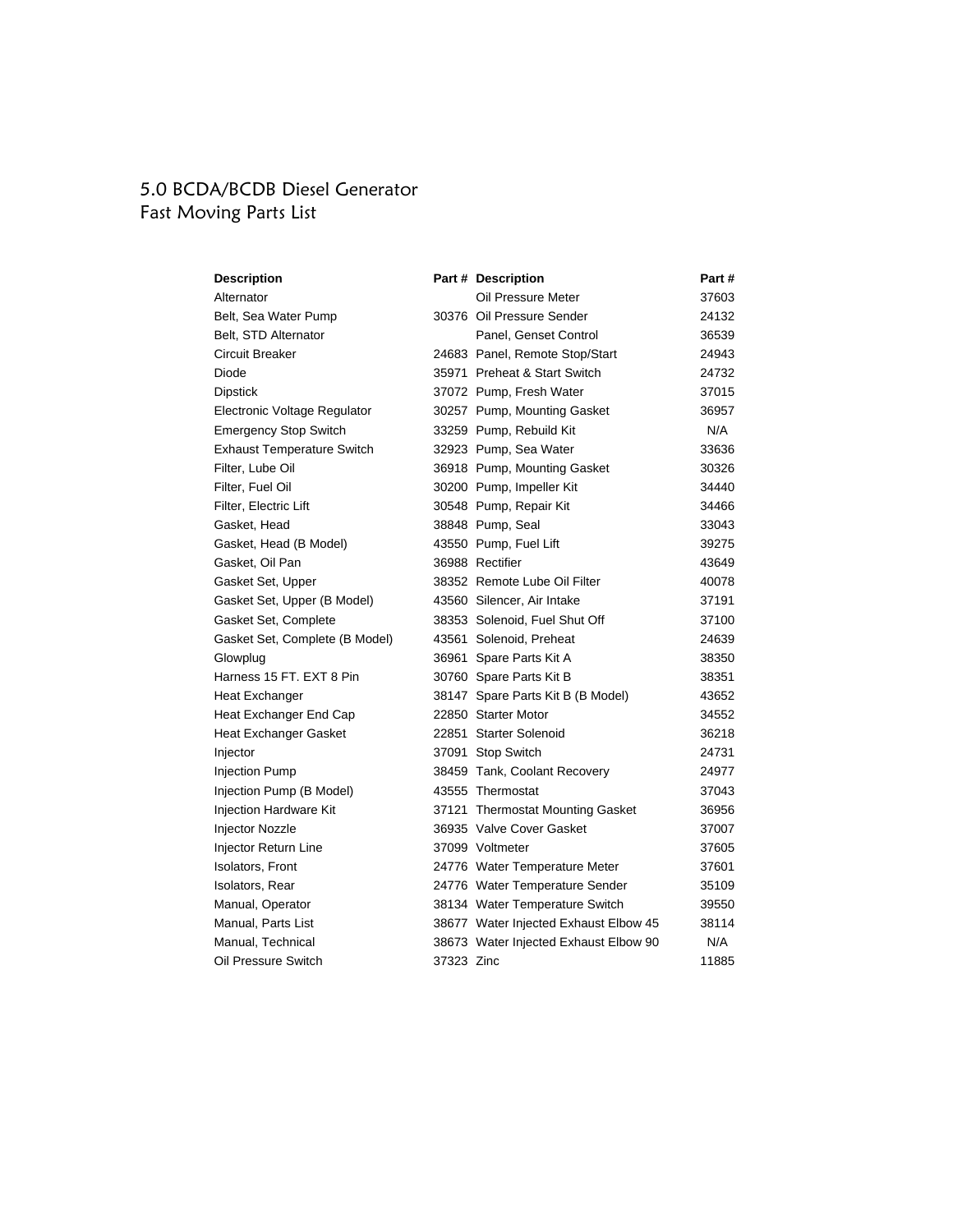## 6.0 BCD Diesel Generator Fast Moving Parts List

| <b>Description</b>                |            | Part # Description                    | Part # |
|-----------------------------------|------------|---------------------------------------|--------|
| Alternator                        |            | 30594 Oil Pressure Sender             | 24132  |
| Belt, Sea Water Pump              | N/A        | Panel, Genset Control                 | 24873  |
| Belt, STD Alternator              |            | 30592 Panel, Remote Stop/Start        | 24943  |
| Circuit Breaker                   |            | 24683 Preheat & Start Switch          | 24732  |
| Diode                             |            | 35971 Pump, Fresh Water               | 30379  |
| <b>Dipstick</b>                   |            | 30587 Pump, Mounting Gasket           | 30326  |
| Electronic Voltage Regulator      | N/A        | Pump, Rebuild Kit                     | N/A    |
| <b>Emergency Stop Switch</b>      |            | 33529 Pump, Sea Water                 | 37431  |
| <b>Exhaust Temperature Switch</b> |            | 32923 Pump, Mounting Gasket           | 30326  |
| Filter, Lube Oil                  |            | 36918 Pump, Impeller Kit              | 34440  |
| Filter, Fuel Oil                  |            | 30200 Pump, Repair Kit                | 40455  |
| Filter, Electric Lift             |            | 30548 Pump, Seal                      | 33043  |
| Gasket, Head                      |            | 33786 Pump, Fuel Lift                 | 39275  |
| Gasket, Oil Pan                   |            | 30498 Rectifier                       | 43649  |
| Gasket Set, Upper                 |            | 33775 Remote Lube Oil Filter          | 32149  |
| Gasket Set, Complete              |            | 33776 Silencer, Air Intake            | 34727  |
| Glowplug                          |            | 24353 Solenoid, Fuel Shut Off         | 23041  |
| Harness 15 FT, EXT 8 Pin          |            | 30760 Solenoid, Preheat               | 24639  |
| Heat Exchanger                    |            | 33891 Spare Parts Kit A               | 35010  |
| Heat Exchanger End Cap            |            | 33297 Spare Parts Kit B               | 35011  |
| <b>Heat Exchanger Gasket</b>      |            | 33298 Starter Motor                   | 34552  |
| Injector                          |            | 30538 Starter Solenoid                | 36218  |
| <b>Injection Pump</b>             |            | 31283 Stop Switch                     | 24731  |
| Injection Hardware Kit            |            | 33093 Tank, Coolant Recovery          | 24977  |
| Injector Nozzle                   |            | 30297 Thermostat                      | 24688  |
| Injector Return Line              |            | 30367 Thermostat Mounting Gasket      | 34196  |
| Isolators, Front                  |            | 24776 Valve Cover Gasket              | 30515  |
| Isolators, Rear                   |            | 24776 Voltmeter                       | 37605  |
| Manual, Operator                  |            | 35729 Water Temperature Meter         | 37601  |
| Manual, Parts List                |            | 32139 Water Temperature Sender        | 35109  |
| Manual, Technical                 |            | 43444 Water Temperature Switch        | 39550  |
| Oil Pressure Switch               |            | 37323 Water Injected Exhaust Elbow 45 | 33067  |
| Oil Pressure Meter                | 37603 Zinc |                                       | 11885  |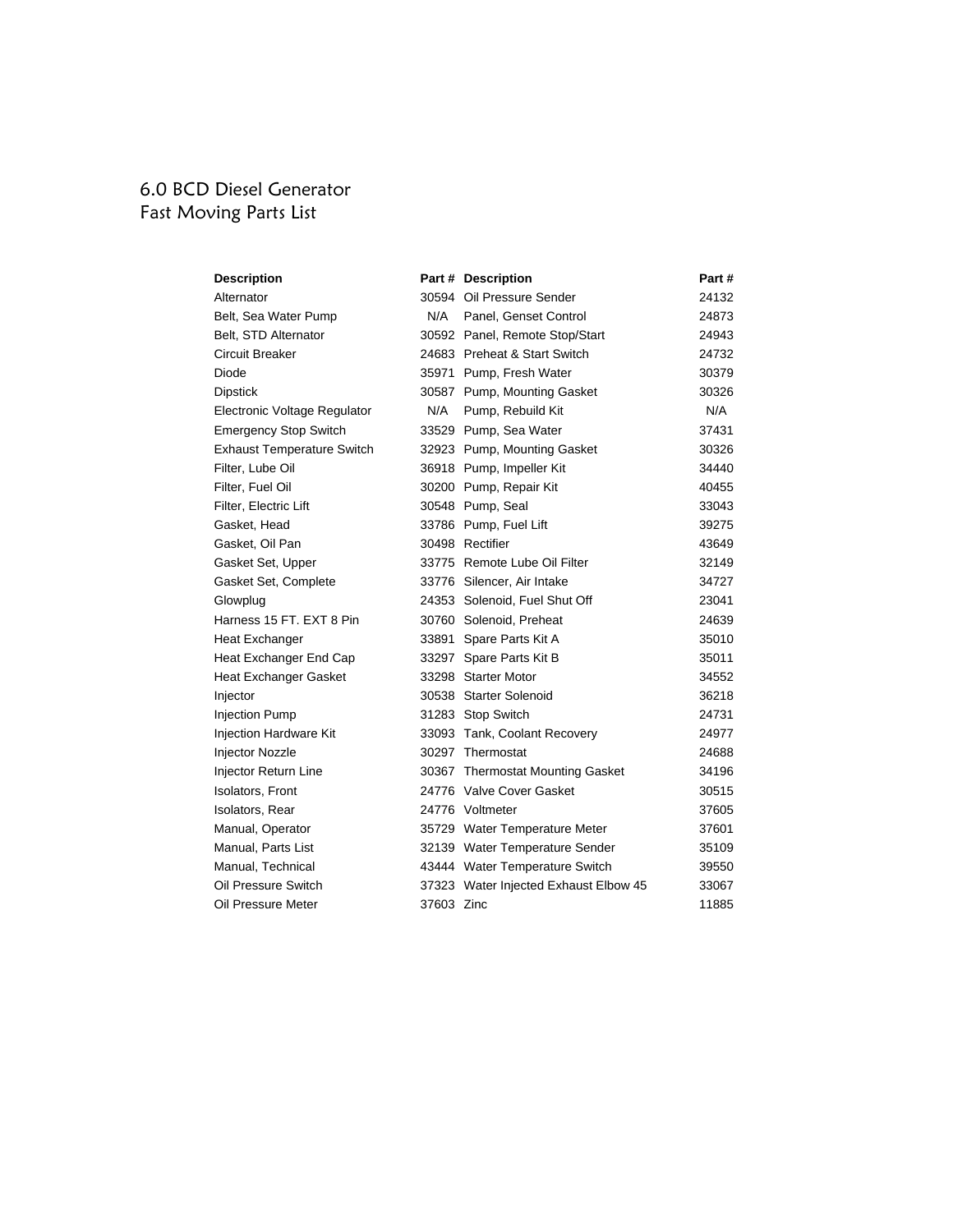#### 7.6 BTD Diesel Generator Fast Moving Parts List

| <b>Description</b>                |            | Part # Description                    | Part # |
|-----------------------------------|------------|---------------------------------------|--------|
| Alternator                        |            | 40963 Oil Pressure Sender             | 24132  |
|                                   |            | Panel, Genset Control                 | 36539  |
| Belt, STD Alternator              |            | 45232 Panel, Remote Stop/Start        | 36539  |
| Circuit Breaker                   |            | 24683 Preheat & Start Switch          | 24732  |
| Diode                             |            | 35931 Pump, Fresh Water               | 37015  |
| Dipstick                          |            | 37072 Pump, Mounting Gasket           | 36957  |
| Electronic Voltage Regulator      |            | 34410 Pump, Rebuild Kit               | N/A    |
| <b>Emergency Stop Switch</b>      |            | 33259 Pump, Sea Water                 | 33636  |
| <b>Exhaust Temperature Switch</b> |            | 32923 Pump, Mounting Gasket           | 30326  |
| Filter, Lube Oil                  |            | 36918 Pump, Impeller Kit              | 34440  |
| Filter, Fuel Oil                  |            | 30200 Pump, Repair Kit                | 34466  |
| Filter, Electric Lift             |            | 30548 Pump, Seal                      | 33043  |
| Gasket, Head                      |            | 36969 Pump, Fuel Lift                 | 39275  |
| Gasket, Oil Pan                   |            | 36988 Rectifier                       | 43649  |
| Gasket Set, Upper                 |            | 37116 Remote Lube Oil Filter          | 40078  |
| Gasket Set, Complete              |            | 37117 Silencer, Air Intake            | 37191  |
| Glowplug                          |            | 36391 Solenoid, Fuel Shut Off         | 37100  |
| Harness 15 FT, EXT 8 Pin          |            | 30760 Solenoid, Preheat               | 24639  |
| Heat Exchanger                    |            | 38147 Spare Parts Kit A               | 41517  |
| Heat Exchanger End Cap            |            | 22850 Spare Parts Kit B               | 41518  |
| Heat Exchanger Gasket             |            | 22851 Starter Motor                   | 34552  |
| Injector                          |            | 37091 Starter Solenoid                | 36218  |
| <b>Injection Pump</b>             |            | 37103 Stop Switch                     | 24731  |
| <b>Injection Hardware Kit</b>     |            | 37121 Tank, Coolant Recovery          | 24977  |
| <b>Injector Nozzle</b>            |            | 36935 Thermostat                      | 37043  |
| Injector Return Line              |            | 37099 Thermostat Mounting Gasket      | 36956  |
| <b>Isolators, Front</b>           |            | 24776 Valve Cover Gasket              | 37007  |
| Isolators, Rear                   |            | 24776 Voltmeter                       | 37605  |
| Manual, Operator                  |            | 40457 Water Temperature Meter         | 37601  |
| Manual, Parts List                |            | 41800 Water Temperature Sender        | 35109  |
| Manual, Technical                 |            | 38673 Water Temperature Switch        | 39550  |
| Oil Pressure Switch               |            | 37323 Water Injected Exhaust Elbow 45 | 38114  |
| Oil Pressure Meter                | 37603 Zinc |                                       | 11885  |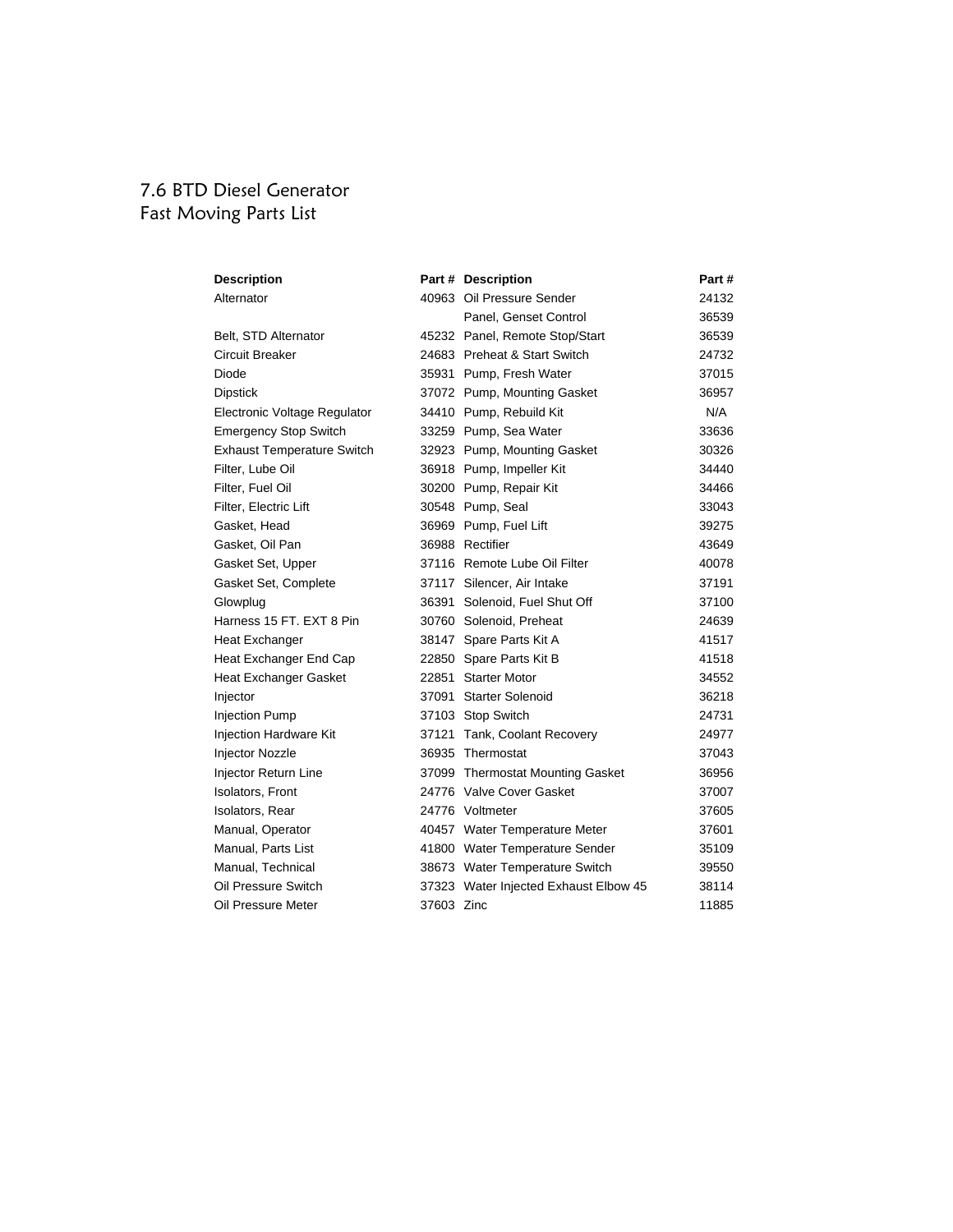## 7.7 & 8.0 WMD Diesel Generator Fast Moving Parts List

| <b>Description</b>                |            | Part # Description                     | Part # |
|-----------------------------------|------------|----------------------------------------|--------|
| Alternator                        |            | 30594 Oil Pressure Sender              | 24132  |
| Belt, Sea Water Pump              | N/A        | Panel, Genset Control                  | 24873  |
| Belt, STD Alternator              |            | 30592 Panel, Remote Stop/Start         | 24943  |
| Circuit Breaker                   |            | 24683 Preheat & Start Switch           | 24732  |
| Diode                             | N/A        | Pump, Fresh Water                      | 30591  |
| <b>Dipstick</b>                   |            | 30587 Pump, Mounting Gasket            | 30474  |
| Electronic Voltage Regulator      | NA.        | Pump, Rebuild Kit                      | N/A    |
| <b>Emergency Stop Switch</b>      |            | 33259 Pump, Sea Water                  | 37431  |
| <b>Exhaust Temperature Switch</b> |            | 32923 Pump, Mounting Gasket            | 30326  |
| Filter, Lube Oil                  |            | 36918 Pump, Impeller Kit               | 34440  |
| Filter, Fuel Oil                  |            | 30200 Pump, Repair Kit                 | 34466  |
| Filter, Electric Lift             |            | 30548 Pump, Seal                       | 33043  |
| Gasket, Head                      |            | 30509 Pump, Fuel Lift                  | 39275  |
| Gasket, Oil Pan                   |            | 30498 Rectifier                        | 43649  |
| Gasket Set, Upper                 |            | 30726 Remote Lube Oil Filter           | 32149  |
| Gasket Set, Complete              |            | 30725 Silencer, Air Intake             | 34727  |
| Glowplug                          |            | 24353 Solenoid, Fuel Shut Off          | 23041  |
| Harness 15 FT, EXT 8 Pin          |            | 30760 Solenoid, Preheat                | 24639  |
| Heat Exchanger                    |            | 24774 Spare Parts Kit A                | 24935  |
| Heat Exchanger End Cap            |            | 31291 Spare Parts Kit B                | 24936  |
| <b>Heat Exchanger Gasket</b>      |            | 31290 Starter Motor                    | 30593  |
| Injector                          |            | 30538 Starter Solenoid                 | 30245  |
| <b>Injection Pump</b>             |            | 30549 Stop Switch                      | 24731  |
| Injection Hardware Kit            |            | 33093 Tank, Coolant Recovery           | 24977  |
| Injector Nozzle                   |            | 30297 Thermostat                       | 24688  |
| Injector Return Line              |            | 30569 Thermostat Mounting Gasket       | 24323  |
| Isolators, Front                  |            | 21529 Valve Cover Gasket               | 30515  |
| Isolators, Rear                   |            | 21529 Voltmeter                        | 37605  |
| Manual, Operator                  |            | 32461 Water Temperature Meter          | 37601  |
| Manual, Parts List                |            | 32139 Water Temperature Sender         | 35109  |
| Manual, Technical                 |            | 43444 Water Temperature Switch         | 39550  |
| Oil Pressure Switch               |            | 37323 Water Injected. Exhaust Elbow 45 | 33067  |
| Oil Pressure Meter                | 37603 Zinc |                                        | 11885  |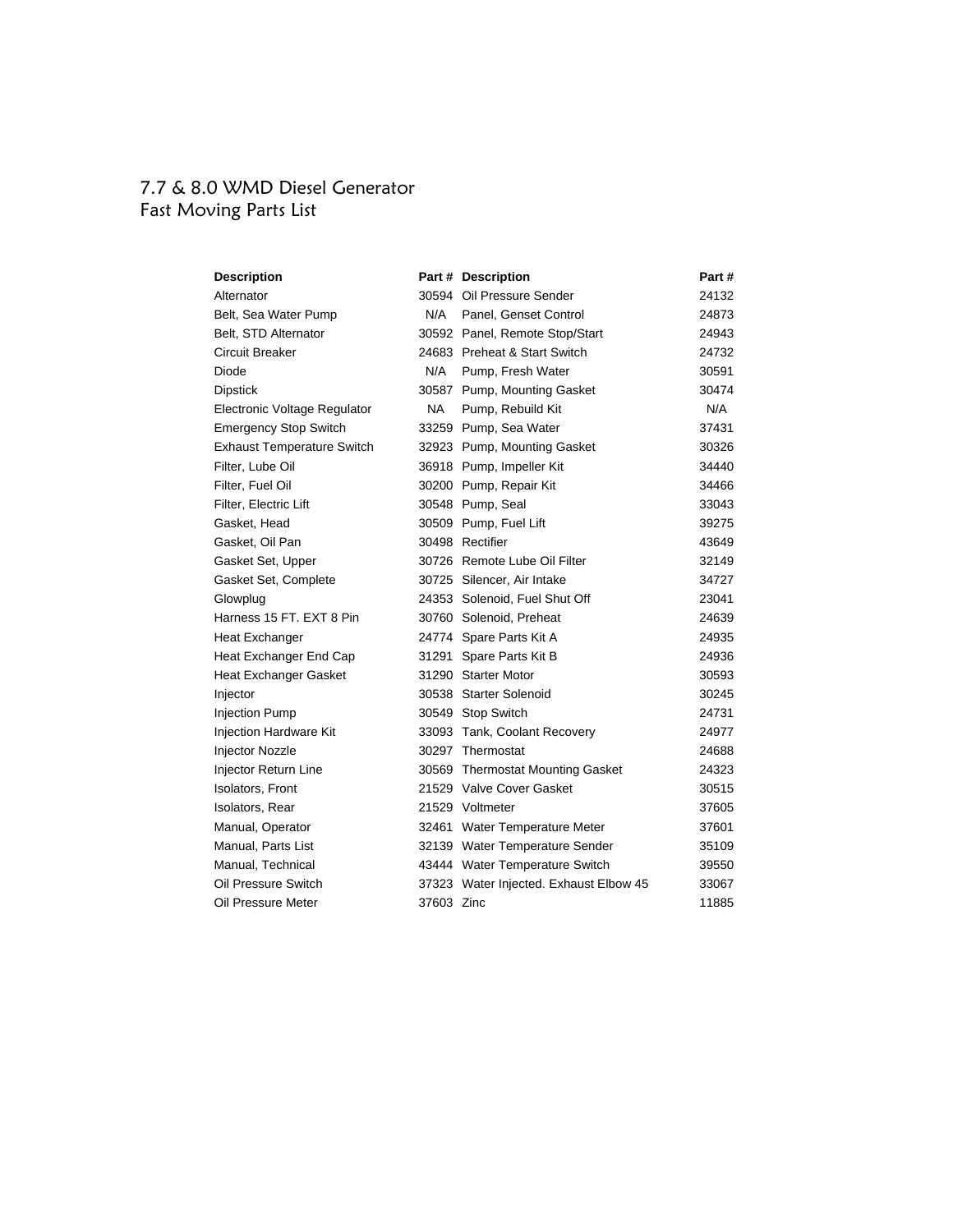#### 8.0 BTD Diesel Generator Fast Moving Parts List

| <b>Description</b>                |            | Part # Description                     | Part# |
|-----------------------------------|------------|----------------------------------------|-------|
| Alternator                        |            | 30594 Panel, Genset Control            | 24873 |
| Belt, Sea Water Pump              | N/A        | Panel, Remote Stop/Start               | 24943 |
| Belt, STD Alternator              |            | 30475 Preheat & Start Switch           | 24732 |
| Circuit Breaker                   |            | 24683 Pump, Fresh Water                | 30591 |
| Diode                             |            | 35931 Pump, Mounting Gasket            | 30474 |
| <b>Dipstick</b>                   |            | 30587 Pump, Rebuild Kit                | N/A   |
| Electronic Voltage Regulator      |            | 34410 Pump, Sea Water                  | 33636 |
| <b>Emergency Stop Switch</b>      |            | 33259 Pump, Mounting Gasket            | 30326 |
| <b>Exhaust Temperature Switch</b> |            | 32923 Pump, Impeller Kit               | 34440 |
| Filter, Lube Oil                  |            | 36918 Pump, Repair Kit                 | 34466 |
| Filter, Fuel Oil                  |            | 30200 Pump, Seal                       | 33043 |
| Filter, Electric Lift             |            | 30548 Pump, Fuel Lift                  | 39275 |
| Gasket, Head                      |            | 30509 Rectifier                        | 43649 |
| Gasket, Oil Pan                   |            | 30498 Remote Lube Oil Filter           | 32149 |
| Gasket Set, Upper                 |            | 30724 Silencer, Air Intake             | 34727 |
| Gasket Set, Complete              |            | 30725 Solenoid, Fuel Shut Off          | 23041 |
| Glowplug                          |            | 24353 Solenoid, Preheat                | 24639 |
| Harness 15 FT, EXT 8 Pin          |            | 30760 Spare Parts Kit A                | 35010 |
| Heat Exchanger                    |            | 36903 Spare Parts Kit B                | 35012 |
| Heat Exchanger End Cap            |            | 22850 Starter Motor                    | 34552 |
| <b>Heat Exchanger Gasket</b>      |            | 22851 Starter Solenoid                 | 36218 |
| Injector                          |            | 30538 Stop Switch                      | 24731 |
| <b>Injection Pump</b>             |            | 30549 Tank, Coolant Recovery           | 24977 |
| Injection Hardware Kit            |            | 33093 Thermostat                       | 24688 |
| <b>Injector Nozzle</b>            |            | 30297 Thermostat Mounting Gasket       | 34196 |
| Injector Return Line              |            | 34610 Valve Cover Gasket               | 30515 |
| Isolators, Front                  |            | 24776 Voltmeter                        | 35111 |
| Isolators, Rear                   |            | 24776 Water Temperature Meter          | 35108 |
| Manual, Operator                  |            | 36746 Water Temperature Sender         | 35109 |
| Manual, Parts List                |            | 32139 Water Temperature Switch         | 39550 |
| Manual, Technical                 |            | 43440 Water Injected. Exhaust Elbow 45 | 37402 |
| Oil Pressure Switch               |            | 37323 Water Injected. Exhaust Elbow 90 | 37401 |
| Oil Pressure Meter                | 37603 Zinc |                                        | 11885 |
| Oil Pressure Sender               | 24132      |                                        |       |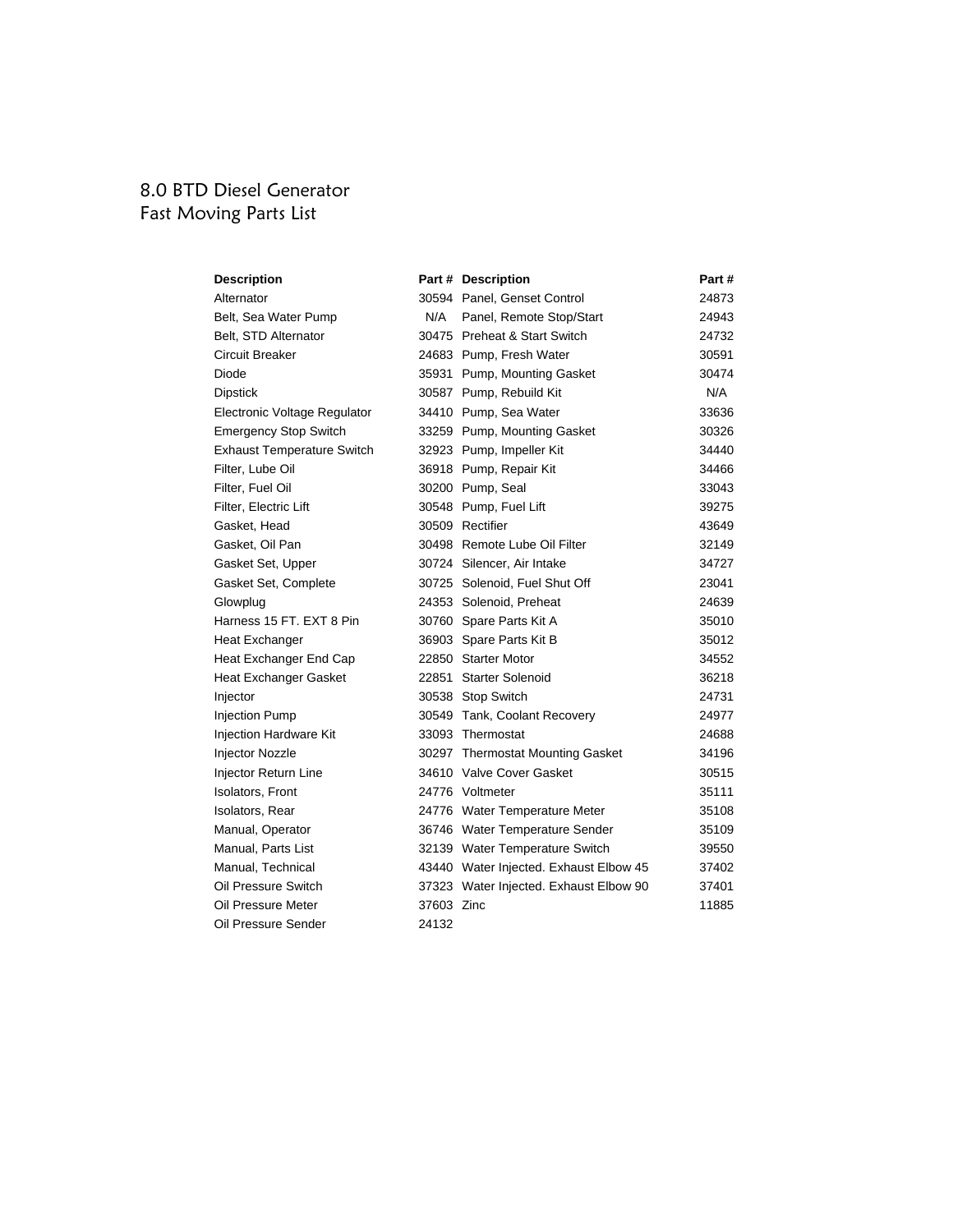#### 8.0 BTDA Diesel Generator Fast Moving Parts List

| <b>Description</b>                |            | Part # Description                     | Part# |
|-----------------------------------|------------|----------------------------------------|-------|
| Alternator                        |            | 43953 Panel, Genset Control            | 36539 |
| Belt, Sea Water Pump              | N/A        | Panel, Remote Stop/Start               | 44336 |
| Belt, STD Alternator              |            | 45232 Preheat & Start Switch           | 24732 |
| Circuit Breaker                   |            | 24683 Pump, Fresh Water                |       |
| Diode                             |            | 35931 Pump, Mounting Gasket            |       |
| <b>Dipstick</b>                   |            | Pump, Rebuild Kit                      | N/A   |
| Electronic Voltage Regulator      |            | 34410 Pump, Sea Water                  | 33636 |
| <b>Emergency Stop Switch</b>      |            | 33259 Pump, Mounting Gasket            | 30326 |
| <b>Exhaust Temperature Switch</b> |            | 32923 Pump, Impeller Kit               | 34440 |
| Filter, Lube Oil                  |            | 36918 Pump, Repair Kit                 | 34466 |
| Filter, Fuel Oil                  |            | 30200 Pump, Seal                       | 33043 |
| Filter, Electric Lift             |            | Pump, Fuel Lift                        | 39275 |
| Gasket, Head                      |            | Rectifier                              | 43649 |
| Gasket, Oil Pan                   |            | Remote Lube Oil Filter                 |       |
| Gasket Set, Upper                 |            | 46900 Silencer, Air Intake             |       |
| Gasket Set, Complete              |            | 46901 Solenoid, Fuel Shut Off          | 37100 |
| Glowplug                          |            | 24353 Solenoid, Preheat                | 24639 |
| Harness 15 FT, EXT 8 Pin          |            | 44347 Spare Parts Kit A                | 46420 |
| Heat Exchanger                    |            | 45528 Spare Parts Kit B                | 47157 |
| Heat Exchanger End Cap            |            | 22850 Starter Motor                    | 30593 |
| Heat Exchanger Gasket             |            | 22851 Starter Solenoid                 | 30245 |
| Injector                          |            | 37091 Stop Switch                      | 24731 |
| <b>Injection Pump</b>             |            | Tank, Coolant Recovery                 | 24977 |
| Injection Hardware Kit            |            | 46419 Thermostat                       | 32872 |
| Injector Nozzle                   |            | <b>Thermostat Mounting Gasket</b>      | 38225 |
| Injector Return Line              |            | 44500 Valve Cover Gasket               |       |
| <b>Isolators, Front</b>           |            | 15238 Voltmeter                        | 37605 |
| Isolators, Rear                   |            | 15238 Water Temperature Meter          | 37601 |
| Manual, Operator                  |            | 44800 Water Temperature Sender         | 35109 |
| Manual, Parts List                |            | 48220 Water Temperature Switch         | 39550 |
| Manual, Service                   |            | 43440 Water Injected. Exhaust Elbow 45 | 37402 |
| Oil Pressure Switch               |            | 37323 Water Injected. Exhaust Elbow 90 | 37401 |
| Oil Pressure Meter                | 37603 Zinc |                                        | 11885 |
| Oil Pressure Sender               | 24132      |                                        |       |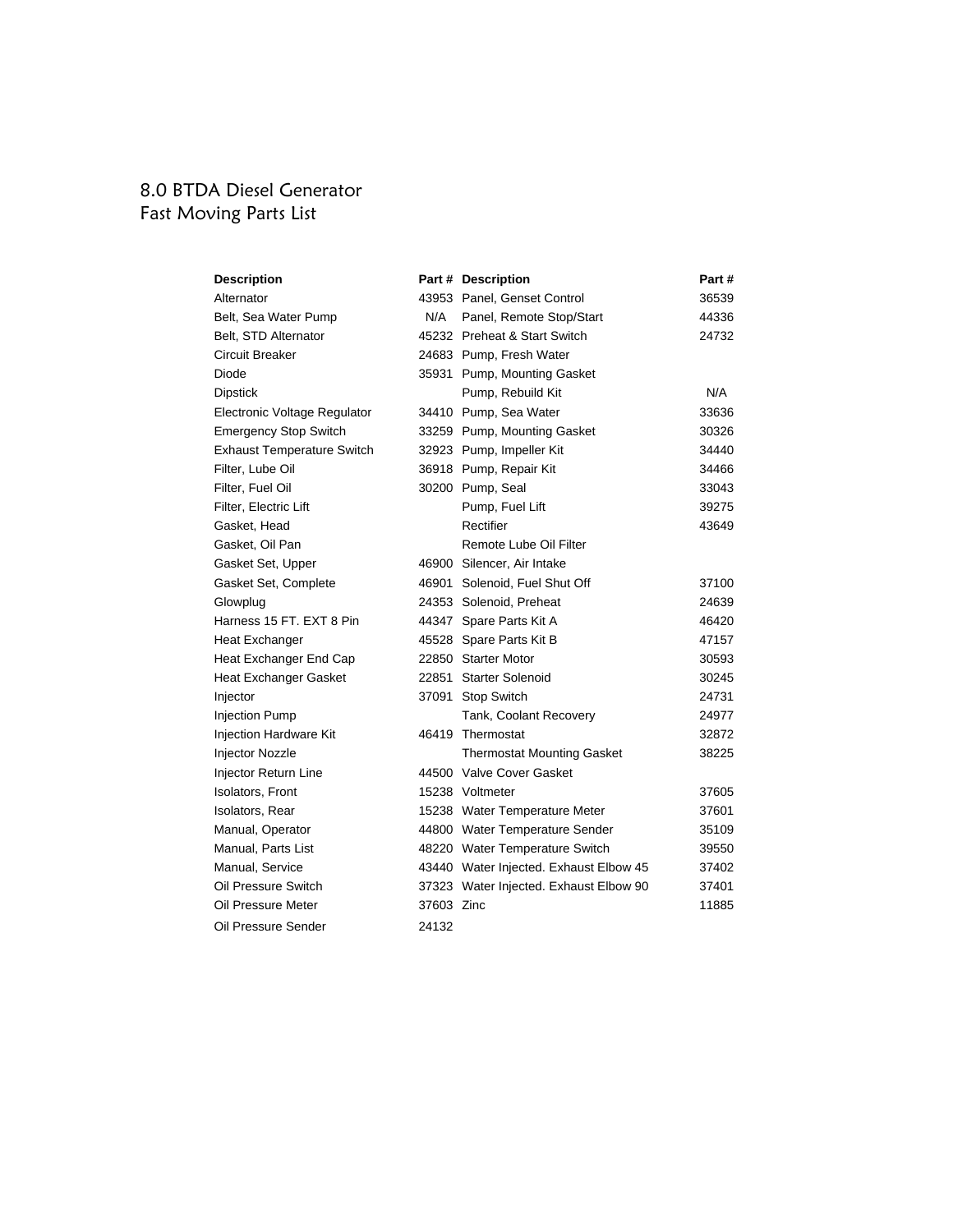# 10.0 BTD Diesel Generator Fast Moving Parts List

| <b>Description</b>                |            | Part # Description                     | Part # |
|-----------------------------------|------------|----------------------------------------|--------|
| Alternator                        |            | 30594 Oil Pressure Sender              | 24132  |
| Belt, Sea Water Pump              | N/A        | Panel, Genset Control                  | 36539  |
| Belt, STD Alternator              |            | 30475 Panel, Remote Stop/Start         | 36539  |
| Circuit Breaker                   |            | 24683 Preheat & Start Switch           | 24732  |
| Diode                             |            | 35931 Pump, Fresh Water                | 30591  |
| <b>Dipstick</b>                   |            | 30587 Pump, Mounting Gasket            | 30474  |
| Electronic Voltage Regulator      |            | 34410 Pump, Rebuild Kit                | N/A    |
| <b>Emergency Stop Switch</b>      |            | 33259 Pump, Sea Water                  | 33636  |
| <b>Exhaust Temperature Switch</b> |            | 32923 Pump, Mounting Gasket            | 30326  |
| Filter, Lube Oil                  |            | 36918 Pump, Impeller Kit               | 34440  |
| Filter, Fuel Oil                  |            | 30200 Pump, Repair Kit                 | 34466  |
| Filter, Electric Lift             |            | 30548 Pump, Seal                       | 33043  |
| Gasket, Head                      |            | 37661 Pump, Fuel Lift                  | 39275  |
| Gasket, Oil Pan                   |            | 30498 Rectifier                        | 43649  |
| Gasket Set, Upper                 |            | 39730 Remote Lube Oil Filter           | 32149  |
| Gasket Set, Complete              |            | 39731 Silencer, Air Intake             | 34744  |
| Glowplug                          |            | 24353 Solenoid, Fuel Shut Off          | 23041  |
| Harness 15 FT, EXT 8 Pin          |            | 30760 Solenoid, Preheat                | 24639  |
| <b>Heat Exchanger</b>             |            | 36903 Spare Parts Kit A                | 37649  |
| Heat Exchanger End Cap            |            | 22850 Spare Parts Kit B                | 37650  |
| Heat Exchanger Gasket             |            | 22851 Starter Motor                    | 34552  |
| Injector                          |            | 30538 Starter Solenoid                 | 36218  |
| <b>Injection Pump</b>             |            | 37697 Stop Switch                      | 24731  |
| Injection Hardware Kit            |            | 33093 Tank, Coolant Recovery           | 24977  |
| <b>Injector Nozzle</b>            |            | 30297 Thermostat                       | 24688  |
| Injector Return Line              |            | 30569 Thermostat Mounting Gasket       | 34196  |
| Isolators, Front                  |            | 24776 Valve Cover Gasket               | 30515  |
| Isolators, Rear                   |            | 24776 Voltmeter                        | 37605  |
| Manual, Operator                  |            | 36746 Water Temperature Meter          | 37601  |
| Manual, Parts List                |            | 36776 Water Temperature Sender         | 35109  |
| Manual, Technical                 |            | 43444 Water Temperature Switch         | 39550  |
| Oil Pressure Switch               |            | 37323 Water Injected. Exhaust Elbow 45 | 37402  |
| Oil Pressure Meter                |            | 37603 Water Injected. Exhaust Elbow 90 | 37401  |
| Engine, Block Assy.               | 44084 Zinc |                                        | 11885  |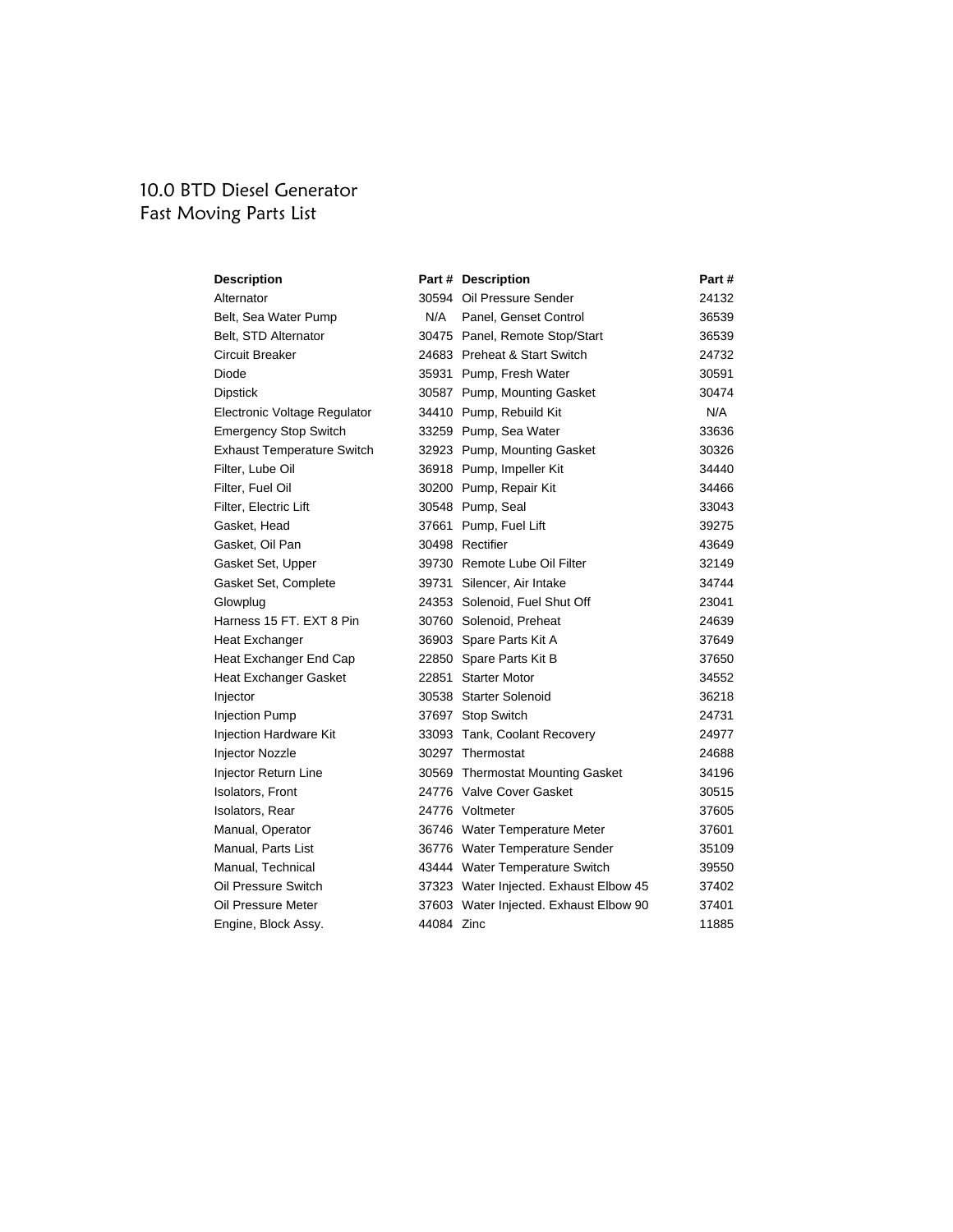# 10.0 BTDA Diesel Generator Fast Moving Parts List

| <b>Description</b>                |            | Part # Description                     | Part# |
|-----------------------------------|------------|----------------------------------------|-------|
| Alternator                        |            | 43953 Panel, Genset Control            | 36539 |
| Belt, Sea Water Pump              | N/A        | Panel, Remote Stop/Start               | 44336 |
| Belt, STD Alternator              |            | 45232 Preheat & Start Switch           | 24732 |
| Circuit Breaker                   |            | 24683 Pump, Fresh Water                |       |
| Diode                             |            | 35931 Pump, Mounting Gasket            |       |
| <b>Dipstick</b>                   |            | Pump, Rebuild Kit                      | N/A   |
| Electronic Voltage Regulator      |            | 34410 Pump, Sea Water                  | 33636 |
| <b>Emergency Stop Switch</b>      |            | 33259 Pump, Mounting Gasket            | 30326 |
| <b>Exhaust Temperature Switch</b> |            | 32923 Pump, Impeller Kit               | 34440 |
| Filter, Lube Oil                  |            | 36918 Pump, Repair Kit                 | 34466 |
| Filter, Fuel Oil                  |            | 30200 Pump, Seal                       | 33043 |
| Filter, Electric Lift             |            | Pump, Fuel Lift                        | 39275 |
| Gasket, Head                      |            | Rectifier                              | 43649 |
| Gasket, Oil Pan                   |            | Remote Lube Oil Filter                 |       |
| Gasket Set, Upper                 |            | 46900 Silencer, Air Intake             |       |
| Gasket Set, Complete              |            | 46901 Solenoid, Fuel Shut Off          | 37100 |
| Glowplug                          |            | 24353 Solenoid, Preheat                | 24639 |
| Harness 15 FT, EXT 8 Pin          |            | 44347 Spare Parts Kit A                | 46420 |
| Heat Exchanger                    |            | 45528 Spare Parts Kit B                | 47157 |
| Heat Exchanger End Cap            |            | 22850 Starter Motor                    | 30593 |
| <b>Heat Exchanger Gasket</b>      |            | 22851 Starter Solenoid                 | 30245 |
| Injector                          |            | 37091 Stop Switch                      | 24731 |
| <b>Injection Pump</b>             |            | Tank, Coolant Recovery                 | 24977 |
| Injection Hardware Kit            |            | 46419 Thermostat                       | 32872 |
| <b>Injector Nozzle</b>            |            | <b>Thermostat Mounting Gasket</b>      | 38225 |
| Injector Return Line              |            | 44500 Valve Cover Gasket               |       |
| Isolators, Front                  |            | 15238 Voltmeter                        | 37605 |
| Isolators, Rear                   |            | 15238 Water Temperature Meter          | 37601 |
| Manual, Operator                  |            | 44800 Water Temperature Sender         | 35109 |
| Manual. Parts List                |            | 48220 Water Temperature Switch         | 39550 |
| Manual, Service                   |            | 43440 Water Injected. Exhaust Elbow 45 | 37402 |
| Oil Pressure Switch               |            | 37323 Water Injected. Exhaust Elbow 90 | 37401 |
| Oil Pressure Meter                | 37603 Zinc |                                        | 11885 |
| Oil Pressure Sender               | 24132      |                                        |       |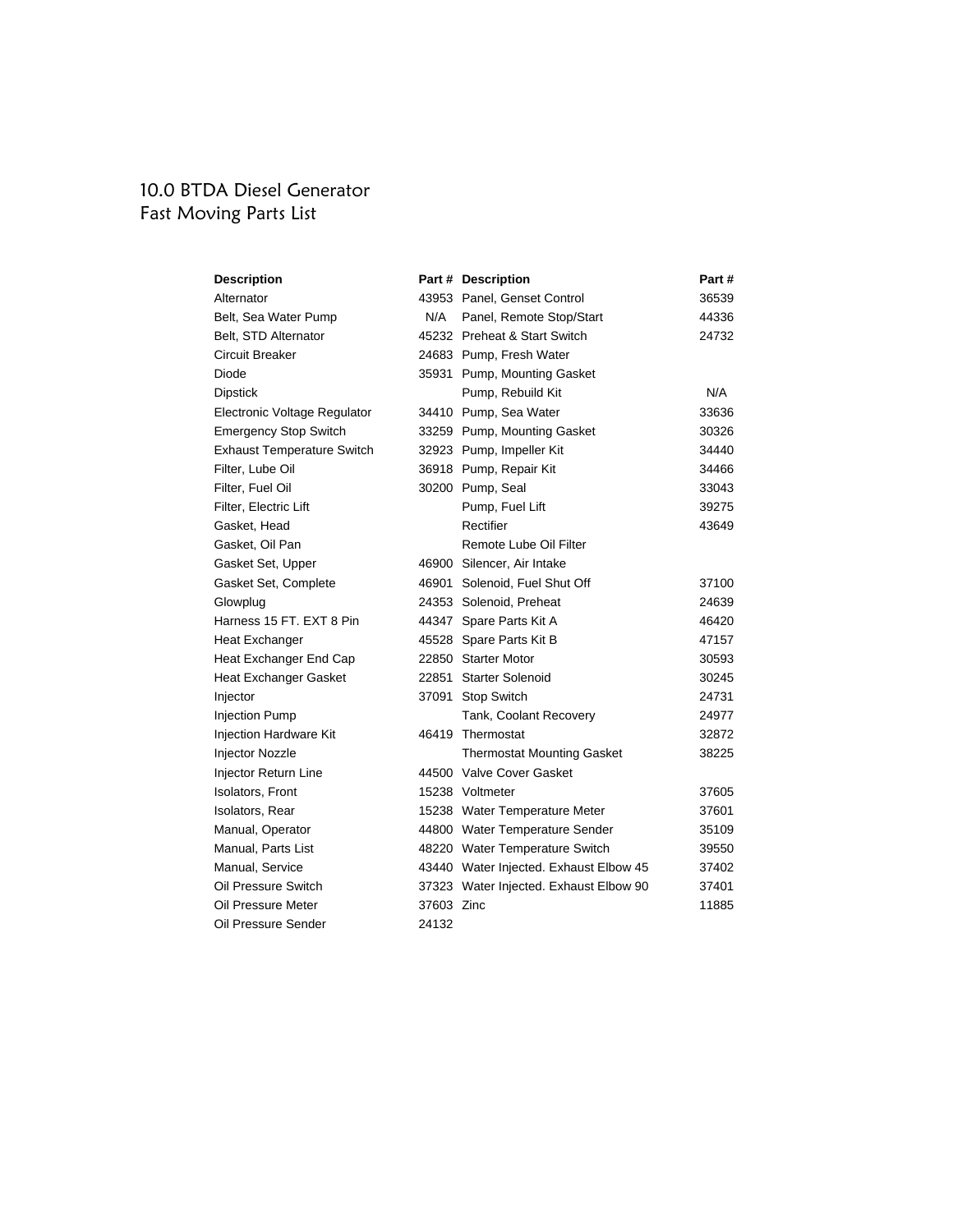## 11.0 BTD Diesel Generator Fast Moving Parts List

| <b>Description</b>                |            | Part # Description                     | Part# |
|-----------------------------------|------------|----------------------------------------|-------|
| Alternator                        |            | 30594 Panel, Genset Control            | 36539 |
| Belt, Sea Water Pump              | N/A        | Panel, Remote Stop/Start               | 36539 |
| Belt, STD Alternator              |            | 30475 Preheat & Start Switch           | 24732 |
| Circuit Breaker                   |            | 24683 Pump, Fresh Water                | 30591 |
| Diode                             |            | 35931 Pump, Mounting Gasket            | 30474 |
| <b>Dipstick</b>                   |            | 30587 Pump, Rebuild Kit                | N/A   |
| Electronic Voltage Regulator      |            | 34410 Pump, Sea Water                  | 33636 |
| <b>Emergency Stop Switch</b>      |            | 33259 Pump, Mounting Gasket            | 30326 |
| <b>Exhaust Temperature Switch</b> |            | 32923 Pump, Impeller Kit               | 34440 |
| Filter, Lube Oil                  |            | 35828 Pump, Repair Kit                 | 34466 |
| Filter, Fuel Oil                  |            | 30200 Pump, Seal                       | 33043 |
| Filter, Electric Lift             |            | 30548 Pump, Fuel Lift                  | 39275 |
| Gasket, Head                      |            | 30507 Rectifier                        | 43649 |
| Gasket, Oil Pan                   |            | 30499 Remote Lube Oil Filter           | 32149 |
| Gasket Set, Upper                 |            | 37693 Silencer, Air Intake             | 34744 |
| Gasket Set, Complete              |            | 37694 Solenoid, Fuel Shut Off          | 23041 |
| Glowplug                          |            | 24353 Solenoid, Preheat                | 24639 |
| Harness 15 FT, EXT 8 Pin          |            | 30760 Spare Parts Kit A                | 37691 |
| Heat Exchanger                    |            | 36903 Spare Parts Kit B                | 37692 |
| Heat Exchanger End Cap            |            | 22850 Starter Motor                    | 30593 |
| <b>Heat Exchanger Gasket</b>      |            | 22851 Starter Solenoid                 | 30245 |
| Injector                          |            | 30538 Stop Switch                      | 24731 |
| <b>Injection Pump</b>             |            | 37697 Tank, Coolant Recovery           | 24977 |
| Injection Hardware Kit            |            | 33093 Thermostat                       | 24688 |
| Injector Nozzle                   |            | 30297 Thermostat Mounting Gasket       | 34196 |
| Injector Return Line              |            | 34610 Valve Cover Gasket               | 30516 |
| Isolators, Front                  |            | 15238 Voltmeter                        | 37605 |
| Isolators, Rear                   |            | 15238 Water Temperature Meter          | 37601 |
| Manual, Operator                  |            | 36746 Water Temperature Sender         | 35109 |
| Manual, Parts List                |            | 36776 Water Temperature Switch         | 39550 |
| Manual, Technical                 |            | 43440 Water Injected. Exhaust Elbow 45 | 37402 |
| Oil Pressure Switch               |            | 37323 Water Injected. Exhaust Elbow 90 | 37401 |
| Oil Pressure Meter                | 37603 Zinc |                                        | 11885 |
| Oil Pressure Sender               | 24132      |                                        |       |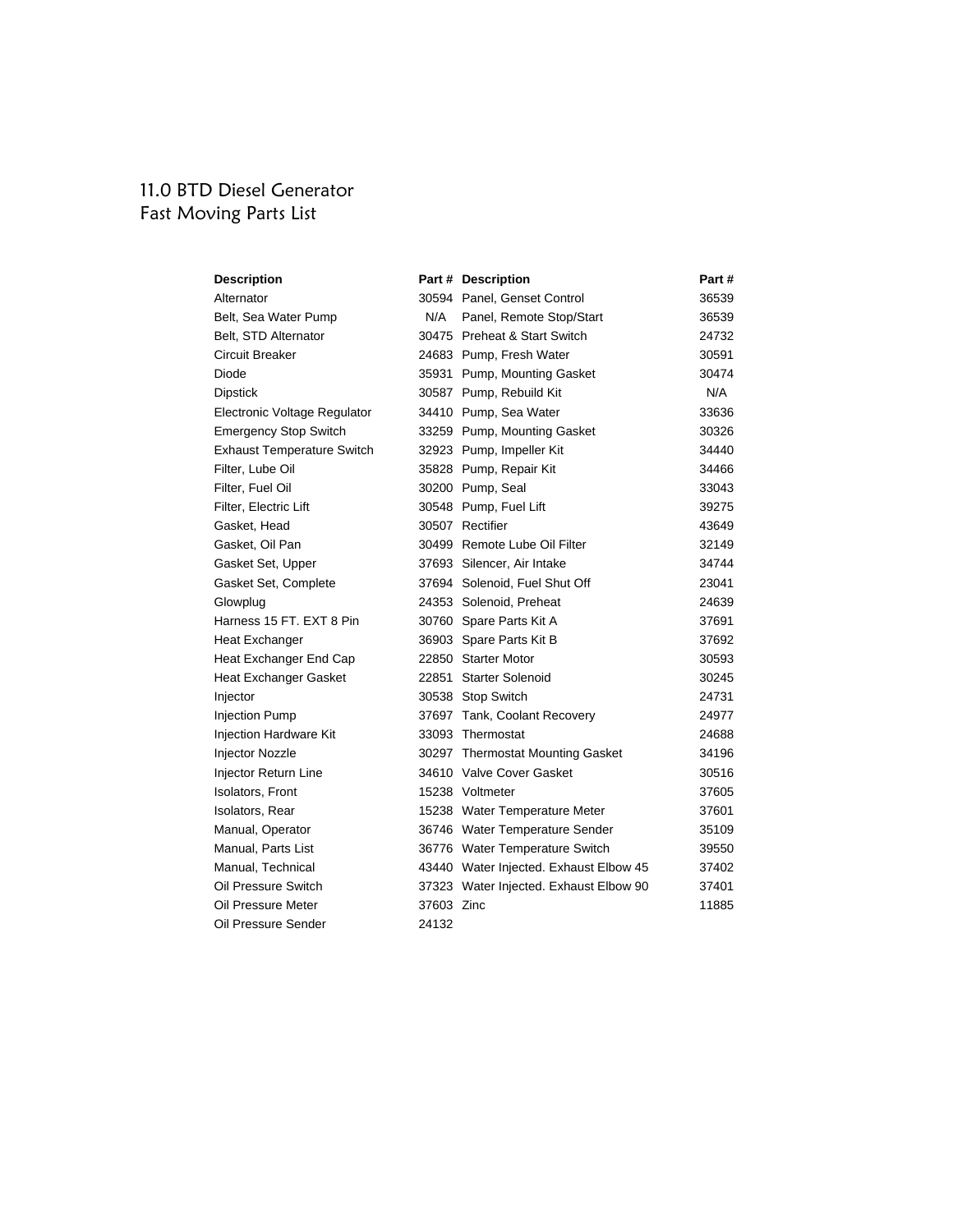# 11.0 WMD Diesel Generator Fast Moving Parts List

| <b>Description</b>                |            | Part # Description                     | Part # |
|-----------------------------------|------------|----------------------------------------|--------|
| Alternator                        |            | 30594 Oil Pressure Sender              | 24132  |
| Belt, Sea Water Pump              | N/A        | Panel, Genset Control                  | 24873  |
| Belt, STD Alternator              |            | 30592 Panel, Remote Stop/Start         | 24943  |
| <b>Circuit Breaker</b>            |            | 24683 Preheat & Start Switch           | 24732  |
| Diode                             | N/A        | Pump, Fresh Water                      | 30591  |
| <b>Dipstick</b>                   |            | 30587 Pump, Mounting Gasket            | 30474  |
| Electronic Voltage Regulator      | NA.        | Pump, Rebuild Kit                      | N/A    |
| <b>Emergency Stop Switch</b>      |            | 33259 Pump, Sea Water                  | 37431  |
| <b>Exhaust Temperature Switch</b> |            | 32923 Pump, Mounting Gasket            | 30326  |
| Filter. Lube Oil                  |            | 36918 Pump, Impeller Kit               | 34440  |
| Filter, Fuel Oil                  |            | 30200 Pump, Repair Kit                 | 34466  |
| Filter, Electric Lift             |            | 30548 Pump, Seal                       | 33043  |
| Gasket, Head                      |            | 30507 Pump, Fuel Lift                  | 39275  |
| Gasket, Oil Pan                   |            | 30499 Rectifier                        | 43649  |
| Gasket Set, Upper                 |            | 30726 Remote Lube Oil Filter           | 32149  |
| Gasket Set, Complete              |            | 30729 Silencer, Air Intake             | 34727  |
| Glowplug                          |            | 24353 Solenoid, Fuel Shut Off          | 23041  |
| Harness 15 FT, EXT 8 Pin          |            | 30760 Solenoid, Preheat                | 24639  |
| Heat Exchanger                    |            | 24774 Spare Parts Kit A                | 24935  |
| Heat Exchanger End Cap            |            | 31291 Spare Parts Kit B                | 34938  |
| Heat Exchanger Gasket             |            | 31290 Starter Motor                    | 30593  |
| Injector                          |            | 30538 Starter Solenoid                 | 30245  |
| <b>Injection Pump</b>             |            | 30549 Stop Switch                      | 24731  |
| Injection Hardware Kit            |            | 33093 Tank, Coolant Recovery           | 24977  |
| <b>Injector Nozzle</b>            |            | 30297 Thermostat                       | 24688  |
| Injector Return Line              |            | 30569 Thermostat Mounting Gasket       | 24323  |
| Isolators, Front                  |            | 15238 Valve Cover Gasket               | 30516  |
| Isolators, Rear                   |            | 15238 Voltmeter                        | 37605  |
| Manual, Operator                  |            | 32461 Water Temperature Meter          | 37601  |
| Manual, Parts List                |            | 32139 Water Temperature Sender         | 35109  |
| Manual, Technical                 |            | 43440 Water Temperature Switch         | 39550  |
| Oil Pressure Switch               |            | 37323 Water Injected. Exhaust Elbow 45 | 33067  |
| Oil Pressure Meter                | 37603 Zinc |                                        | 11885  |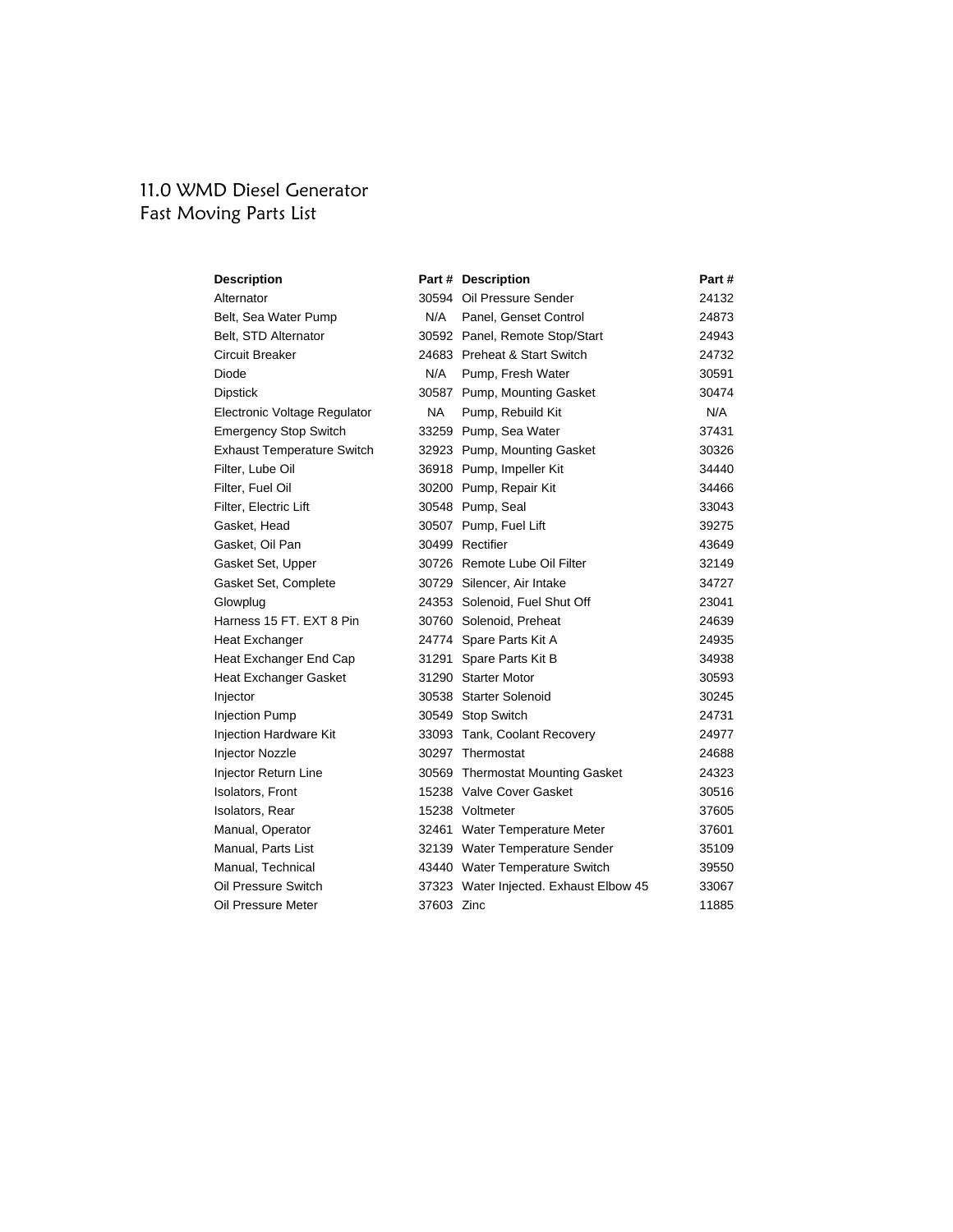# 12.5 BTD Diesel Generator Fast Moving Parts List

| <b>Description</b>                |            | Part # Description                     | Part # |
|-----------------------------------|------------|----------------------------------------|--------|
| Alternator                        |            | 30594 Panel, Genset Control            | 24873  |
| Belt, Sea Water Pump              | N/A        | Panel, Remote Stop/Start               | 24943  |
| Belt, STD Alternator              |            | 30475 Preheat & Start Switch           | 24732  |
| Circuit Breaker                   |            | 24683 Pump, Fresh Water                | 30473  |
| Diode                             |            | 35931 Pump, Mounting Gasket            | 30474  |
| <b>Dipstick</b>                   |            | 30467 Pump, Rebuild Kit                | N/A    |
| Electronic Voltage Regulator      |            | 30257 Pump, Sea Water                  | 37431  |
| <b>Emergency Stop Switch</b>      |            | 33259 Pump, Mounting Gasket            | 30326  |
| <b>Exhaust Temperature Switch</b> |            | 32923 Pump, Impeller Kit               | 34440  |
| Filter, Lube Oil                  |            | 35828 Pump, Repair Kit                 | 34466  |
| Filter, Fuel Oil                  |            | 30200 Pump, Seal                       | 33043  |
| Filter, Electric Lift             |            | 30548 Pump, Fuel Lift                  | 39275  |
| Gasket, Head                      |            | 30405 Rectifier                        | 43649  |
| Gasket, Oil Pan                   |            | 30413 Remote Lube Oil Filter           | 32149  |
| Gasket Set, Upper                 |            | 30728 Silencer, Air Intake             | 31208  |
| Gasket Set, Complete              |            | 30729 Solenoid, Fuel Shut Off          | 23041  |
| Glowplug                          |            | 24353 Solenoid, Preheat                | 24639  |
| Harness 15 FT, EXT 8 Pin          |            | 30760 Spare Parts Kit A                | 24939  |
| Heat Exchanger                    |            | 24774 Spare Parts Kit B                | 24940  |
| Heat Exchanger End Cap            |            | 31291 Starter Motor                    | 30593  |
| <b>Heat Exchanger Gasket</b>      |            | 31290 Starter Solenoid                 | 30245  |
| Injector                          |            | 30538 Stop Switch                      | 24731  |
| <b>Injection Pump</b>             |            | 30447 Tank, Coolant Recovery           | 24977  |
| <b>Injection Hardware Kit</b>     |            | 33093 Thermostat                       | 24688  |
| <b>Injector Nozzle</b>            |            | 30297 Thermostat Mounting Gasket       | 24323  |
| Injector Return Line              |            | 34610 Valve Cover Gasket               | 30497  |
| Isolators, Front                  |            | 15238 Voltmeter                        | 37605  |
| Isolators, Rear                   |            | 15238 Water Temperature Meter          | 35108  |
| Manual, Operator                  |            | 32461 Water Temperature Sender         | 35109  |
| Manual, Parts List                |            | 32139 Water Temperature Switch         | 39550  |
| Manual, Technical                 |            | 43440 Water Injected. Exhaust Elbow 45 | 37402  |
| Oil Pressure Switch               |            | 37323 Water Injected. Exhaust Elbow 90 | 37401  |
| Oil Pressure Meter                | 37603 Zinc |                                        | 11885  |
| Oil Pressure Sender               | 24132      |                                        |        |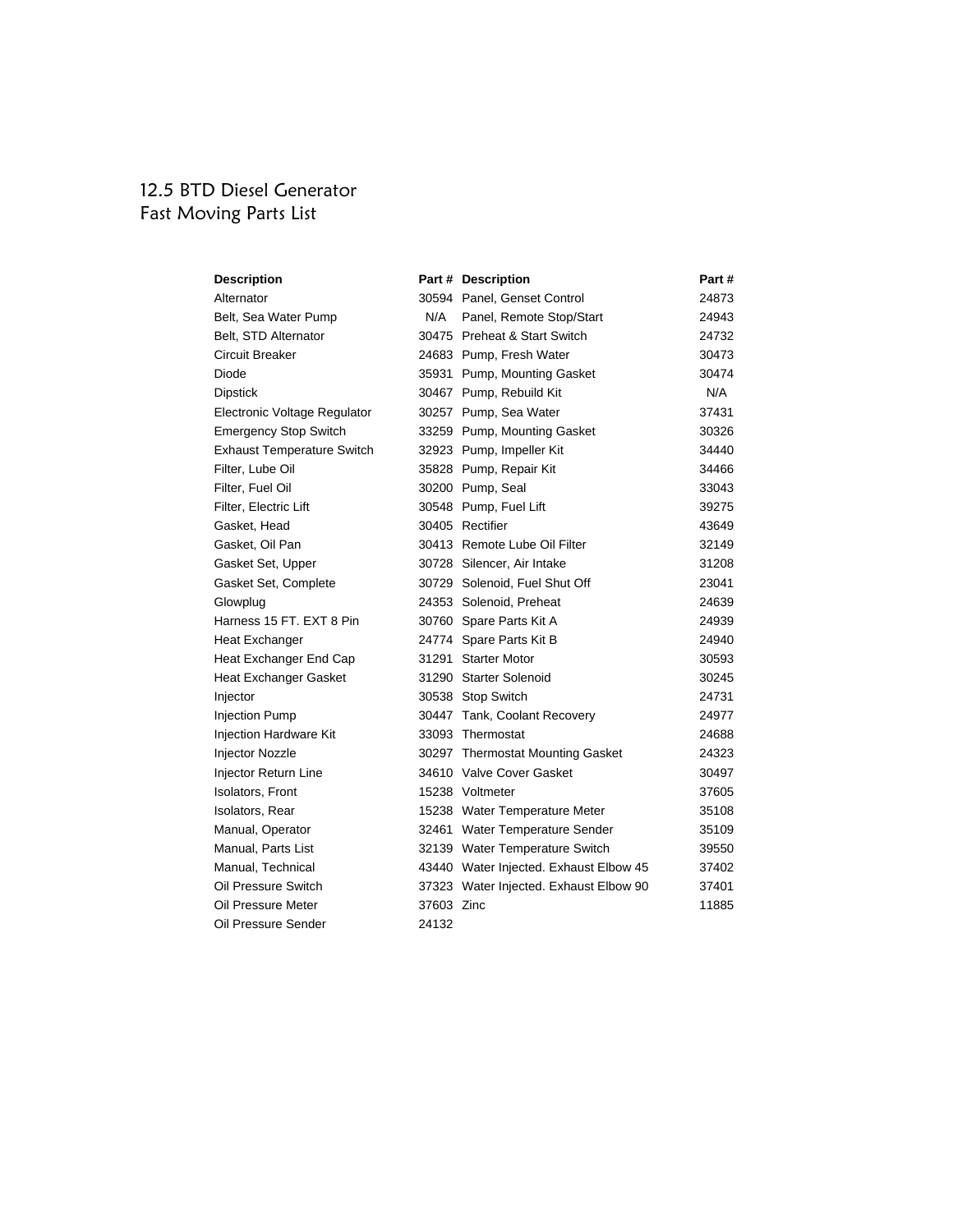#### 12.5 BTDA Diesel Generator Fast Moving Parts List

| <b>Description</b>                |            | Part # Description                     | Part# |
|-----------------------------------|------------|----------------------------------------|-------|
| Alternator                        |            | 30594 Panel, Genset Control            | 36539 |
| Belt, Sea Water Pump              | N/A        | Panel, Remote Stop/Start               | 24943 |
| Belt, STD Alternator              |            | 30475 Preheat & Start Switch           | 24732 |
| Circuit Breaker                   |            | 24683 Pump, Fresh Water                | 30591 |
| Diode                             |            | 35931 Pump, Mounting Gasket            | 30474 |
| <b>Dipstick</b>                   |            | 30587 Pump, Rebuild Kit                | N/A   |
| Electronic Voltage Regulator      |            | 34410 Pump, Sea Water                  | 33636 |
| <b>Emergency Stop Switch</b>      |            | 33259 Pump, Mounting Gasket            | 30326 |
| <b>Exhaust Temperature Switch</b> |            | 32923 Pump, Impeller Kit               | 34440 |
| Filter, Lube Oil                  |            | 35828 Pump, Repair Kit                 | 34466 |
| Filter, Fuel Oil                  |            | 30200 Pump, Seal                       | 33043 |
| Filter, Electric Lift             |            | 30548 Pump, Fuel Lift                  | 39275 |
| Gasket, Head                      |            | 37687 Rectifier                        | 43649 |
| Gasket, Oil Pan                   |            | 30499 Remote Lube Oil Filter           | 32149 |
| Gasket Set, Upper                 |            | 37711 Silencer, Air Intake             | 34744 |
| Gasket Set, Complete              |            | 37712 Solenoid, Fuel Shut Off          | 23041 |
| Glow plug                         |            | 24353 Solenoid, Preheat                | 24639 |
| Harness 15 FT, EXT 8 Pin          |            | 30760 Spare Parts Kit A                | 37709 |
| Heat Exchanger                    |            | 36903 Spare Parts Kit B                | 37710 |
| Heat Exchanger End Cap            |            | 22850 Starter Motor                    | 30593 |
| Heat Exchanger Gasket             |            | 22851 Starter Solenoid                 | 30245 |
| Injector                          |            | 30538 Stop Switch                      | 24731 |
| <b>Injection Pump</b>             |            | 37697 Tank, Coolant Recovery           | 24977 |
| Injection Hardware Kit            |            | 33093 Thermostat                       | 24688 |
| Injector Nozzle                   |            | 30297 Thermostat Mounting Gasket       | 34196 |
| Injector Return Line              |            | 30570 Valve Cover Gasket               | 30516 |
| Isolators, Front                  |            | 15238 Voltmeter                        | 37605 |
| Isolators, Rear                   |            | 15238 Water Temperature Meter          | 37601 |
| Manual, Operator                  |            | 36746 Water Temperature Sender         | 35109 |
| Manual, Parts List                |            | 36776 Water Temperature Switch         | 39550 |
| Manual, Technical                 |            | 43440 Water Injected. Exhaust Elbow 45 | 37402 |
| Oil Pressure Switch               |            | 37323 Water Injected. Exhaust Elbow 90 | 37401 |
| Oil Pressure Meter                | 37603 Zinc |                                        | 11885 |
| Oil Pressure Sender               | 24132      |                                        |       |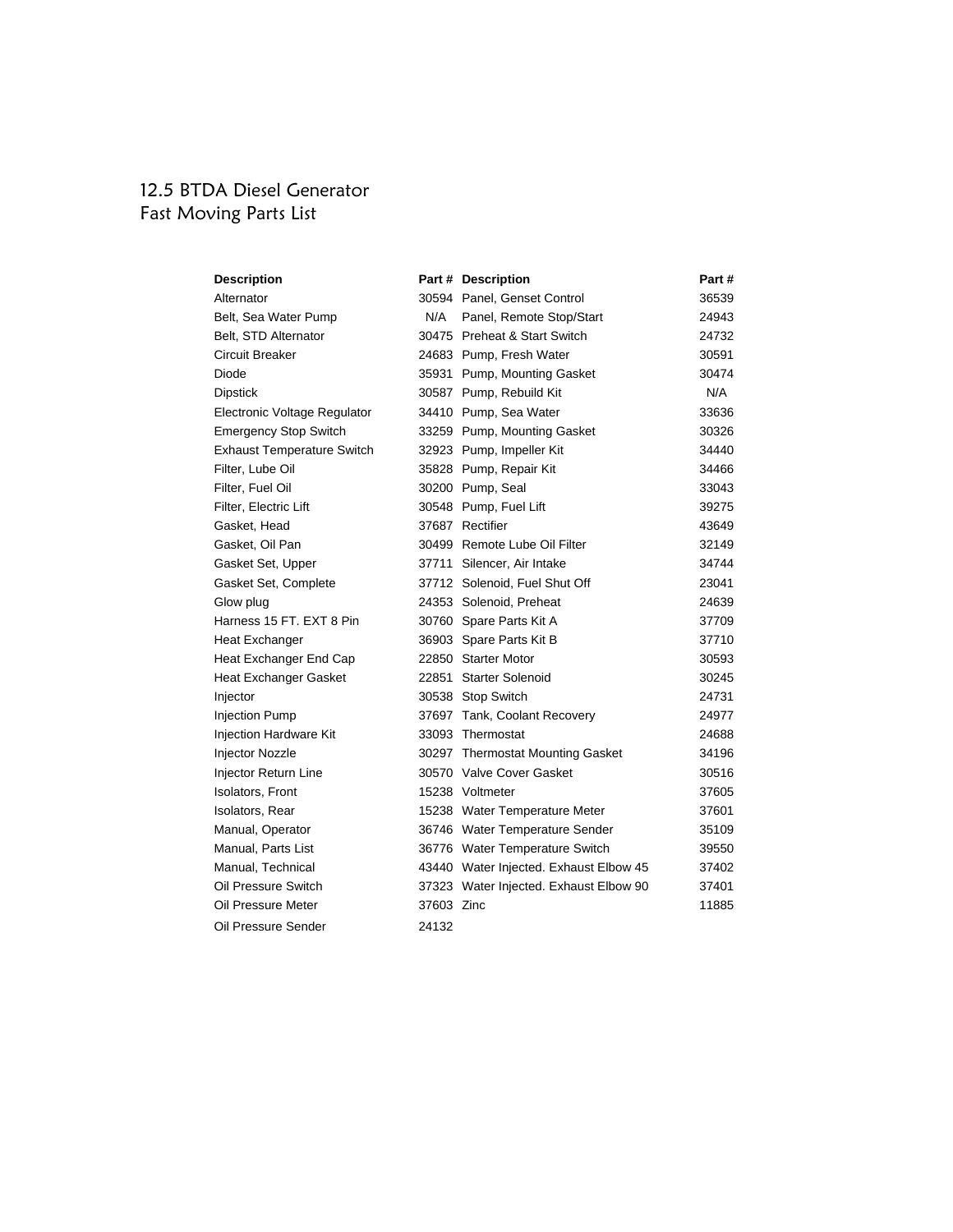# 12.5 BTDB Diesel Generator Fast Moving Parts List

| <b>Description</b>                | Part # | <b>Description</b>                | Part# |
|-----------------------------------|--------|-----------------------------------|-------|
| Alternator                        | 43953  | Panel, Genset Control             | 36539 |
| Starter                           | 30593  |                                   |       |
| Belt, Sea Water Pump              | None   | Panel, Remote Stop/Start          | 44336 |
| Belt, STD Alternator              | 45232  | <b>Preheat &amp; Start Switch</b> | 24732 |
| Circuit Breaker                   | 24683  | Pump, Fresh Water                 | 45231 |
|                                   |        | Pump, Mounting Gasket             | 30474 |
| Dipstick                          | 45230  | Pump, Rebuild Kit                 | N/A   |
| Electronic Voltage Regulator      | 34410  | Pump, Sea Water                   | 33636 |
| <b>Emergency Stop Switch</b>      | 33259  | Pump, Mounting Gasket             | 30326 |
| <b>Exhaust Temperature Switch</b> | 32923  | Pump, Impeller Kit                | 34440 |
| Filter, Lube Oil                  | 36918  | Pump, Repair Kit                  | 34466 |
| Filter, Fuel Oil                  | 30200  | Pump, Seal                        | 33043 |
| Filter, Air Intake                | 39705  | Pump, Fuel Lift                   | 39275 |
| Gasket, Head                      | 45177  | Rectifier                         | 43649 |
| Gasket, Oil Pan                   | None   | Remote Lube Oil Filter            |       |
| Gasket Set, Upper                 | 46902  | Silencer, Air Intake              | 43823 |
| Gasket Set, Complete              | 46903  | Solenoid, Fuel Shut Off           | 37100 |
| Glow plug                         | 24353  | Solenoid, Preheat                 | 24639 |
| Harness 15 FT, EXT 8 Pin          | 44347  | Spare Parts Kit A                 | 46420 |
| Heat Exchanger                    | 45528  | Spare Parts Kit B                 | 47158 |
| Heat Exchanger End Cap            | 22850  | <b>Starter Motor</b>              | 30593 |
| <b>Heat Exchanger Gasket</b>      | 22851  | <b>Starter Solenoid</b>           | 30245 |
| O-Ring Exchanger End Cap          | 19321  |                                   |       |
| Injector                          | 37091  | Stop Switch                       | 24731 |
| <b>Injection Pump</b>             | 45265  | Tank, Coolant Recovery            | 24977 |
| Injection Hardware Kit            | 46419  | Thermostat                        | 32872 |
| Injector Nozzle                   | 36935  | <b>Thermostat Mounting Gasket</b> | 38225 |
| Injector Return Line              | 44496  | Transformer                       | 37463 |
| <b>Isolators, Front</b>           | 15238  | <b>Valve Cover Gasket</b>         | 45187 |
| Isolators, Rear                   | 15238  | Voltmeter                         | 37605 |
| Manual, Operator                  | 44800  | Water Temperature Meter           | 37601 |
| Manual, Parts List                |        | Not Yet Water Temperature Sender  | 35109 |
| Manual, Service                   |        | 45100 Water Temperature Switch    | 39550 |
| Oil Pressure Switch               | 37323  | Water Injected. Exhaust Elbow 45  | 37402 |
| Oil Pressure Meter                | 37603  | Water Injected. Exhaust Elbow 90  | 37401 |
| Oil Pressure Sender               | 24132  | Zinc                              | 11885 |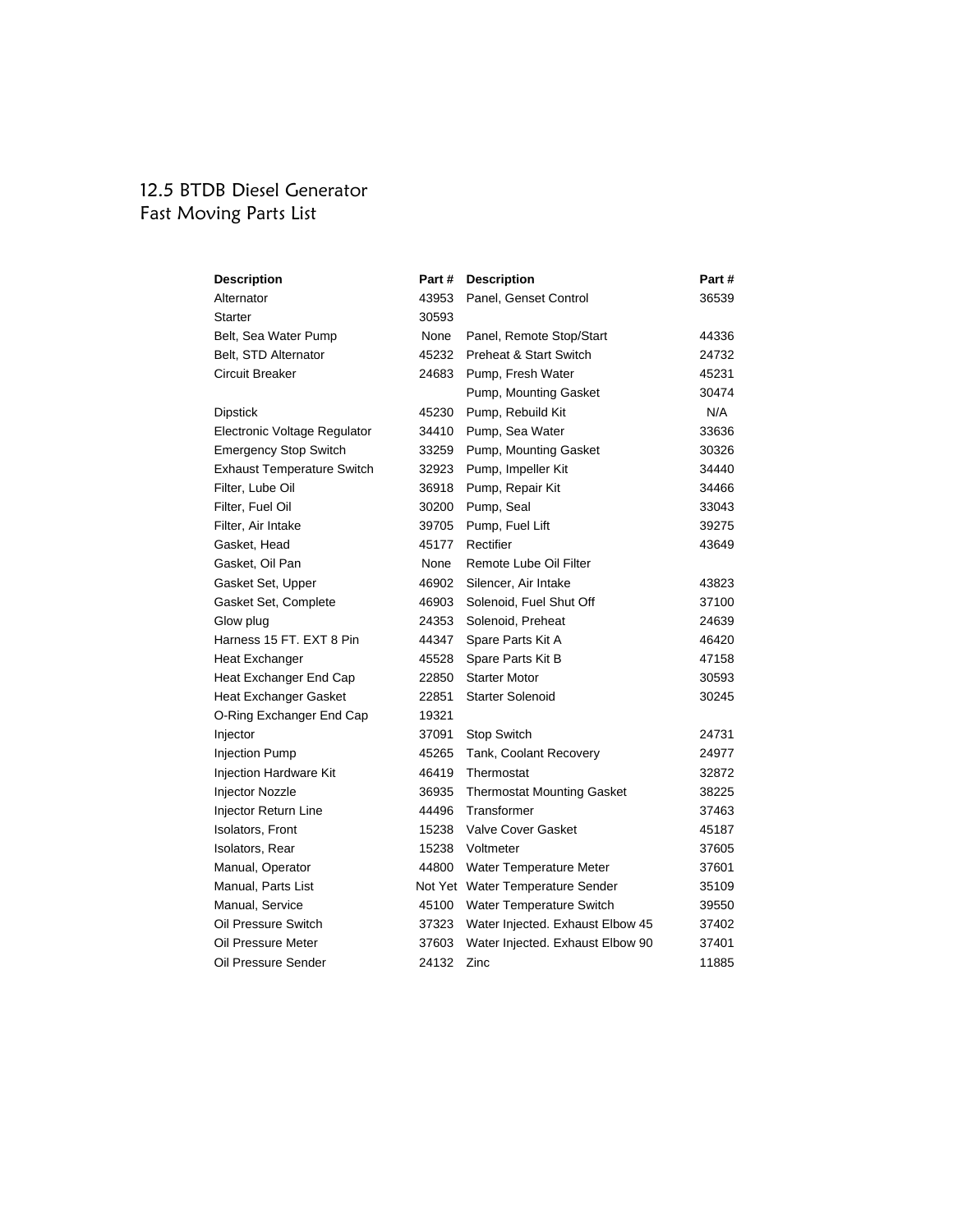## 12.5 WMD Diesel Generator Fast Moving Parts List

| <b>Description</b>                |            | Part # Description                     | Part# |
|-----------------------------------|------------|----------------------------------------|-------|
| Alternator                        |            | 30594 Panel, Genset Control            | 24873 |
| Belt, Sea Water Pump              | N/A        | Panel, Remote Stop/Start               | 24943 |
| Belt, STD Alternator              |            | 30475 Preheat & Start Switch           | 24732 |
| Circuit Breaker                   |            | 24683 Pump, Fresh Water                | 30473 |
| Diode                             | N/A        | Pump, Mounting Gasket                  | 30474 |
| <b>Dipstick</b>                   |            | 30467 Pump, Rebuild Kit                | N/A   |
| Electronic Voltage Regulator      | N/A        | Pump, Sea Water                        | N/A   |
| <b>Emergency Stop Switch</b>      |            | 33259 Pump, Mounting Gasket            | 30326 |
| <b>Exhaust Temperature Switch</b> |            | 32923 Pump, Impeller Kit               | 34440 |
| Filter, Lube Oil                  |            | 35828 Pump, Repair Kit                 | 34466 |
| Filter, Fuel Oil                  |            | 30200 Pump, Seal                       | 33043 |
| Filter, Electric Lift             |            | 30548 Pump, Fuel Lift                  | 39275 |
| Gasket, Head                      |            | 30405 Rectifier                        | 43649 |
| Gasket, Oil Pan                   |            | 30413 Remote Lube Oil Filter           | 32149 |
| Gasket Set, Upper                 |            | 30728 Silencer, Air Intake             | 34727 |
| Gasket Set, Complete              |            | 30729 Solenoid, Fuel Shut Off          | 23041 |
| Glow plug                         |            | 24353 Solenoid, Preheat                | 24639 |
| Harness 15 FT, EXT 8 Pin          |            | 30760 Spare Parts Kit A                | 24938 |
| Heat Exchanger                    |            | 24774 Spare Parts Kit B                | 24940 |
| Heat Exchanger End Cap            |            | 31291 Starter Motor                    | 30593 |
| <b>Heat Exchanger Gasket</b>      |            | 31290 Starter Solenoid                 | 30245 |
| Injector                          |            | 30538 Stop Switch                      | 24731 |
| <b>Injection Pump</b>             |            | 30549 Tank, Coolant Recovery           | 24977 |
| Injection Hardware Kit            |            | 33093 Thermostat                       | 24688 |
| <b>Injector Nozzle</b>            |            | 30297 Thermostat Mounting Gasket       | 24323 |
| Injector Return Line              |            | 30569 Valve Cover Gasket               | 30497 |
| Isolators, Front                  |            | 15238 Voltmeter                        | 37605 |
| Isolators, Rear                   |            | 15238 Water Temperature Meter          | 37601 |
| Manual, Operator                  |            | 32461 Water Temperature Sender         | 35109 |
| Manual, Parts List                |            | 32139 Water Temperature Switch         | 39550 |
| Manual, Technical                 |            | 43440 Water Injected. Exhaust Elbow 45 | 33067 |
| Oil Pressure Switch               |            | 37323 Water Injected. Exhaust Elbow 90 | N/A   |
| Oil Pressure Meter                | 37603 Zinc |                                        | 11885 |
| Oil Pressure Sender               | 24132      |                                        |       |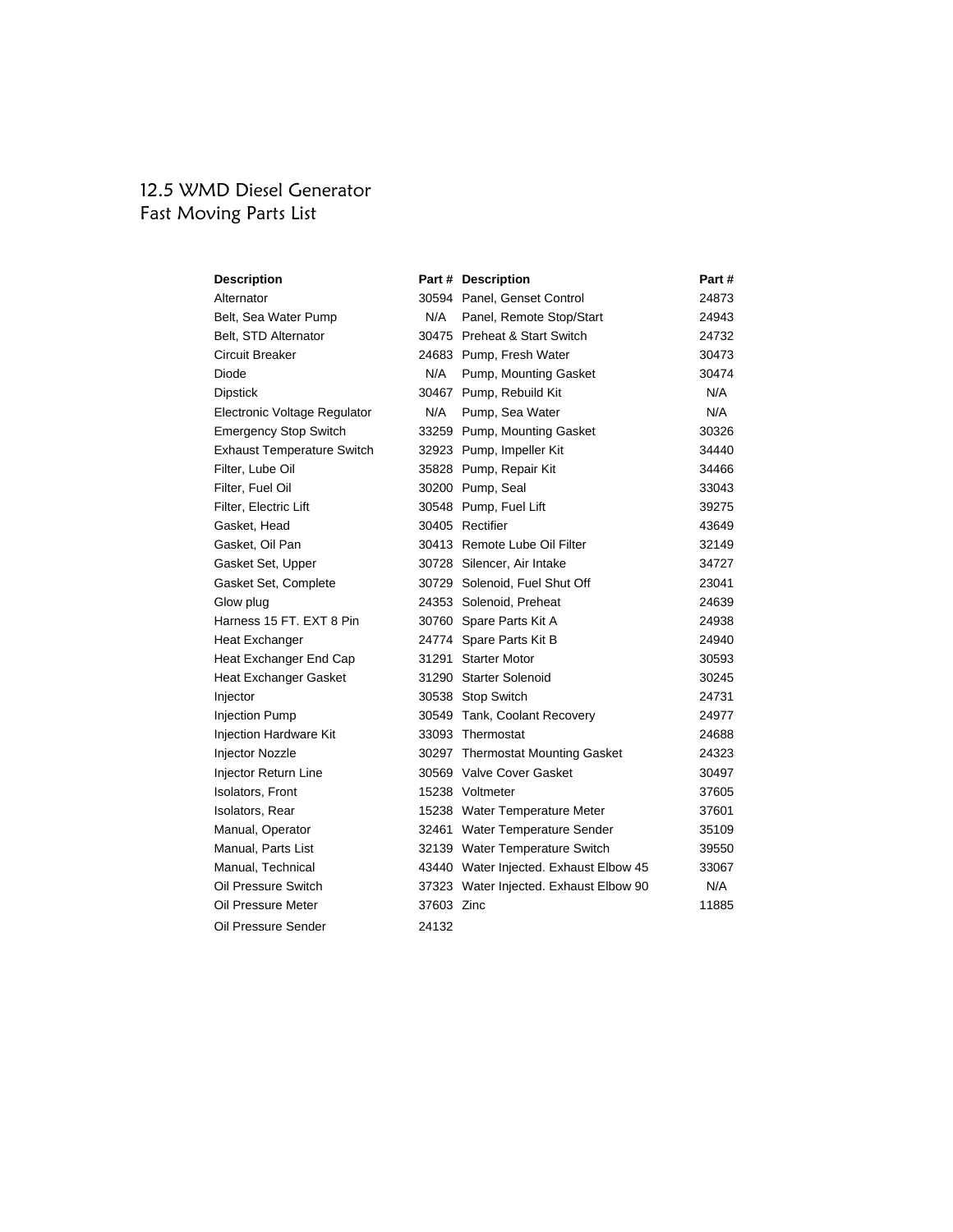# 15.0 BTD Diesel Generator Fast Moving Parts List

| <b>Description</b>                | Part#   | <b>Description</b>                | Part # |
|-----------------------------------|---------|-----------------------------------|--------|
| Alternator                        | 30594   | Panel, Genset Control             | 24873  |
| Belt, Sea Water Pump              | N/A     | Panel, Remote Stop/Start          | 24943  |
| Belt, STD Alternator              | 30475   | <b>Preheat &amp; Start Switch</b> | 24732  |
| Circuit Breaker                   | 24683   | Pump, Fresh Water                 | 34370  |
| Diode                             | 35931   | Pump, Mounting Gasket             | 34371  |
| <b>Dipstick</b>                   | Call WB | Pump, Rebuild Kit                 | N/A    |
| Electronic Voltage Regulator      | 30257   | Pump, Sea Water                   | 16423  |
| <b>Emergency Stop Switch</b>      | 33259   | Pump, Mounting Gasket             | 11143  |
| <b>Exhaust Temperature Switch</b> | 32923   | Pump, Impeller Kit                | 33104  |
| Filter, Lube Oil                  | 35828   | Pump, Repair Kit                  | 18172  |
| Filter, Fuel Oil                  | 24363   | Pump, Seal                        | 24831  |
| Filter, Electric Lift             | 30548   | Pump, Fuel Lift                   | 39275  |
| Gasket, Head                      | 34283   | Rectifier                         | 43649  |
| Gasket, Oil Pan                   | Call WB | Remote Lube Oil Filter            | 32149  |
| Gasket Set, Upper                 | 34443   | Silencer, Air Intake              | 34021  |
| Gasket Set, Complete              | 34442   | Solenoid, Fuel Shut Off           | 23041  |
| Glow plug                         | 24353   | Solenoid, Preheat                 | 24639  |
| Harness 15 FT. EXT 8 Pin          | 30760   | Spare Parts Kit A                 | 33444  |
| Heat Exchanger                    | 36898   | Spare Parts Kit B                 | 34445  |
| Heat Exchanger End Cap            | 31291   | <b>Starter Motor</b>              | 30593  |
| Heat Exchanger Gasket             | 31290   | <b>Starter Solenoid</b>           | 30245  |
| Injector                          | 34376   | Stop Switch                       | 24731  |
| <b>Injection Pump</b>             | 37760   | <b>Tank, Coolant Recovery</b>     | 24977  |
| Injection Hardware Kit            | 34441   | Thermostat                        | 24688  |
| <b>Injector Nozzle</b>            | 34377   | <b>Thermostat Mounting Gasket</b> | 33966  |
| Injector Return Line              | 34857   | <b>Valve Cover Gasket</b>         | 34296  |
| Isolators, Front                  | 15238   | Voltmeter                         | 37605  |
| Isolators, Rear                   | 15238   | Water Temperature Meter           | 35108  |
| Manual, Operator                  | 36856   | Water Temperature Sender          | 35109  |
| Manual, Parts List                | 34908   | Water Temperature Switch          | 39550  |
| Manual, Technical                 | 34907   | Water Injected Exhaust Elbow 45   | 33067  |
| Oil Pressure Switch               | 37323   | Water Injected Exhaust Elbow 90   | N/A    |
| Oil Pressure Meter                | 37603   | Zinc                              | 11885  |
| Oil Pressure Sender               | 24132   |                                   |        |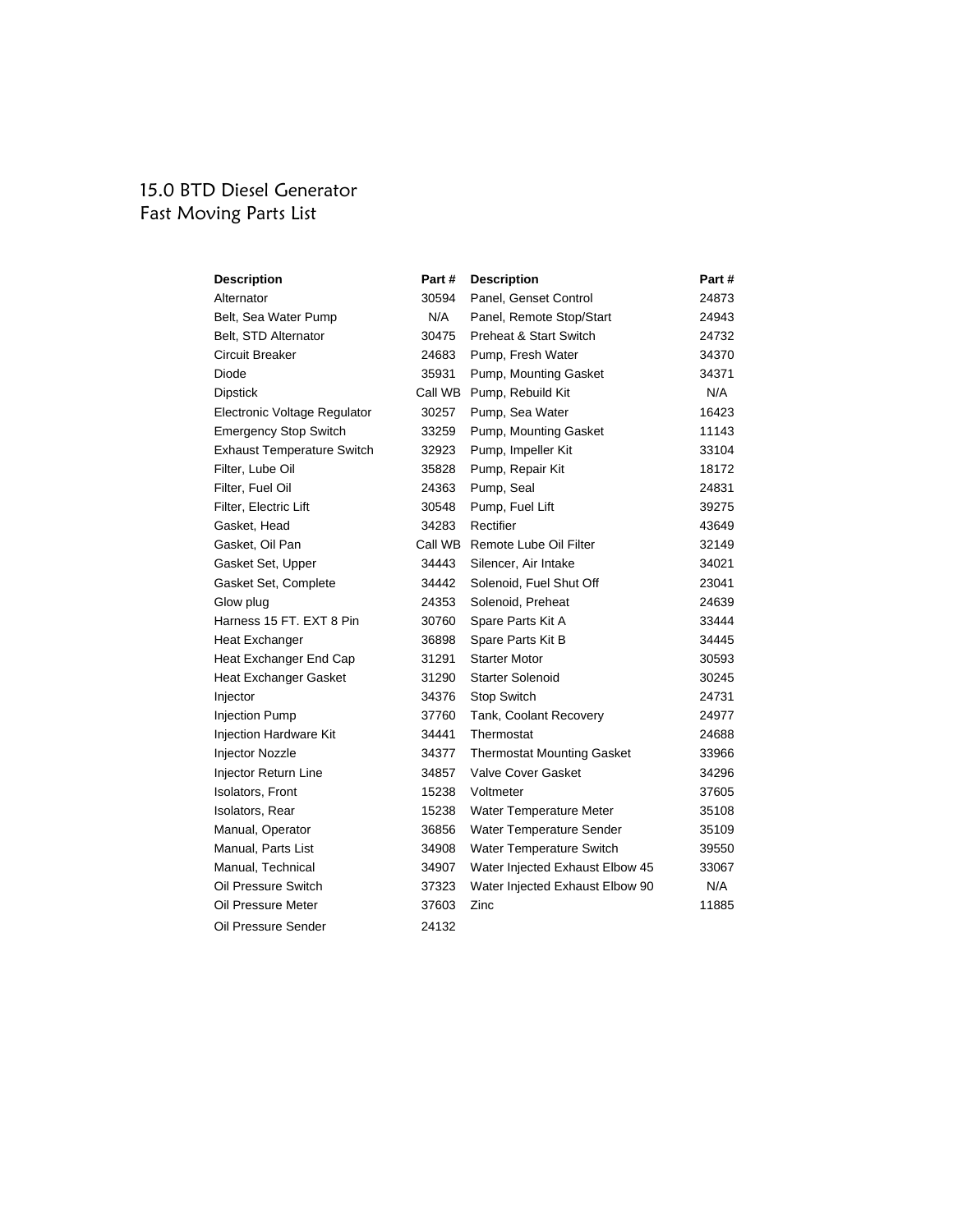#### 15.0 BTDA Diesel Generator Fast Moving Parts List

| <b>Description</b>                |            | Part # Description                    | Part# |
|-----------------------------------|------------|---------------------------------------|-------|
| Alternator                        |            | 39790 Panel, Genset Control           | 36539 |
| Belt, Sea Water Pump              | N/A        | Panel, Remote Stop/Start              | 24943 |
| Belt, STD Alternator              |            | 11672 Preheat & Start Switch          | 24732 |
| Circuit Breaker                   |            | 24683 Pump, Fresh Water               | 32213 |
| Diode                             |            | 35931 Pump, Mounting Gasket           | 31036 |
| <b>Dipstick</b>                   |            | 30991 Pump, Rebuild Kit               | 31054 |
| Electronic Voltage Regulator      |            | 34410 Pump, Sea Water                 | 16423 |
| <b>Emergency Stop Switch</b>      |            | 33259 Pump, Mounting Gasket           | 11143 |
| <b>Exhaust Temperature Switch</b> |            | 32923 Pump, Impeller Kit              | 33104 |
| Filter, Lube Oil                  |            | 35828 Pump, Repair Kit                | 18172 |
| Filter, Fuel Oil                  |            | 24363 Pump, Seal                      | 18159 |
| Filter, Electric Lift             |            | 30548 Pump, Fuel Lift                 | 39275 |
| Gasket, Head                      |            | 30987 Rectifier                       | 43649 |
| Gasket, Oil Pan                   |            | 31051 Remote Lube Oil Filter          | 32149 |
| Gasket Set, Upper                 |            | 38773 Silencer, Air Intake            | 37786 |
| Gasket Set, Complete              |            | 38774 Solenoid, Fuel Shut Off         | 24338 |
| Glow plug                         |            | 24353 Solenoid, Preheat               | 24639 |
| Harness 15 FT, EXT 8 Pin          |            | 30760 Spare Parts Kit A               | 38775 |
| Heat Exchanger                    |            | 38300 Spare Parts Kit B               | 38776 |
| Heat Exchanger End Cap            |            | 22850 Starter Motor                   | 30593 |
| Heat Exchanger Gasket             |            | 22851 Starter Solenoid                | 30245 |
| Injector                          |            | 32743 Stop Switch                     | 24731 |
| <b>Injection Pump</b>             |            | 36193 Tank, Coolant Recovery          | 24977 |
| Injection Hardware Kit            |            | 32050 Thermostat                      | 24690 |
| Injector Nozzle                   |            | 32477 Thermostat Mounting Gasket      | 33373 |
| Injector Return Line              |            | 31020 Valve Cover Gasket              | 30516 |
| Isolators, Front                  |            | 15238 Voltmeter                       | 37605 |
| Isolators, Rear                   |            | 15238 Water Temperature Meter         | 37601 |
| Manual, Operator                  |            | 38663 Water Temperature Sender        | 35109 |
| Manual, Parts List                |            | 38824 Water Temperature Switch        | 39550 |
| Manual, Technical                 |            | 32460 Water Injected Exhaust Elbow 45 |       |
| Oil Pressure Switch               |            | 37323 Water Injected Exhaust Elbow 90 |       |
| Oil Pressure Meter                | 37603 Zinc |                                       | 11885 |
| Oil Pressure Sender               | 24132      |                                       |       |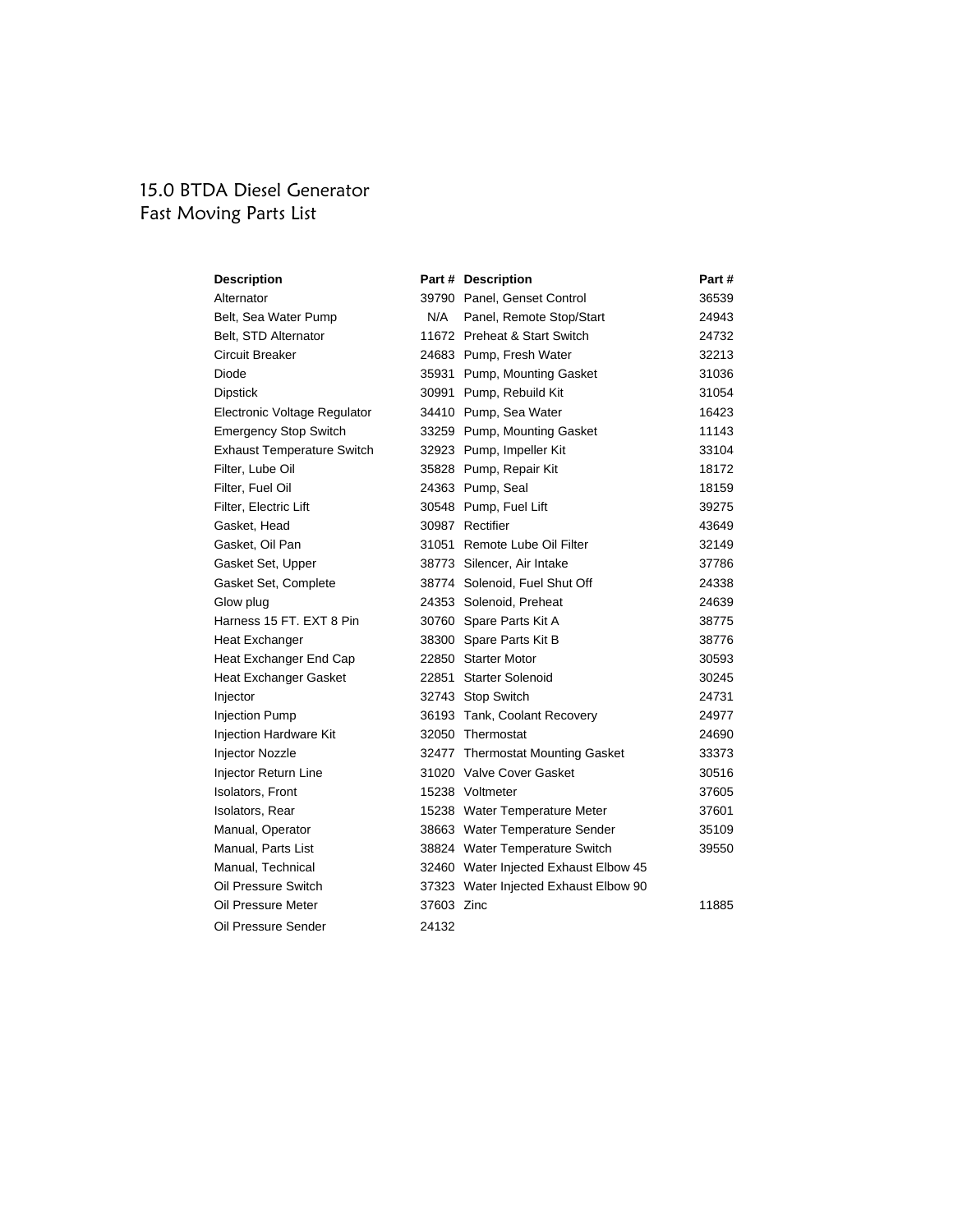#### 15.0 BTDB Diesel Generator Fast Moving Parts List

| <b>Description</b>                |            | Part # Description                    | Part# |
|-----------------------------------|------------|---------------------------------------|-------|
| Alternator                        |            | 39790 Panel, Genset Control           | 36539 |
| Belt, Sea Water Pump              | N/A        | Panel, Remote Stop/Start              | 42448 |
| Belt, STD Alternator              |            | 11672 Preheat & Start Switch          | 24732 |
| Circuit Breaker                   |            | 24683 Pump, Fresh Water               | 32213 |
| Diode                             |            | 35931 Pump, Mounting Gasket           | 31036 |
| <b>Dipstick</b>                   |            | 40940 Pump, Rebuild Kit               | 31054 |
| Electronic Voltage Regulator      |            | 34410 Pump, Sea Water                 | 16423 |
| <b>Emergency Stop Switch</b>      |            | 33259 Pump, Mounting Gasket           | 11143 |
| <b>Exhaust Temperature Switch</b> |            | 32923 Pump, Impeller Kit              | 33104 |
| Filter, Lube Oil                  |            | 35828 Pump, Repair Kit                | 18172 |
| Filter, Fuel Oil                  |            | 24363 Pump, Seal                      | 18159 |
| Filter, Electric Lift             |            | 30548 Pump, Fuel Lift                 | 39275 |
| Gasket, Head                      |            | 43180 Rectifier                       | 43649 |
| Gasket, Oil Pan                   |            | 43213 Remote Lube Oil Filter          | 32149 |
| Gasket Set, Upper                 |            | 41787 Silencer, Air Intake            | 37786 |
| Gasket Set, Complete              |            | 41788 Solenoid, Fuel Shut Off         | 24338 |
| Glow plug                         |            | 24353 Solenoid, Preheat               | 24639 |
| Harness 15 FT, EXT 8 Pin          |            | 30760 Spare Parts Kit A               | 38775 |
| Heat Exchanger                    |            | 38300 Spare Parts Kit B               | 41786 |
| Heat Exchanger End Cap            |            | 22850 Starter Motor                   | 30593 |
| Heat Exchanger Gasket             |            | 22851 Starter Solenoid                | 30245 |
| Injector                          |            | 43211 Stop Switch                     | 24731 |
| <b>Injection Pump</b>             |            | 43183 Tank, Coolant Recovery          | 24977 |
| Injection Hardware Kit            |            | 32050 Thermostat                      | 24690 |
| <b>Injector Nozzle</b>            |            | 43212 Thermostat Mounting Gasket      | 33373 |
| Injector Return Line              |            | 31020 Valve Cover Gasket              | 30516 |
| Isolators, Front                  |            | 15238 Voltmeter                       | 37605 |
| Isolators, Rear                   |            | 15238 Water Temperature Meter         | 37601 |
| Manual, Operator                  |            | 38663 Water Temperature Sender        | 35109 |
| Manual, Parts List                |            | 38824 Water Temperature Switch        | 39550 |
| Manual, Technical                 |            | 32460 Water Injected Exhaust Elbow 45 |       |
| Oil Pressure Switch               |            | 37323 Water Injected Exhaust Elbow 90 |       |
| Oil Pressure Meter                | 37603 Zinc |                                       | 11885 |
| Oil Pressure Sender               | 24132      |                                       |       |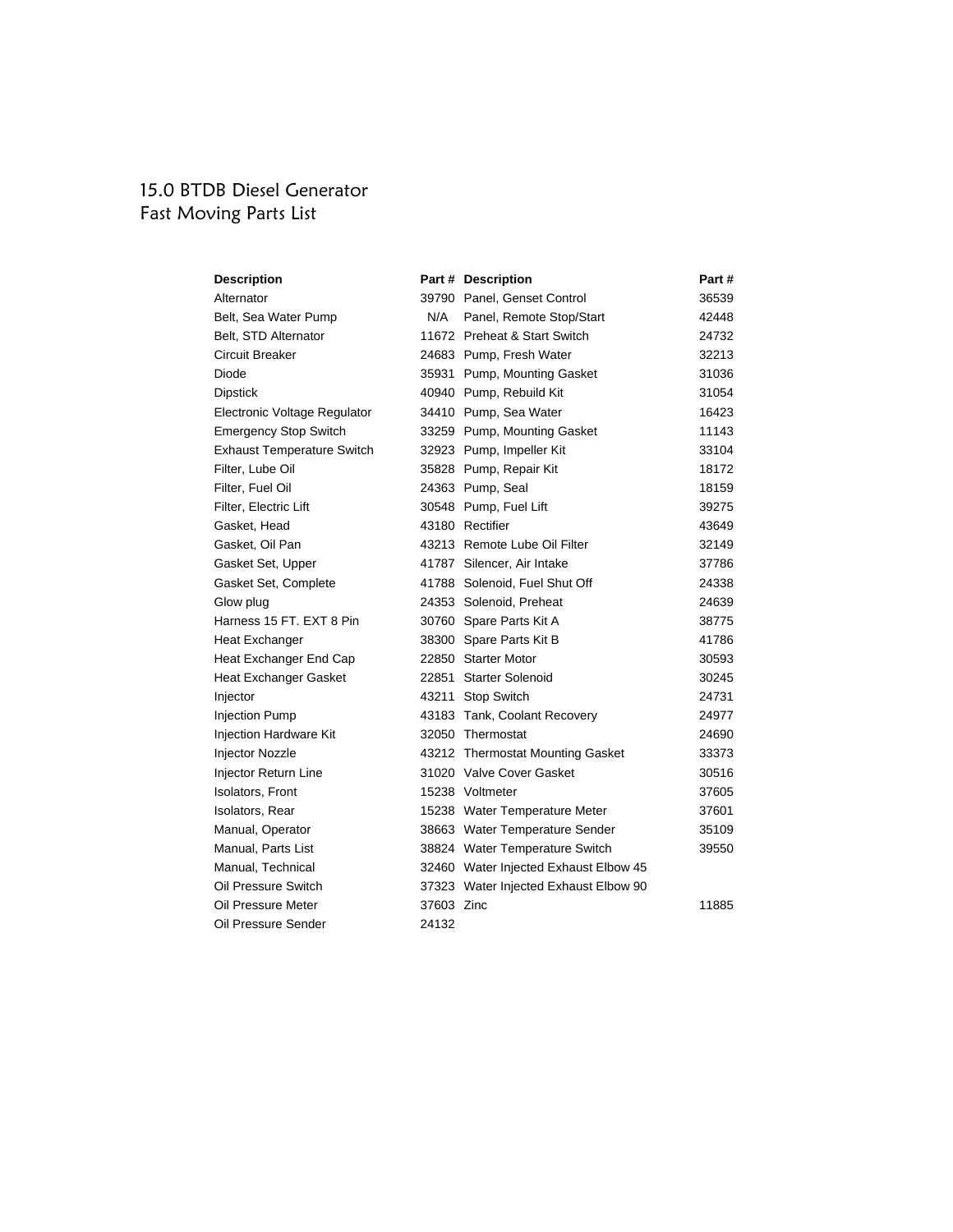## 15.0 BTDC Diesel Generator Fast Moving Parts List

| <b>Description</b>                |            | Part # Description                    | Part # |
|-----------------------------------|------------|---------------------------------------|--------|
| Alternator                        |            | 43953 Panel, Genset Control           | 36539  |
| Starter                           | 30593      |                                       |        |
| Belt, Sea Water Pump              |            | None Panel, Remote Stop/Start         | 44336  |
| Belt, STD Alternator              |            | 45232 Preheat & Start Switch          | 24732  |
| Circuit Breaker                   |            | 24683 Pump, Fresh Water               | 45231  |
|                                   |            | Pump, Mounting Gasket                 | 30474  |
| <b>Dipstick</b>                   |            | 45230 Pump, Rebuild Kit               | N/A    |
| Electronic Voltage Regulator      |            | 34410 Pump, Sea Water                 | 33636  |
| <b>Emergency Stop Switch</b>      |            | 33259 Pump, Mounting Gasket           | 30326  |
| <b>Exhaust Temperature Switch</b> |            | 32923 Pump, Impeller Kit              | 34440  |
| Filter, Lube Oil                  |            | 36918 Pump, Repair Kit                | 34466  |
| Filter, Fuel Oil                  |            | 30200 Pump, Seal                      | 33043  |
| Filter, Air Intake                |            | 39705 Pump, Fuel Lift                 | 39275  |
| Gasket, Head                      |            | 45177 Rectifier                       | 43649  |
| Gasket, Oil Pan                   |            | None Remote Lube Oil Filter           |        |
| Gasket Set, Upper                 |            | 46902 Silencer, Air Intake            | 43823  |
| Gasket Set, Complete              |            | 46903 Solenoid, Fuel Shut Off         | 37100  |
| Glow plug                         |            | 24353 Solenoid, Preheat               | 24639  |
| Harness 15 FT. EXT 8 Pin          |            | 44347 Spare Parts Kit A               | 46420  |
| Heat Exchanger                    |            | 45528 Spare Parts Kit B               | 47158  |
| Heat Exchanger End Cap            |            | 22850 Starter Motor                   | 30593  |
| Heat Exchanger Gasket             |            | 22851 Starter Solenoid                | 30245  |
| O-Ring Exchanger End Cap          | 19321      |                                       |        |
| Injector                          |            | 37091 Stop Switch                     | 24731  |
| <b>Injection Pump</b>             |            | 45265 Tank, Coolant Recovery          | 24977  |
| <b>Injection Hardware Kit</b>     |            | 46419 Thermostat                      | 32872  |
| Injector Nozzle                   |            | 36935 Thermostat Mounting Gasket      | 38225  |
| Injector Return Line              |            | 44496 Transformer                     | 37463  |
| Isolators, Front                  |            | 15238 Valve Cover Gasket              | 45187  |
| Isolators, Rear                   |            | 15238 Voltmeter                       | 37605  |
| Manual, Operator                  |            | 44800 Water Temperature Meter         | 37601  |
| Manual, Parts List                |            | 47631 Water Temperature Sender        | 35109  |
| Manual, Service                   |            | 45100 Water Temperature Switch        | 39550  |
| Oil Pressure Switch               |            | 37323 Water Injected Exhaust Elbow 45 | 37402  |
| Oil Pressure Meter                |            | 37603 Water Injected Exhaust Elbow 90 | 37401  |
| Oil Pressure Sender               | 24132 Zinc |                                       | 11885  |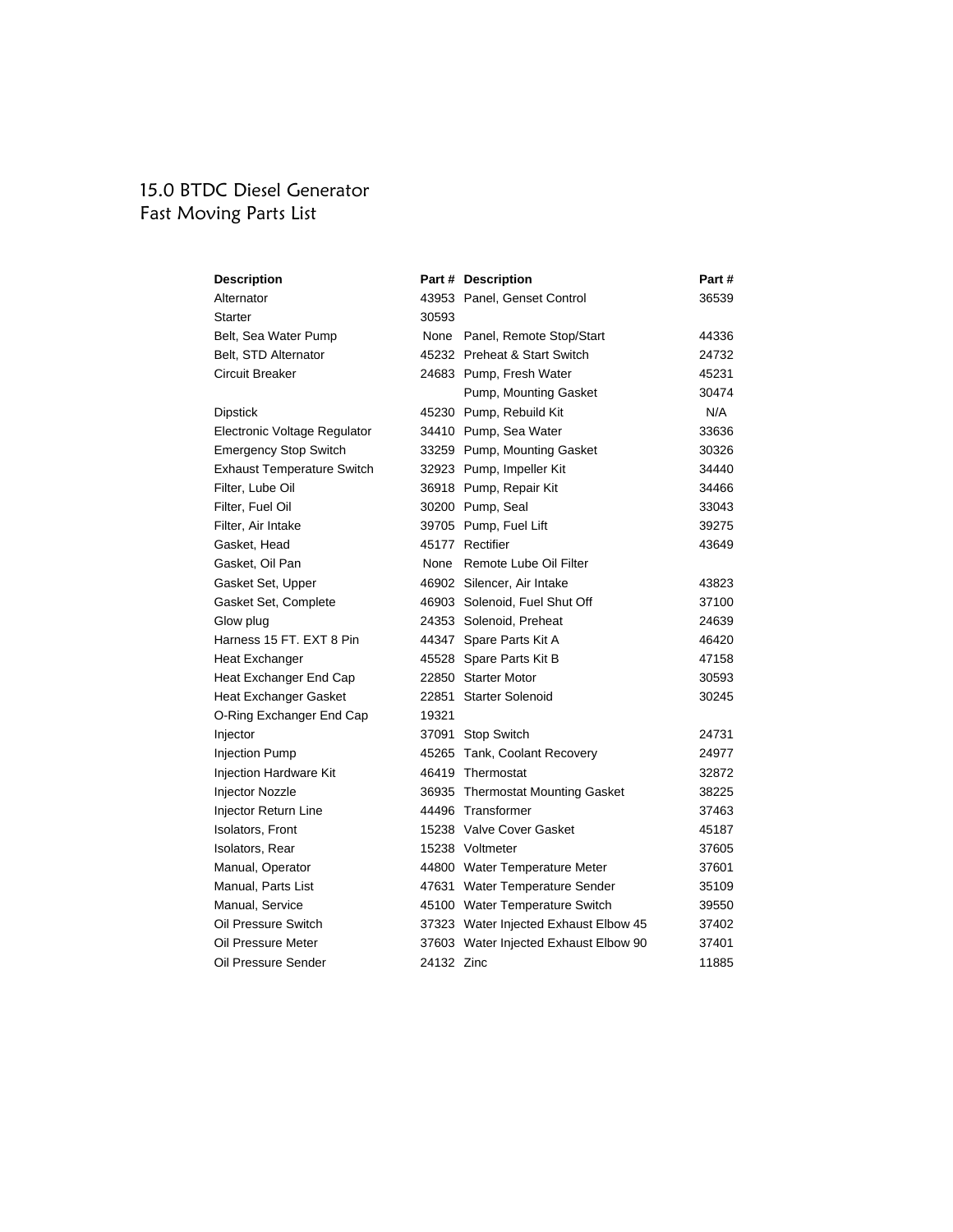## 15.0 WTA - WMF Diesel Generators Fast Moving Parts List

| <b>Description</b>                |            | Part # Description                    | Part # |
|-----------------------------------|------------|---------------------------------------|--------|
| Alternator                        |            | 24684 Panel, Genset Control           | 33348  |
| Belt, Sea Water Pump              | N/A        | Panel, Remote Stop/Start              | 24943  |
| Belt, STD Alternator              |            | 16001 Preheat & Start Switch          | 24732  |
| Circuit Breaker                   |            | 24683 Pump, Fresh Water               | 32213  |
| Diode                             |            | 43649 Pump, Mounting Gasket           | 31035  |
| <b>Dipstick</b>                   |            | 30991 Pump, Rebuild Kit               | 31054  |
| Electronic Voltage Regulator      | N/A        | Pump, Sea Water                       | 16423  |
| <b>Emergency Stop Switch</b>      |            | 33259 Pump, Mounting Gasket           | 11143  |
| <b>Exhaust Temperature Switch</b> |            | 32923 Pump, Impeller Kit              | 33104  |
| Filter, Lube Oil                  |            | 16655 Pump, Repair Kit                | 18172  |
| Filter, Fuel Oil                  |            | 24363 Pump, Seal                      | 18159  |
| Filter, Electric Lift             |            | 30548 Pump, Fuel Lift                 | 39275  |
| Gasket, Head                      |            | 30897 Rectifier                       | 43649  |
| Gasket, Oil Pan                   |            | 31051 Remote Lube Oil Filter          | 21513  |
| Gasket Set, Upper                 |            | 32051 Silencer, Air Intake            | 37786  |
| Gasket Set, Complete              |            | 32082 Solenoid, Fuel Shut Off         | 23041  |
| Glow plug                         |            | 24353 Solenoid, Preheat               | 24639  |
| Harness 15 FT, EXT 8 Pin          |            | 30760 Spare Parts Kit A               | 32058  |
| Heat Exchanger                    |            | 36905 Spare Parts Kit B               | 32053  |
| Heat Exchanger End Cap            |            | 31291 Starter Motor                   | 23953  |
| Heat Exchanger Gasket             |            | 31290 Starter Solenoid                | 23338  |
| Injector                          |            | 32743 Stop Switch                     | 24731  |
| <b>Injection Pump</b>             |            | 32509 Tank, Coolant Recovery          | 24977  |
| Injection Hardware Kit            |            | 32050 Thermostat                      | 24690  |
| <b>Injector Nozzle</b>            |            | 32744 Thermostat Mounting Gasket      | 33373  |
| Injector Return Line              |            | 34857 Valve Cover Gasket              | 30984  |
| Isolators, Front                  |            | 32013 Voltmeter                       | 23090  |
| Isolators, Rear                   |            | 32013 Water Temperature Meter         | 37601  |
| Manual, Operator                  |            | 33533 Water Temperature Sender        | 35109  |
| Manual, Parts List                |            | 32416 Water Temperature Switch        | 39550  |
| Manual, Technical                 |            | 32460 Water Injected Exhaust Elbow 45 | 33067  |
| Oil Pressure Switch               |            | 37323 Water Injected Exhaust Elbow 90 | N/A    |
| Oil Pressure Meter                | 24133 Zinc |                                       | 11885  |
| Oil Pressure Sender               | 24132      |                                       |        |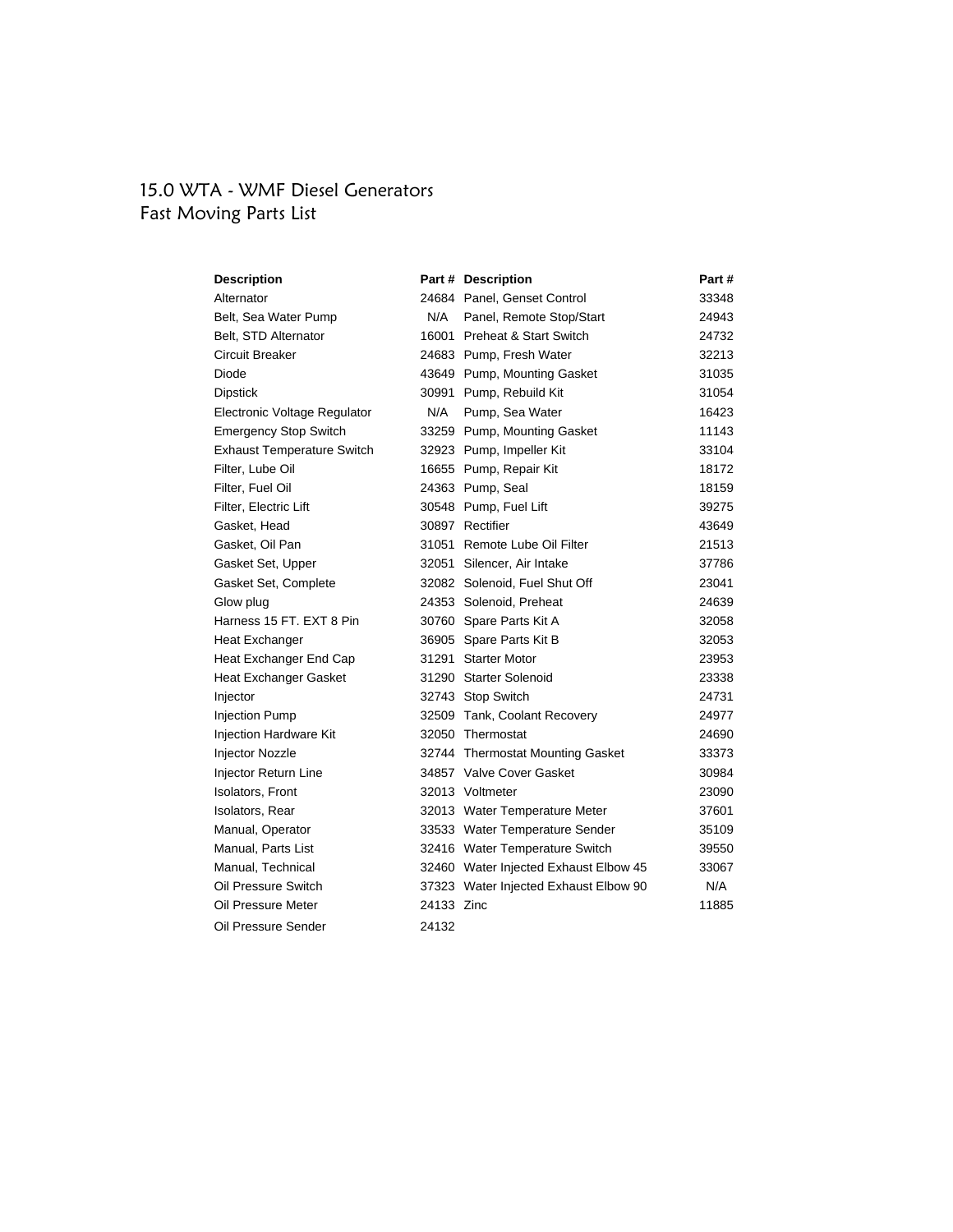#### 20.0 BED Diesel Generator Fast Moving Parts List

| <b>Description</b>                |            | Part # Description                    | Part# |
|-----------------------------------|------------|---------------------------------------|-------|
| Alternator                        |            | 39790 Panel, Genset Control           | 36539 |
| Belt, Sea Water Pump              |            | 31152 Panel, Remote Stop/Start        | 24943 |
| Belt, STD Alternator              |            | 39181 Preheat & Start Switch          | 24732 |
| Circuit Breaker                   |            | 24683 Pump, Fresh Water               | 32711 |
| Diode                             |            | 39666 Pump, Mounting Gasket           | 32712 |
| <b>Dipstick</b>                   |            | 32646 Pump, Rebuild Kit               | N/A   |
| Electronic Voltage Regulator      |            | 39640 Pump, Sea Water                 | 38445 |
| <b>Emergency Stop Switch</b>      |            | 33259 Pump, Mounting Gasket           | N/A   |
| <b>Exhaust Temperature Switch</b> |            | 32923 Pump, Impeller Kit              | 11907 |
| Filter, Lube Oil                  |            | 40154 Pump, Repair Kit                | 33329 |
| Filter, Fuel Oil                  |            | 24363 Pump, Seal                      | 14774 |
| Filter, Electric Lift             |            | 30548 Pump, Fuel Lift                 | 39275 |
| Gasket, Head                      |            | 32641 Rectifier                       | N/A   |
| Gasket, Oil Pan                   |            | 32716 Remote Lube Oil Filter          | 32973 |
| Gasket Set, Upper                 |            | 39675 Silencer, Air Intake            | 37450 |
| Gasket Set, Complete              |            | 39676 Solenoid, Fuel Shut Off         | 41372 |
| Glow plug                         |            | 24353 Solenoid, Preheat               | 24639 |
| Harness 15 FT, EXT 8 Pin          |            | 30760 Spare Parts Kit A               | 39326 |
| Heat Exchanger                    |            | 38300 Spare Parts Kit B               | 39327 |
| Heat Exchanger End Cap            |            | 22850 Starter Motor                   | 38384 |
| Heat Exchanger Gasket             |            | 22851 Starter Solenoid                | 39523 |
| Injector                          |            | 32743 Stop Switch                     | 24731 |
| <b>Injection Pump</b>             |            | 32748 Tank, Coolant Recovery          | 24977 |
| Injection Hardware Kit            |            | 33094 Thermostat                      | 24690 |
| <b>Injector Nozzle</b>            |            | 32744 Thermostat Mounting Gasket      | 33373 |
| Injector Return Line              |            | 32745 Valve Cover Gasket              | 32639 |
| Isolators, Front                  |            | 15238 Voltmeter                       | 37605 |
| Isolators, Rear                   |            | 15238 Water Temperature Meter         | 37601 |
| Manual, Operator                  |            | 39685 Water Temperature Sender        | 35109 |
| Manual, Parts List                |            | 40000 Water Temperature Switch        | 39550 |
| Manual, Technical                 |            | 40485 Water Injected Exhaust Elbow 45 | 38760 |
| Oil Pressure Switch               |            | 37323 Water Injected Exhaust Elbow 90 |       |
| Oil Pressure Meter                | 37603 Zinc |                                       | 11885 |
| Oil Pressure Sender               | 24132      |                                       |       |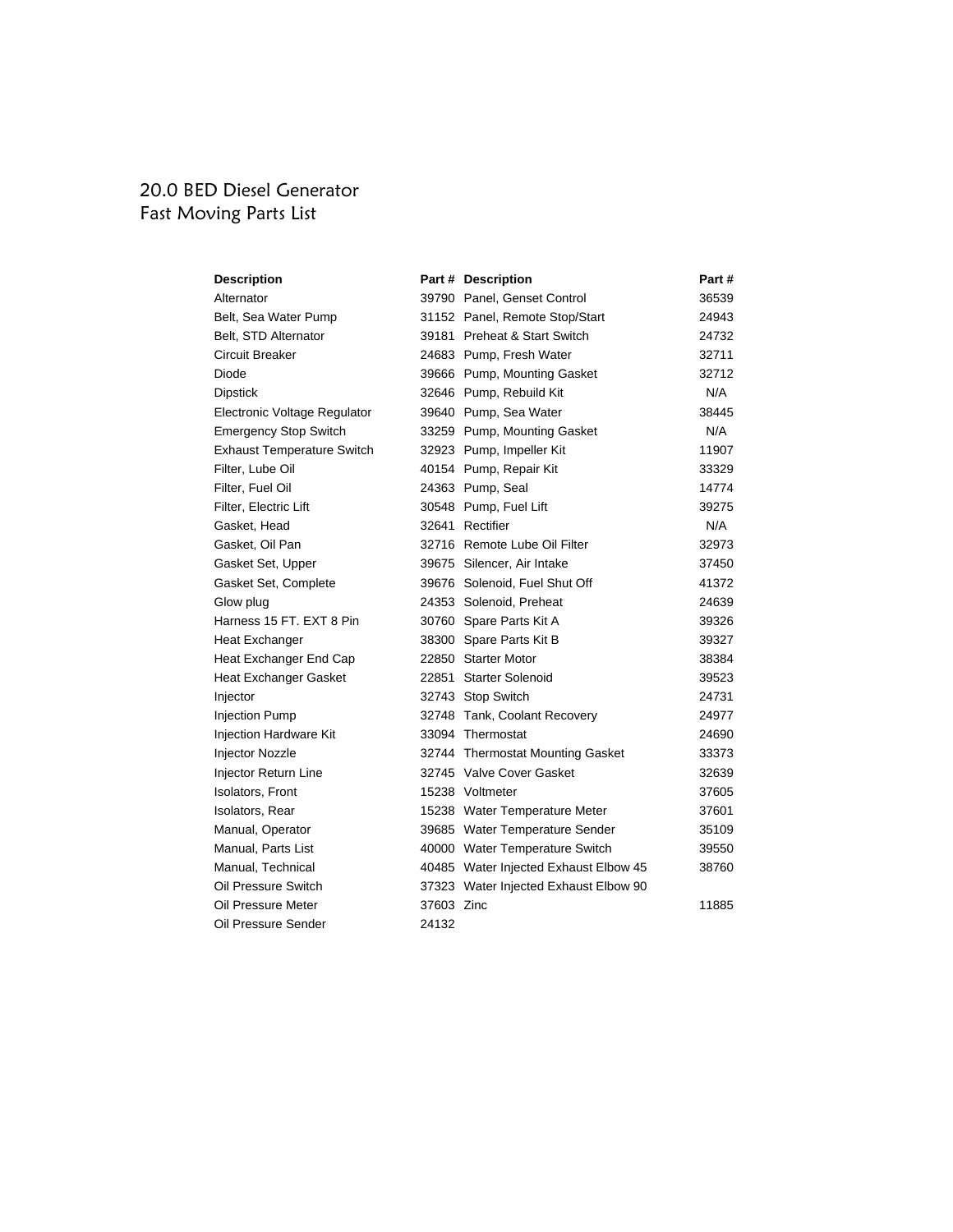## 20.0 BEDA Diesel Generator Fast Moving Parts List

| <b>Description</b>                |            | Part # Description                    | Part# |
|-----------------------------------|------------|---------------------------------------|-------|
| Alternator                        |            | 39790 Panel, Genset Control           | 36539 |
| Belt, Sea Water Pump              |            | 31152 Panel, Remote Stop/Start        | 24943 |
| Belt, STD Alternator              |            | 39181 Preheat & Start Switch          | 24732 |
| Circuit Breaker                   |            | 24683 Pump, Fresh Water               | 32711 |
| Diode                             |            | 39666 Pump, Mounting Gasket           | 41367 |
| <b>Dipstick</b>                   |            | 41351 Pump, Rebuild Kit               | N/A   |
| Electronic Voltage Regulator      |            | 39640 Pump, Sea Water                 | 38445 |
| <b>Emergency Stop Switch</b>      |            | 33259 Pump, Mounting Gasket           | N/A   |
| <b>Exhaust Temperature Switch</b> |            | 32923 Pump, Impeller Kit              | 11907 |
| Filter, Lube Oil                  |            | 40154 Pump, Repair Kit                | 33329 |
| Filter, Fuel Oil                  |            | 24363 Pump, Seal                      | 14774 |
| Filter, Electric Lift             |            | 30548 Pump, Fuel Lift                 | 39275 |
| Gasket, Head                      |            | 41348 Rectifier                       | N/A   |
| Gasket, Oil Pan                   |            | 32716 Remote Lube Oil Filter          | 32973 |
| Gasket Set, Upper                 |            | 41392 Silencer, Air Intake            | 37783 |
| Gasket Set, Complete              |            | 41393 Solenoid, Fuel Shut Off         | 41372 |
| Glow plug                         |            | 24353 Solenoid, Preheat               | 24639 |
| Harness 15 FT, EXT 8 Pin          |            | 30760 Spare Parts Kit A               | 41396 |
| Heat Exchanger                    |            | 38300 Spare Parts Kit B               | 41397 |
| Heat Exchanger End Cap            |            | 22850 Starter Motor                   | 38384 |
| Heat Exchanger Gasket             |            | 22851 Starter Solenoid                | 39523 |
| Injector                          |            | 41367 Stop Switch                     | 24731 |
| <b>Injection Pump</b>             |            | 41370 Tank, Coolant Recovery          | 24977 |
| Injection Hardware Kit            |            | 41394 Thermostat                      | 24960 |
| <b>Injector Nozzle</b>            |            | 41368 Thermostat Mounting Gasket      | 33373 |
| Injector Return Line              |            | 32745 Valve Cover Gasket              | 32639 |
| <b>Isolators, Front</b>           |            | 15238 Voltmeter                       | 37605 |
| Isolators, Rear                   |            | 15239 Water Temperature Meter         | 37601 |
| Manual, Operator                  |            | 39685 Water Temperature Sender        | 35109 |
| Manual, Parts List                |            | 42000 Water Temperature Switch        | 39550 |
| Manual, Technical                 |            | 43317 Water Injected Exhaust Elbow 45 | 38760 |
| Oil Pressure Switch               |            | 37323 Water Injected Exhaust Elbow 90 |       |
| Oil Pressure Meter                | 37603 Zinc |                                       | 11885 |
| Oil Pressure Sender               | 24132      |                                       |       |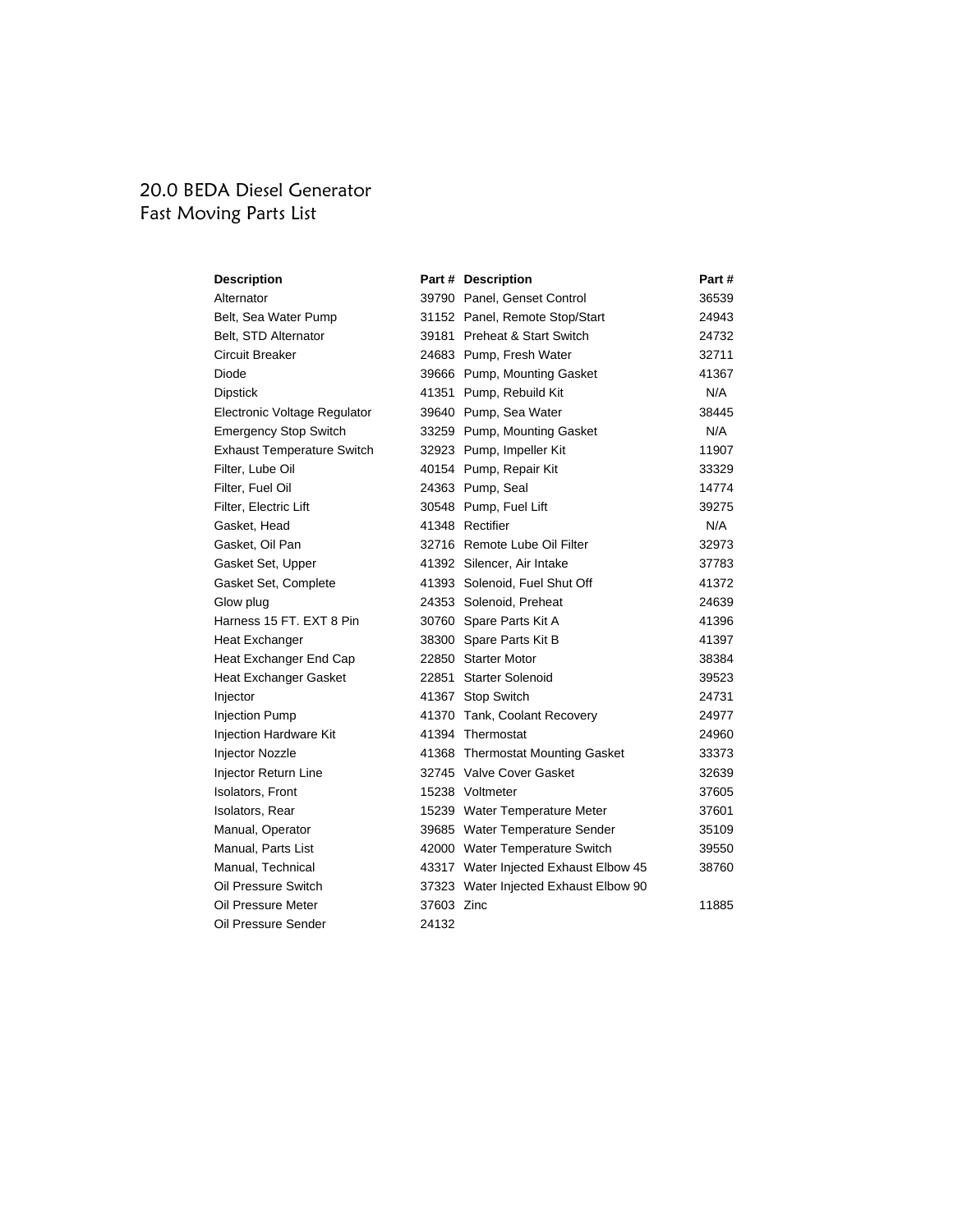#### 20.0 WTA Diesel Generator Fast Moving Parts List

| <b>Description</b>                |            | Part # Description                    | Part # |
|-----------------------------------|------------|---------------------------------------|--------|
| Alternator                        |            | 24684 Oil Pressure Sender             | 33348  |
| Belt, Sea Water Pump              |            | 31152 Panel, Genset Control           | 24873  |
| Belt, STD Alternator              |            | 11672 Panel, Remote Stop/Start        | 24943  |
| Circuit Breaker                   |            | 24683 Preheat & Start Switch          | 24732  |
| Diode                             |            | 43649 Pump, Fresh Water               | 24557  |
| <b>Dipstick</b>                   |            | 24608 Pump, Mounting Gasket           | 24473  |
| Electronic Voltage Regulator      |            | 30257 Pump, Rebuild Kit               | 24538  |
| <b>Emergency Stop Switch</b>      |            | 33259 Pump, Sea Water                 | 24102  |
| <b>Exhaust Temperature Switch</b> |            | 32923 Pump, Mounting Gasket           | N/A    |
| Filter, Lube Oil                  |            | 16655 Pump, Impeller Kit              | 33112  |
| Filter, Fuel Oil                  |            | 24363 Pump, Repair Kit                | 24652  |
| Filter, Electric Lift             |            | 30548 Pump, Seal                      | 24649  |
| Gasket, Head                      |            | 24344 Pump, Fuel Lift                 | 39275  |
| Gasket, Oil Pan                   |            | 24156 Rectifier                       | 43649  |
| Gasket Set, Upper                 |            | 24575 Remote Lube Oil Filter          | 21513  |
| Gasket Set, Complete              |            | 24576 Silencer, Air Intake            | 31321  |
| Glow plug                         |            | 24353 Solenoid, Fuel Shut Off         | 23041  |
| Harness 15 FT, EXT 8 Pin          |            | 30760 Solenoid, Preheat               | 24639  |
| Heat Exchanger                    |            | 36889 Spare Parts Kit A               | 24572  |
| Heat Exchanger End Cap            |            | 22850 Spare Parts Kit B               | 24573  |
| Heat Exchanger Gasket             |            | 22851 Starter Motor                   | 23953  |
| Injector                          |            | 24562 Starter Solenoid                | 23338  |
| <b>Injection Pump</b>             |            | 31286 Stop Switch                     | 24731  |
| Injection Hardware Kit            |            | 24574 Tank, Coolant Recovery          | 24977  |
| Injector Nozzle                   |            | 24565 Thermostat                      | 24690  |
| Injector Return Line              |            | 20950 Thermostat Mounting Gasket      | 33373  |
| <b>Isolators, Front</b>           |            | 21529 Valve Cover Gasket              | 24343  |
| Isolators, Rear                   |            | 21529 Voltmeter                       | 23090  |
| Manual, Operator                  |            | 33533 Water Temperature Meter         | 37601  |
| Manual, Parts List                |            | 32416 Water Temperature Sender        | 35109  |
| Manual, Technical                 |            | 32460 Water Temperature Switch        | 39550  |
| Oil Pressure Switch               |            | 37323 Water Injected Exhaust Elbow 45 | 33067  |
| Oil Pressure Meter                | 24133 Zinc |                                       | 11885  |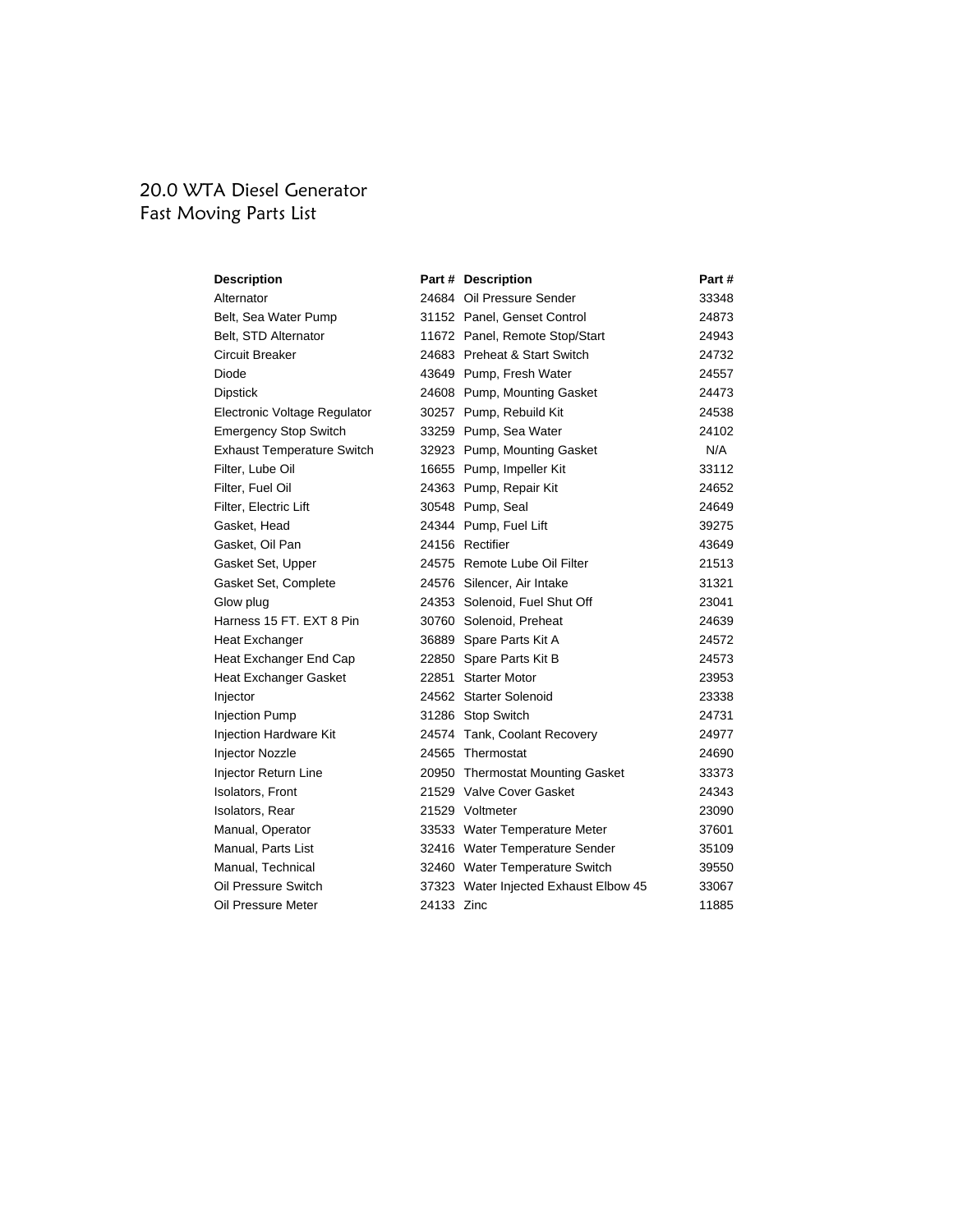# 25.0 BED Diesel Generator Fast Moving Parts List

| <b>Description</b>                |            | Part # Description                    | Part# |
|-----------------------------------|------------|---------------------------------------|-------|
| Alternator                        |            | 39790 Panel, Genset Control           | 36539 |
| Belt, Sea Water Pump              |            | 31152 Panel, Remote Stop/Start        | 24943 |
| Belt, STD Alternator              |            | 39181 Preheat & Start Switch          | 24732 |
| Circuit Breaker                   |            | 24683 Pump, Fresh Water               | 32711 |
| Diode                             |            | 39666 Pump, Mounting Gasket           | 32712 |
| <b>Dipstick</b>                   |            | 32646 Pump, Rebuild Kit               | N/A   |
| Electronic Voltage Regulator      |            | 39640 Pump, Sea Water                 | 38445 |
| <b>Emergency Stop Switch</b>      |            | 33259 Pump, Mounting Gasket           | N/A   |
| <b>Exhaust Temperature Switch</b> |            | 32923 Pump, Impeller Kit              | 11907 |
| Filter, Lube Oil                  |            | 40154 Pump, Repair Kit                | 33329 |
| Filter, Fuel Oil                  |            | 24363 Pump, Seal                      | 14774 |
| Filter, Electric Lift             |            | 30548 Pump, Fuel Lift                 | 39275 |
| Gasket, Head                      |            | 32641 Rectifier                       | N/A   |
| Gasket, Oil Pan                   |            | 32716 Remote Lube Oil Filter          | 32973 |
| Gasket Set, Upper                 |            | 39675 Silencer, Air Intake            | 37450 |
| Gasket Set, Complete              |            | 39676 Solenoid, Fuel Shut Off         | 24338 |
| Glow plug                         |            | 24353 Solenoid, Preheat               | 24639 |
| Harness 15 FT, EXT 8 Pin          |            | 30760 Spare Parts Kit A               | 39326 |
| Heat Exchanger                    |            | 38300 Spare Parts Kit B               | 39327 |
| Heat Exchanger End Cap            |            | 22850 Starter Motor                   | 38384 |
| Heat Exchanger Gasket             |            | 22851 Starter Solenoid                | 39523 |
| Injector                          |            | 32743 Stop Switch                     | 24731 |
| <b>Injection Pump</b>             |            | 32748 Tank, Coolant Recovery          | 24977 |
| Injection Hardware Kit            |            | 33094 Thermostat                      | 24960 |
| <b>Injector Nozzle</b>            |            | 32744 Thermostat Mounting Gasket      | 33373 |
| Injector Return Line              |            | 32745 Valve Cover Gasket              | 32639 |
| Isolators, Front                  |            | 15238 Voltmeter                       | 37605 |
| Isolators, Rear                   |            | 15239 Water Temperature Meter         | 37601 |
| Manual, Operator                  |            | 39685 Water Temperature Sender        | 35109 |
| Manual, Parts List                |            | 40000 Water Temperature Switch        | 39550 |
| Manual, Technical                 |            | 40485 Water Injected Exhaust Elbow 45 | 38760 |
| Oil Pressure Switch               |            | 37323 Water Injected Exhaust Elbow 90 |       |
| Oil Pressure Meter                | 37603 Zinc |                                       | 11885 |
| Oil Pressure Sender               | 24132      |                                       |       |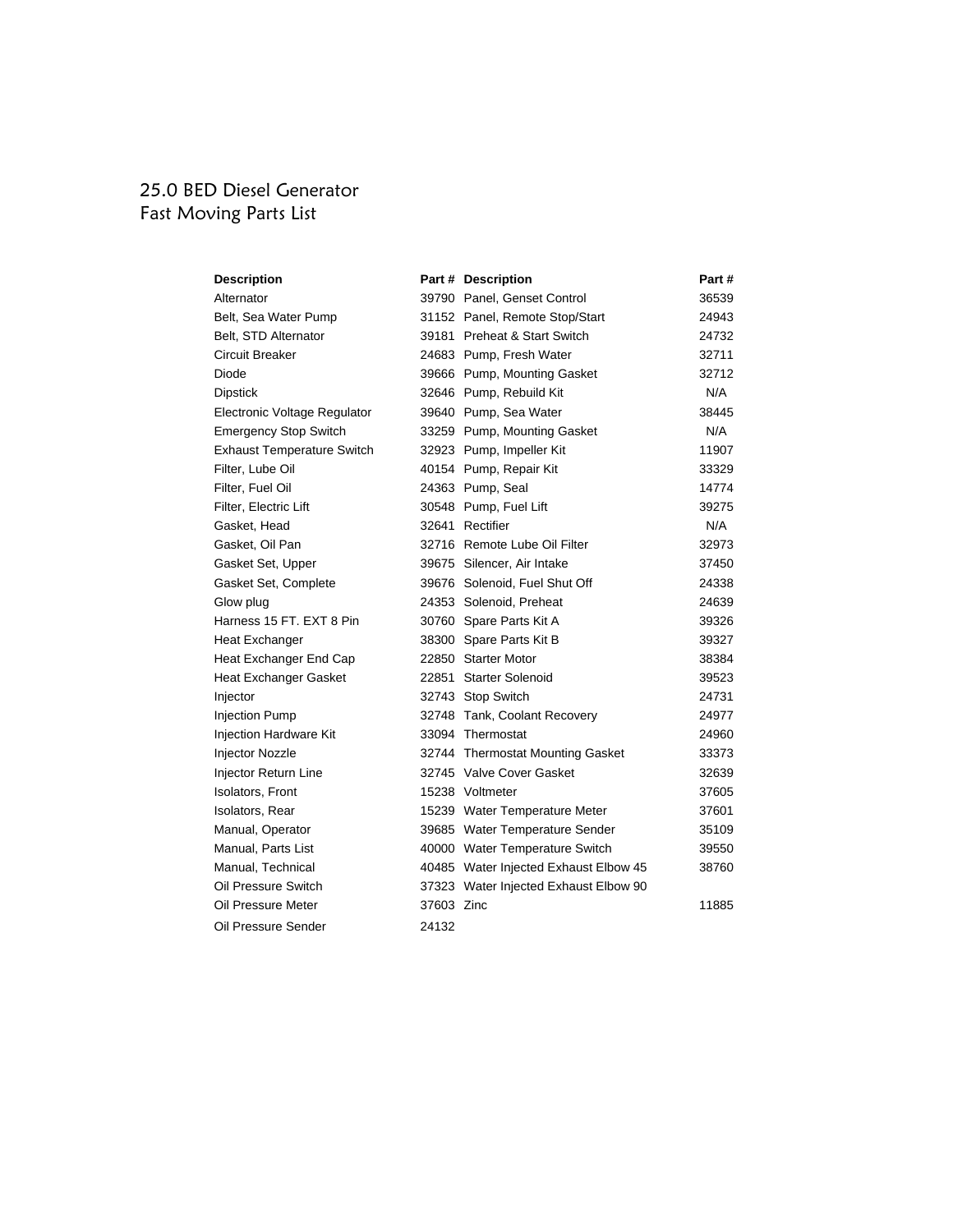# 25.0 WTA Diesel Generator Fast Moving Parts List

| <b>Description</b>                |            | Part # Description                    | Part# |
|-----------------------------------|------------|---------------------------------------|-------|
| Alternator                        |            | 24684 Oil Pressure Sender             | 33348 |
| Belt, Sea Water Pump              |            | 16446 Panel. Genset Control           | 24873 |
| Belt, STD Alternator              |            | 32977 Panel, Remote Stop/Start        | 24943 |
| Circuit Breaker                   |            | 24683 Preheat & Start Switch          | 24732 |
| Diode                             |            | 43649 Pump, Fresh Water               | 32711 |
| Dipstick                          |            | 32646 Pump, Mounting Gasket           | 32712 |
| Electronic Voltage Regulator      |            | 30257 Pump, Rebuild Kit               | N/A   |
| <b>Emergency Stop Switch</b>      |            | 33259 Pump, Sea Water                 | 13353 |
| <b>Exhaust Temperature Switch</b> |            | 32923 Pump, Mounting Gasket           | N/A   |
| Filter, Lube Oil                  |            | 40154 Pump, Impeller Kit              | 11907 |
| Filter, Fuel Oil                  |            | 24363 Pump, Repair Kit                | 33329 |
| Filter, Electric Lift             |            | 30548 Pump, Seal                      | 14774 |
| Gasket, Head                      |            | 32716 Pump, Fuel Lift                 | 39275 |
| Gasket, Oil Pan                   |            | 32716 Rectifier                       | 43649 |
| Gasket Set, Upper                 |            | 32555 Remote Lube Oil Filter          | 32973 |
| Gasket Set, Complete              |            | 32556 Silencer, Air Intake            | 37450 |
| Glow plug                         |            | 24353 Solenoid, Fuel Shut Off         | 23041 |
| Harness 15 FT. EXT 8 Pin          |            | 30760 Solenoid, Preheat               | 24639 |
| Heat Exchanger                    |            | 36889 Spare Parts Kit A               | 32557 |
| Heat Exchanger End Cap            |            | 22850 Spare Parts Kit B               | 32558 |
| Heat Exchanger Gasket             |            | 22851 Starter Motor                   | 23953 |
| Injector                          |            | 32743 Starter Solenoid                | 23338 |
| <b>Injection Pump</b>             |            | 32729 Stop Switch                     | 24731 |
| <b>Injection Hardware Kit</b>     |            | 33094 Tank, Coolant Recovery          | 24977 |
| Injector Nozzle                   |            | 32744 Thermostat                      | 24690 |
| Injector Return Line              |            | 20950 Thermostat Mounting Gasket      | 33373 |
| <b>Isolators, Front</b>           |            | 15239 Valve Cover Gasket              | 24343 |
| Isolators, Rear                   |            | 15239 Voltmeter                       | 23090 |
| Manual, Operator                  |            | 33533 Water Temperature Meter         | 37601 |
| Manual, Parts List                |            | 33620 Water Temperature Sender        | 35109 |
| Manual, Technical                 |            | 33355 Water Temperature Switch        | 39550 |
| Oil Pressure Switch               |            | 37323 Water Injected Exhaust Elbow 45 | 33067 |
| Oil Pressure Meter                | 24133 Zinc |                                       | 11885 |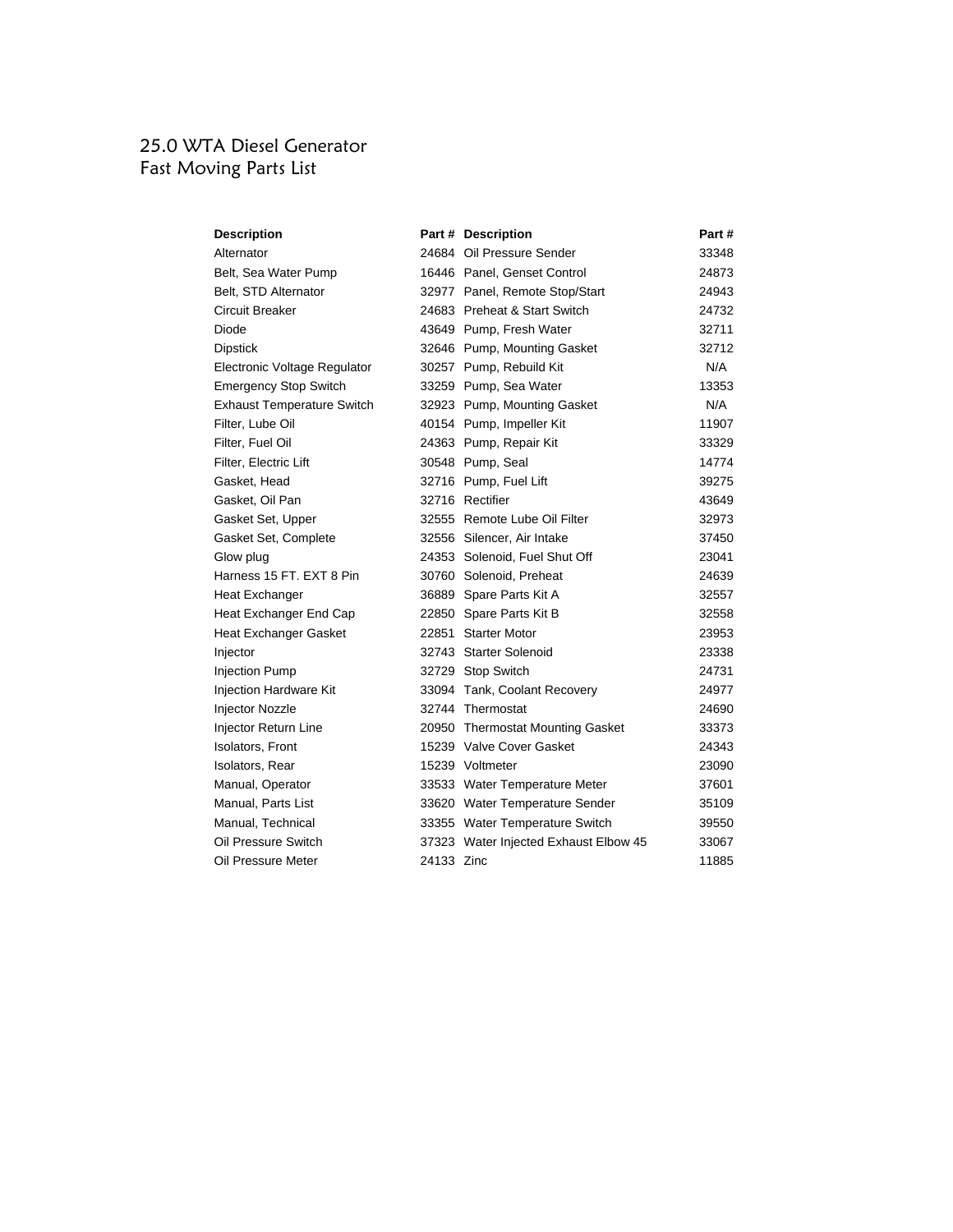# 32.0 BED Diesel Generator Fast Moving Parts List

| <b>Description</b>                |            | Part # Description                    | Part# |
|-----------------------------------|------------|---------------------------------------|-------|
| Alternator                        |            | 24684 Panel, Genset Control           | 36539 |
| Belt, Sea Water Pump              |            | 13810 Panel, Remote Stop/Start        | 24943 |
| Belt, STD Alternator              |            | 32544 Preheat & Start Switch          | 24732 |
| Circuit Breaker                   |            | 24683 Pump, Fresh Water               | 32711 |
| Diode                             |            | 39666 Pump, Mounting Gasket           | 40363 |
| Dipstick                          |            | 32759 Pump, Rebuild Kit               | N/A   |
| Electronic Voltage Regulator      |            | 39640 Pump, Sea Water                 | 38445 |
| <b>Emergency Stop Switch</b>      |            | 33259 Pump, Mounting Gasket           | N/A   |
| <b>Exhaust Temperature Switch</b> |            | 32923 Pump, Impeller Kit              | 11907 |
| Filter, Lube Oil                  |            | 40154 Pump, Repair Kit                | 33329 |
| Filter, Fuel Oil                  |            | 24363 Pump, Seal                      | 14774 |
| Filter, Electric Lift             |            | 30548 Pump, Fuel Lift                 | 39475 |
| Gasket, Head                      |            | 32818 Rectifier                       | N/A   |
| Gasket, Oil Pan                   |            | 32790 Remote Lube Oil Filter          | 32973 |
| Gasket Set, Upper                 |            | Silencer, Air Intake                  | 37782 |
| Glow plug                         |            | 24353 Solenoid, Fuel Shut Off         | 24338 |
| Heater, Air Intake                |            | 40368 Solenoid, Preheat               | 24639 |
| Harness 15 FT. EXT 8 Pin          |            | 30760 Spare Parts Kit A               | 39945 |
| Heat Exchanger                    |            | 39230 Spare Parts Kit B               | 40405 |
| Heat Exchanger End Cap            |            | 22850 Starter Motor                   | 38384 |
| Heat Exchanger Gasket             |            | 22851 Starter Solenoid                | 39523 |
| Injector                          |            | 24563 Stop Switch                     | 24731 |
| <b>Injection Pump</b>             |            | 32894 Tank, Coolant Recovery          | 24977 |
| <b>Injection Hardware Kit</b>     |            | 33095 Thermostat                      | 32872 |
| <b>Injector Nozzle</b>            |            | 24565 Thermostat Mounting Gasket      | 38225 |
| Injector Return Line              |            | <b>Valve Cover Gasket</b>             | 32755 |
| <b>Isolators, Front</b>           |            | Voltmeter                             | 37605 |
| <b>Isolators, Rear</b>            |            | Water Temperature Meter               | 37601 |
| Manual, Operator                  |            | 39837 Water Temperature Sender        | 35109 |
| Manual, Parts List                |            | Water Temperature Switch              | 39550 |
| Manual, Technical                 |            | Water Injected Exhaust Elbow 45       | 38760 |
| Oil Pressure Switch               |            | 37323 Water Injected Exhaust Elbow 90 |       |
| Oil Pressure Meter                | 37603 Zinc |                                       | 11885 |
| Oil Pressure Sender               | 24132      |                                       |       |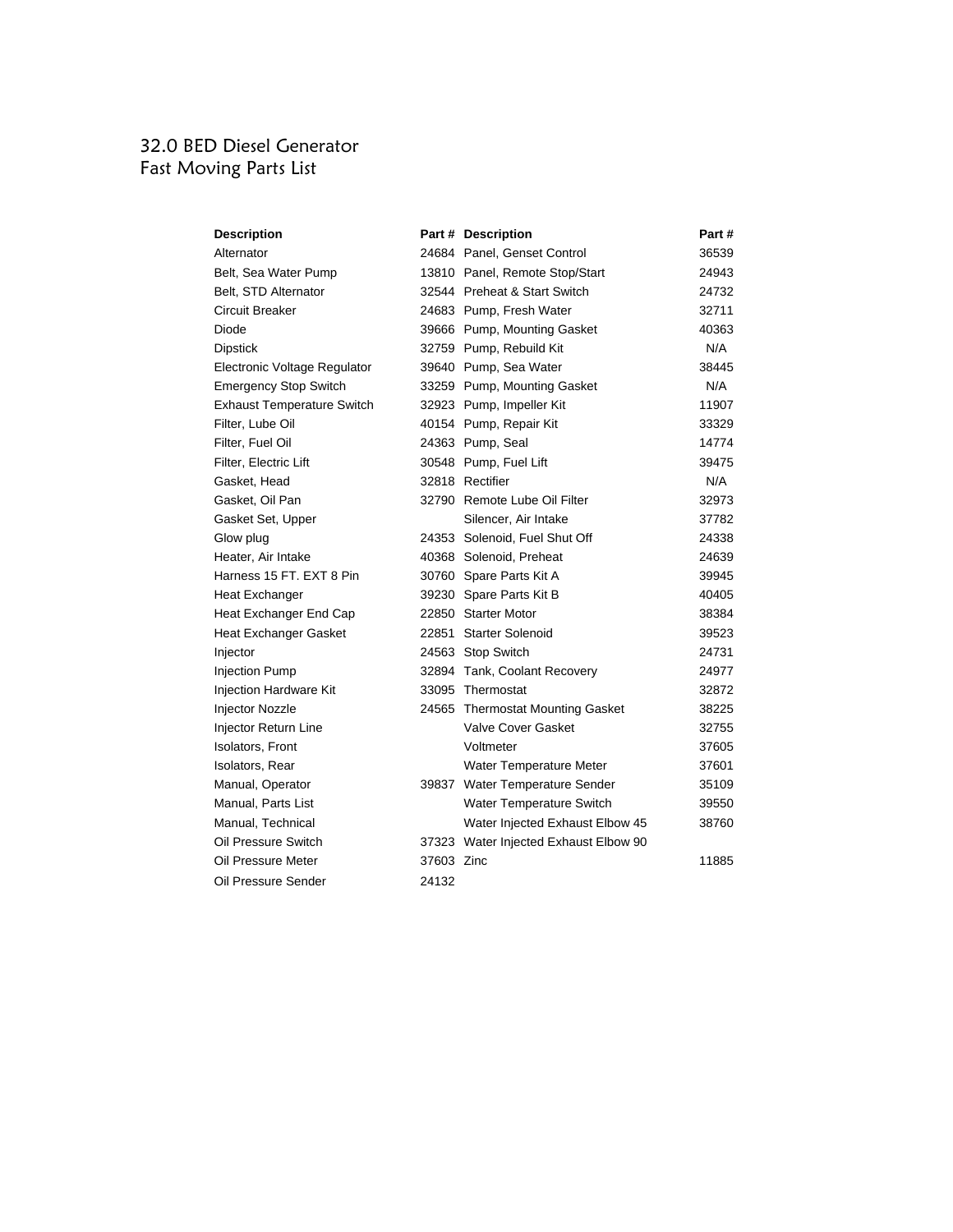# 32.0 BEDA Diesel Generator Fast Moving Parts List

| <b>Description</b>                | Part # | <b>Description</b>                | Part# |
|-----------------------------------|--------|-----------------------------------|-------|
| Alternator                        | 24684  | Panel, Genset Control             | 36539 |
| Belt, Sea Water Pump              | 13810  | Panel, Remote Stop/Start          | 24943 |
| Belt, STD Alternator              | 32544  | <b>Preheat &amp; Start Switch</b> | 24732 |
| Circuit Breaker                   | 24683  | Pump, Fresh Water                 | 40362 |
| Diode                             | 39666  | Pump, Mounting Gasket             | 40363 |
| Dipstick                          | 32759  | Pump, Rebuild Kit                 | N/A   |
| Electronic Voltage Regulator      | 39640  | Pump, Sea Water                   | 38445 |
| <b>Emergency Stop Switch</b>      | 33259  | Pump, Mounting Gasket             | N/A   |
| <b>Exhaust Temperature Switch</b> | 32923  | Pump, Impeller Kit                | 11907 |
| Filter, Lube Oil                  | 40154  | Pump, Repair Kit                  | 33329 |
| Filter, Fuel Oil                  | 14776  | Pump, Seal                        | 14774 |
| Filter, Electric Lift             | 30548  | Pump, Fuel Lift                   | 41443 |
| Gasket, Head                      | 32818  | Rectifier                         | N/A   |
| Gasket, Oil Pan                   | 32790  | Remote Lube Oil Filter            | 32973 |
| Gasket Set, Upper                 |        | Silencer, Air Intake              | 37782 |
| Gasket Set, Complete              |        | Solenoid, Fuel Shut Off           | 24338 |
| Heater, Air Intake                | 40368  | Solenoid, Preheat                 | 24639 |
| Harness 15 FT, EXT 8 Pin          | 30760  | Spare Parts Kit A                 | 40387 |
| Heat Exchanger                    | 39230  | Spare Parts Kit B                 | 40388 |
| Heat Exchanger End Cap            | 22850  | <b>Starter Motor</b>              | 38384 |
| Heat Exchanger Gasket             | 22851  | <b>Starter Solenoid</b>           | 39523 |
| Injector                          | 24563  | Stop Switch                       | 24731 |
| <b>Injection Pump</b>             | 32894  | Tank, Coolant Recovery            | 24977 |
| <b>Injection Hardware Kit</b>     | 33095  | Thermostat                        | 32872 |
| <b>Injector Nozzle</b>            | 24565  | <b>Thermostat Mounting Gasket</b> | 38225 |
| Injector Return Line              |        | <b>Valve Cover Gasket</b>         | 32755 |
| <b>Isolators, Front</b>           |        | 301136 Voltmeter                  | 37605 |
| Isolators, Rear                   | 15239  | Water Temperature Meter           | 37601 |
| Manual, Operator                  | 39837  | Water Temperature Sender          | 35109 |
| Manual, Parts List                |        | Water Temperature Switch          | 39550 |
| Manual, Technical                 |        | Water Injected Exhaust Elbow 45   | 38760 |
| Oil Pressure Switch               | 37323  | Water Injected Exhaust Elbow 90   |       |
| Oil Pressure Meter                | 37603  | Zinc                              | 11885 |
| Oil Pressure Sender               | 24132  |                                   |       |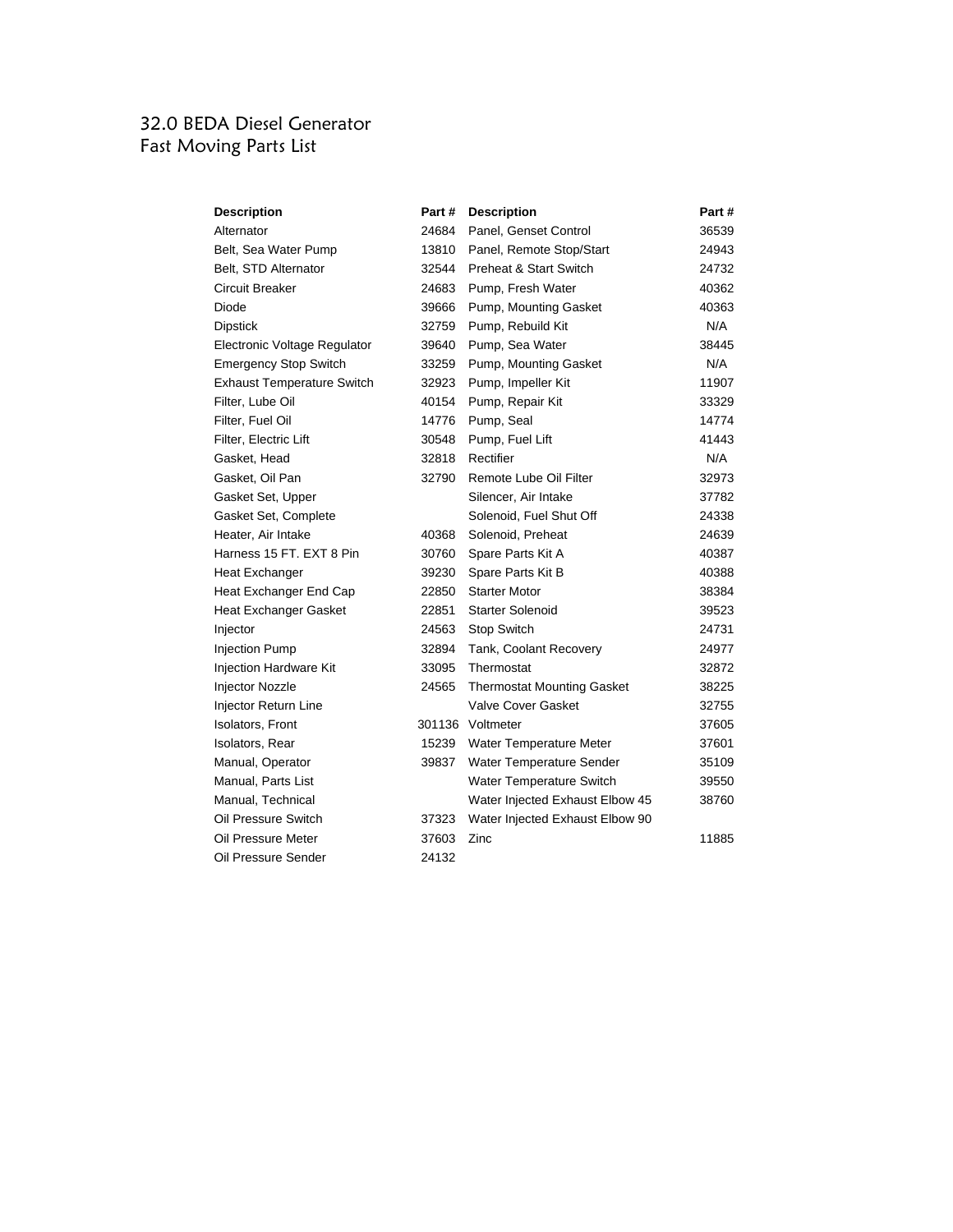# 32.0 BEDB Diesel Generator Fast Moving Parts List

| Description                       |            | Part # Description                    | Part # |
|-----------------------------------|------------|---------------------------------------|--------|
| Alternator                        |            | 24684 Panel, Genset Control           | 36539  |
| Belt, Sea Water Pump              |            | 13810 Panel, Remote Stop/Start        | 24943  |
| Belt, STD Alternator              |            | 32544 Preheat & Start Switch          | 24732  |
| Circuit Breaker                   |            | 24683 Pump, Fresh Water               | 32711  |
| Diode                             |            | 39666 Pump, Mounting Gasket           | 32712  |
| Dipstick                          |            | 32759 Pump, Rebuild Kit               | N/A    |
| Electronic Voltage Regulator      |            | 39640 Pump, Sea Water                 | 38445  |
| <b>Emergency Stop Switch</b>      |            | 33259 Pump, Mounting Gasket           | N/A    |
| <b>Exhaust Temperature Switch</b> |            | 32923 Pump, Impeller Kit              | 11907  |
| Filter, Lube Oil                  |            | 40154 Pump, Repair Kit                | 33329  |
| Filter, Fuel Oil                  |            | 24363 Pump, Seal                      | 14774  |
| Filter, Electric Lift             |            | 30548 Pump, Fuel Lift                 | 39275  |
| Gasket, Head                      |            | 32818 Rectifier                       | N/A    |
| Gasket, Oil Pan                   |            | 32790 Remote Lube Oil Filter          | 32973  |
| Gasket Set, Upper                 |            | Silencer, Air Intake                  | 37782  |
| Glow plug                         |            | 24353 Solenoid, Fuel Shut Off         | 24338  |
| Heater, Air Intake                |            | 40368 Solenoid, Preheat               | 24639  |
| Harness 15 FT, EXT 8 Pin          |            | 30760 Spare Parts Kit A               | 39945  |
| Heat Exchanger                    |            | 39230 Spare Parts Kit B               | 40741  |
| Heat Exchanger End Cap            |            | 22850 Starter Motor                   | 38384  |
| Heat Exchanger Gasket             |            | 22851 Starter Solenoid                | 39523  |
| Injector                          |            | 24563 Stop Switch                     | 24731  |
| <b>Injection Pump</b>             |            | 32894 Tank, Coolant Recovery          | 24977  |
| Injection Hardware Kit            |            | 33095 Thermostat                      | 32872  |
| <b>Injector Nozzle</b>            |            | 24565 Thermostat Mounting Gasket      | 38225  |
| Injector Return Line              |            | <b>Valve Cover Gasket</b>             | 32755  |
| <b>Isolators, Front</b>           |            | Voltmeter                             | 37605  |
| <b>Isolators, Rear</b>            |            | Water Temperature Meter               | 37601  |
| Manual, Operator                  |            | 39837 Water Temperature Sender        | 35109  |
| Manual, Parts List                |            | Water Temperature Switch              | 39550  |
| Manual, Technical                 |            | Water Injected Exhaust Elbow 45       | 38760  |
| Oil Pressure Switch               |            | 37323 Water Injected Exhaust Elbow 90 |        |
| Oil Pressure Meter                | 37603 Zinc |                                       | 11885  |
| Oil Pressure Sender               | 24132      |                                       |        |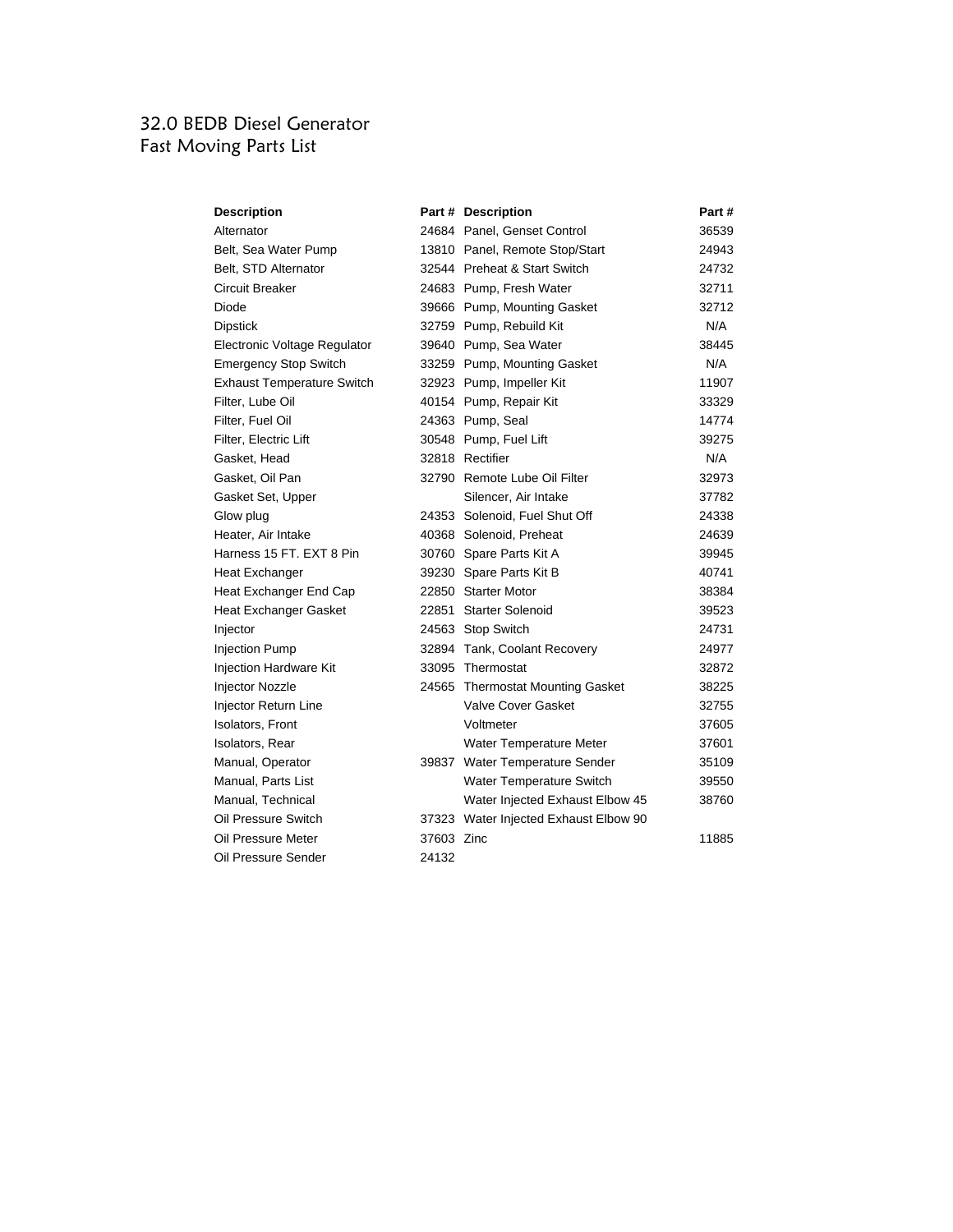## 32.0 WTA - WMF Diesel Generators Fast Moving Parts List

| <b>Description</b>                |            | <b>Part # Description</b>                   | Part # |
|-----------------------------------|------------|---------------------------------------------|--------|
| Alternator                        |            | 24684 Oil Pressure Sender                   | 33348  |
| Belt, Sea Water Pump              |            | 11400 Panel, Genset Control                 | 24873  |
| Belt, STD Alternator              |            | 32544 Panel, Remote Stop/Start              | 24943  |
| Circuit Breaker                   |            | 24683 Preheat & Start Switch                | 24732  |
| Diode                             |            | 43649 Pump, Fresh Water                     | 32895  |
| <b>Dipstick</b>                   |            | 32759 Pump, Mounting Gasket                 | 32855  |
| Electronic Voltage Regulator      |            | 30257 Pump, Rebuild Kit                     | N/A    |
| <b>Emergency Stop Switch</b>      |            | 33259 Pump, Sea Water                       | 13353  |
| <b>Exhaust Temperature Switch</b> |            | 32923 Pump, Mounting Gasket                 | N/A    |
| Filter, Lube Oil                  |            | 32874 Pump, Impeller Kit                    | 11907  |
| Filter, Fuel Oil                  |            | 24363 Pump, Repair Kit                      | 33329  |
| Filter, Electric Lift             |            | 30548 Pump, Seal                            | 14774  |
| Gasket, Head                      |            | 32818 Pump, Fuel Lift                       | 39275  |
| Gasket, Oil Pan                   |            | 32790 Rectifier                             | 43649  |
| Gasket Set, Upper                 |            | 32559 Remote Lube Oil Filter                | 32973  |
| Gasket Set, Complete              |            | 32560 Silencer, Air Intake                  | 32164  |
| Glow plug                         |            | 24353 Solenoid, Fuel Shut Off               | 23041  |
| Harness 15 FT, EXT 8 Pin          |            | 30760 Solenoid, Preheat                     | 24639  |
| Heat Exchanger                    |            | 36890 Spare Parts Kit A                     | 32561  |
| Heat Exchanger End Cap            |            | 33299 Spare Parts Kit B                     | 32562  |
| <b>Heat Exchanger Gasket</b>      |            | 33000 Starter Motor                         | 31226  |
| Injector                          |            | 24563 Starter Solenoid                      | 23338  |
| <b>Injection Pump</b>             |            | 32808 Stop Switch                           | 24731  |
| Injection Hardware Kit            |            | 33095 Tank, Coolant Recovery                | 24977  |
| Injector Nozzle                   |            | 24565 Thermostat                            | 32872  |
| Injector Return Line              |            | 20950 Thermostat Mounting Gasket            | 32153  |
| <b>Isolators, Front</b>           |            | 15239 Valve Cover Gasket                    | 32755  |
| Isolators, Rear                   |            | 15239 Voltmeter                             | 23090  |
| Manual, Operator                  |            | 33533 Water Temperature Meter               | 37601  |
| Manual, Parts List                |            | 33620 Water Temperature Sender              | 35109  |
| Manual, Technical                 |            | 33355 Water Temperature Switch              | 39550  |
| Oil Pressure Switch               |            | 37323 Water Injected Exhaust Elbow 45 33531 |        |
| Oil Pressure Meter                | 24133 Zinc |                                             | 11885  |